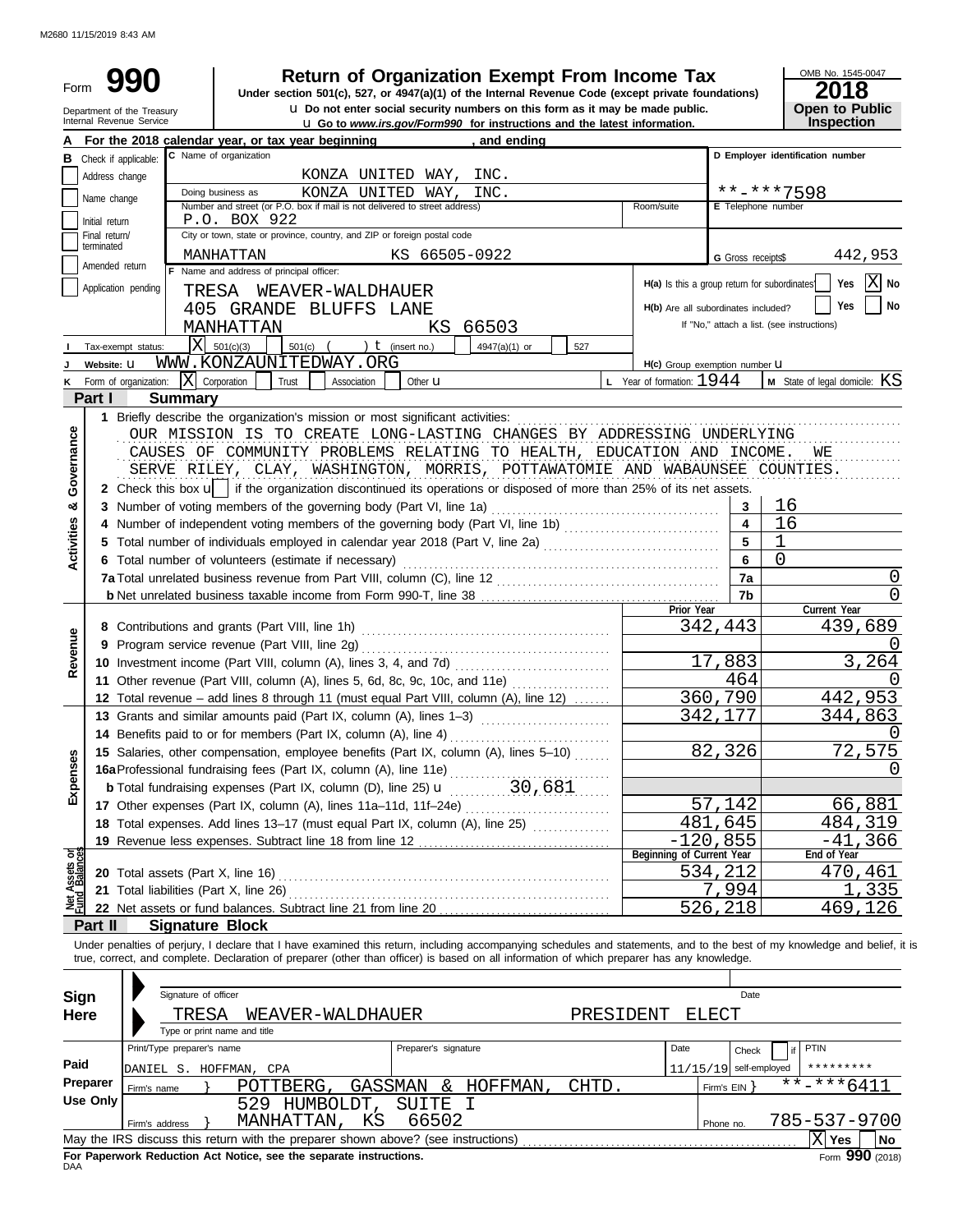| Form 990 (2018) KONZA UNITED WAY, INC.                                                                                         |                       | **-***7598  | Page 2                |
|--------------------------------------------------------------------------------------------------------------------------------|-----------------------|-------------|-----------------------|
| <b>Statement of Program Service Accomplishments</b><br>Part III                                                                |                       |             |                       |
| 1 Briefly describe the organization's mission:                                                                                 |                       |             |                       |
| OUR MISSION IS TO CREATE LONG-LASTING CHANGES BY ADDRESSING UNDERLYING                                                         |                       |             |                       |
| CAUSES OF COMMUNITY PROBLEMS RELATING TO HEALTH, EDUCATION AND INCOME                                                          |                       |             | WЕ                    |
| SERVE RILEY, CLAY, WASHINGTON, MORRIS, POTTAWATOMIE AND WABAUNSEE COUNTIES                                                     |                       |             |                       |
| 2 Did the organization undertake any significant program services during the year which were not listed on the                 |                       |             |                       |
|                                                                                                                                |                       |             | Yes $\overline{X}$ No |
| If "Yes," describe these new services on Schedule O.                                                                           |                       |             |                       |
| Did the organization cease conducting, or make significant changes in how it conducts, any program<br>3                        |                       |             |                       |
| services?                                                                                                                      |                       |             | Yes $X$ No            |
| If "Yes," describe these changes on Schedule O.                                                                                |                       |             |                       |
| Describe the organization's program service accomplishments for each of its three largest program services, as measured by     |                       |             |                       |
| expenses. Section 501(c)(3) and 501(c)(4) organizations are required to report the amount of grants and allocations to others, |                       |             |                       |
| the total expenses, and revenue, if any, for each program service reported.                                                    |                       |             |                       |
|                                                                                                                                |                       |             |                       |
| ALLOCATION OF FUNDS TO LOCAL COMMUNITY SERVICE ORGANIZATIONS                                                                   |                       |             |                       |
|                                                                                                                                |                       |             |                       |
|                                                                                                                                |                       |             |                       |
|                                                                                                                                |                       |             |                       |
|                                                                                                                                |                       |             |                       |
|                                                                                                                                |                       |             |                       |
|                                                                                                                                |                       |             |                       |
|                                                                                                                                |                       |             |                       |
|                                                                                                                                |                       |             |                       |
|                                                                                                                                |                       |             |                       |
|                                                                                                                                |                       |             |                       |
|                                                                                                                                |                       |             |                       |
|                                                                                                                                |                       |             |                       |
| N/A                                                                                                                            |                       |             |                       |
|                                                                                                                                |                       |             |                       |
|                                                                                                                                |                       |             |                       |
|                                                                                                                                |                       |             |                       |
|                                                                                                                                |                       |             |                       |
|                                                                                                                                |                       |             |                       |
|                                                                                                                                |                       |             |                       |
|                                                                                                                                |                       |             |                       |
|                                                                                                                                |                       |             |                       |
|                                                                                                                                |                       |             |                       |
|                                                                                                                                |                       |             |                       |
|                                                                                                                                |                       |             |                       |
|                                                                                                                                |                       |             |                       |
| N/A                                                                                                                            |                       |             |                       |
|                                                                                                                                |                       |             |                       |
|                                                                                                                                |                       |             |                       |
|                                                                                                                                |                       |             |                       |
|                                                                                                                                |                       |             |                       |
|                                                                                                                                |                       |             |                       |
|                                                                                                                                |                       |             |                       |
|                                                                                                                                |                       |             |                       |
|                                                                                                                                |                       |             |                       |
|                                                                                                                                |                       |             |                       |
|                                                                                                                                |                       |             |                       |
|                                                                                                                                |                       |             |                       |
|                                                                                                                                |                       |             |                       |
| 4d Other program services (Describe in Schedule O.)                                                                            |                       |             |                       |
| (Expenses \$                                                                                                                   | including grants of\$ | (Revenue \$ |                       |
| 4e Total program service expenses u                                                                                            | 398.364               |             |                       |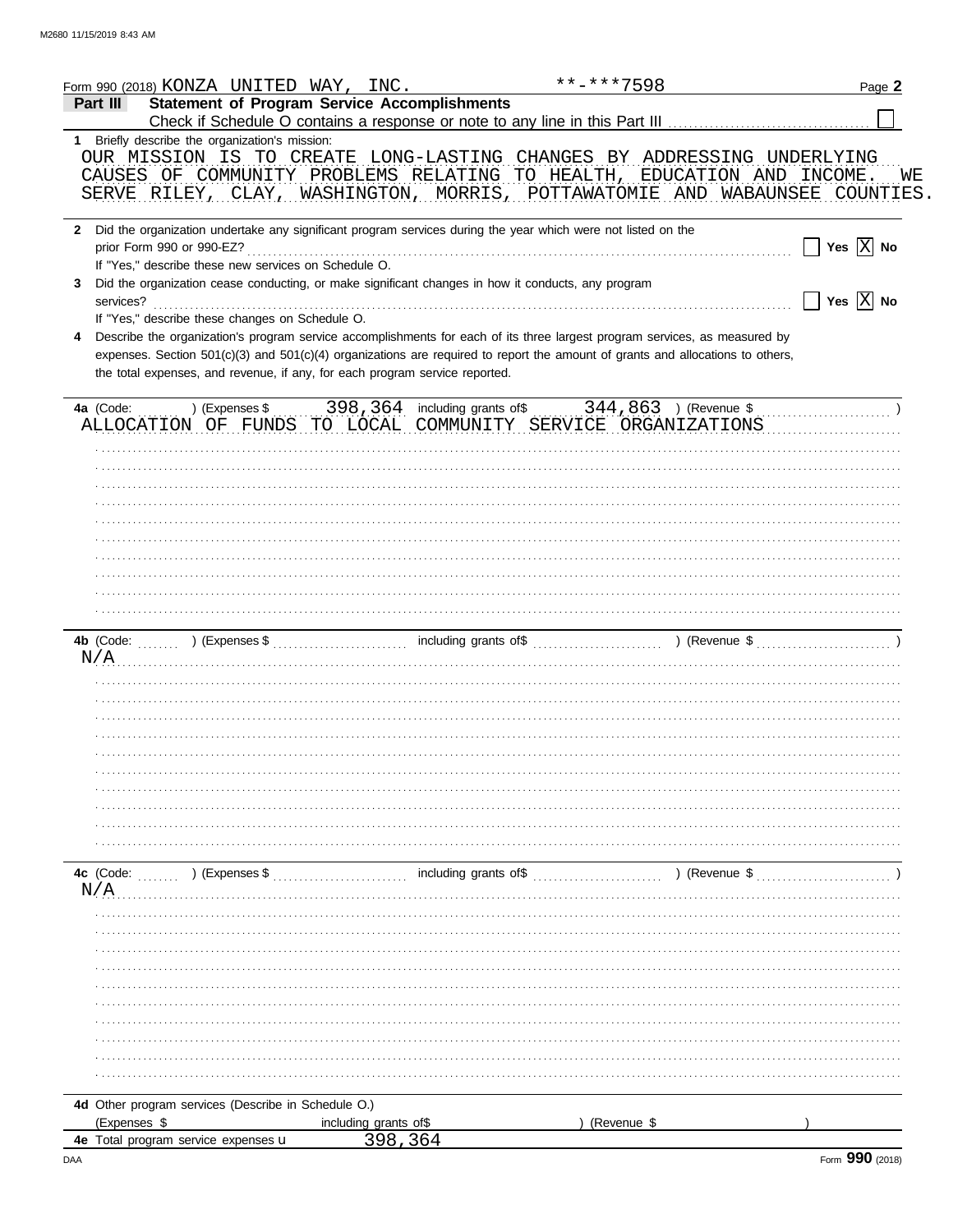|     | **-***7598<br>Form 990 (2018) KONZA UNITED WAY, INC.                                                                    |                 |             | Page 3       |
|-----|-------------------------------------------------------------------------------------------------------------------------|-----------------|-------------|--------------|
|     | <b>Checklist of Required Schedules</b><br><b>Part IV</b>                                                                |                 |             |              |
|     |                                                                                                                         |                 |             | Yes   No     |
| 1   | Is the organization described in section $501(c)(3)$ or $4947(a)(1)$ (other than a private foundation)? If "Yes,"       |                 |             |              |
|     | complete Schedule A                                                                                                     | 1               | Χ           |              |
| 2   | Is the organization required to complete Schedule B, Schedule of Contributors (see instructions)?                       | $\mathbf{2}$    |             | $X_{-}$      |
| 3   | Did the organization engage in direct or indirect political campaign activities on behalf of or in opposition to        |                 |             |              |
|     | candidates for public office? If "Yes," complete Schedule C, Part I                                                     | 3               |             | <u>X</u>     |
| 4   | Section 501(c)(3) organizations. Did the organization engage in lobbying activities, or have a section 501(h)           |                 |             |              |
|     |                                                                                                                         | 4               |             | <u>X</u>     |
| 5   | Is the organization a section $501(c)(4)$ , $501(c)(5)$ , or $501(c)(6)$ organization that receives membership dues,    |                 |             |              |
|     | assessments, or similar amounts as defined in Revenue Procedure 98-19? If "Yes," complete Schedule C, Part III          | 5               |             | <u>X</u>     |
| 6   | Did the organization maintain any donor advised funds or any similar funds or accounts for which donors                 |                 |             |              |
|     | have the right to provide advice on the distribution or investment of amounts in such funds or accounts? If             |                 |             |              |
|     |                                                                                                                         |                 |             |              |
|     | "Yes," complete Schedule D, Part I                                                                                      | 6               |             | $X_{-}$      |
| 7   | Did the organization receive or hold a conservation easement, including easements to preserve open space,               |                 |             |              |
|     | the environment, historic land areas, or historic structures? If "Yes," complete Schedule D, Part II                    | $\overline{7}$  |             | X            |
| 8   | Did the organization maintain collections of works of art, historical treasures, or other similar assets? If "Yes,"     |                 |             |              |
|     | complete Schedule D, Part III                                                                                           | 8               |             | X            |
| 9   | Did the organization report an amount in Part X, line 21, for escrow or custodial account liability, serve as a         |                 |             |              |
|     | custodian for amounts not listed in Part X; or provide credit counseling, debt management, credit repair, or            |                 |             |              |
|     | debt negotiation services? If "Yes," complete Schedule D, Part IV                                                       | 9               |             | X            |
| 10  | Did the organization, directly or through a related organization, hold assets in temporarily restricted                 |                 |             |              |
|     | endowments, permanent endowments, or quasi-endowments? If "Yes," complete Schedule D, Part V                            | 10              |             | X            |
| 11  | If the organization's answer to any of the following questions is "Yes," then complete Schedule D, Parts VI,            |                 |             |              |
|     | VII, VIII, IX, or X as applicable.                                                                                      |                 |             |              |
| а   | Did the organization report an amount for land, buildings, and equipment in Part X, line 10? If "Yes,"                  |                 |             |              |
|     | complete Schedule D, Part VI                                                                                            | 11a             | X           |              |
| b   | Did the organization report an amount for investments—other securities in Part X, line 12 that is 5% or more            |                 |             |              |
|     | of its total assets reported in Part X, line 16? If "Yes," complete Schedule D, Part VII                                | 11 b            |             | X            |
| c   | Did the organization report an amount for investments—program related in Part X, line 13 that is 5% or more             |                 |             |              |
|     | of its total assets reported in Part X, line 16? If "Yes," complete Schedule D, Part VIII                               | 11c             |             | X            |
| d   | Did the organization report an amount for other assets in Part X, line 15 that is 5% or more of its total assets        |                 |             |              |
|     | reported in Part X, line 16? If "Yes," complete Schedule D, Part IX                                                     | 11d             | Χ           |              |
| е   | Did the organization report an amount for other liabilities in Part X, line 25? If "Yes," complete Schedule D, Part X   | 11e             |             | X            |
|     | Did the organization's separate or consolidated financial statements for the tax year include a footnote that addresses |                 |             |              |
|     | the organization's liability for uncertain tax positions under FIN 48 (ASC 740)? If "Yes," complete Schedule D, Part X  | 11f             |             | <u>X</u>     |
|     | 12a Did the organization obtain separate, independent audited financial statements for the tax year? If "Yes," complete |                 |             |              |
|     |                                                                                                                         |                 |             |              |
|     | Was the organization included in consolidated, independent audited financial statements for the tax year? If            | 12a             | Χ           |              |
| b   |                                                                                                                         |                 |             |              |
|     | "Yes," and if the organization answered "No" to line 12a, then completing Schedule D, Parts XI and XII is optional      | 12b             |             | <u>X</u>     |
| 13  |                                                                                                                         | 13              |             | $\mathbf X$  |
| 14a | Did the organization maintain an office, employees, or agents outside of the United States?                             | 14a             |             | X            |
| b   | Did the organization have aggregate revenues or expenses of more than \$10,000 from grantmaking,                        |                 |             |              |
|     | fundraising, business, investment, and program service activities outside the United States, or aggregate               |                 |             |              |
|     | foreign investments valued at \$100,000 or more? If "Yes," complete Schedule F, Parts I and IV                          | 14b             |             | <u>X</u>     |
| 15  | Did the organization report on Part IX, column (A), line 3, more than \$5,000 of grants or other assistance to or       |                 |             |              |
|     | for any foreign organization? If "Yes," complete Schedule F, Parts II and IV                                            | 15              |             | $\mathbf{X}$ |
| 16  | Did the organization report on Part IX, column (A), line 3, more than \$5,000 of aggregate grants or other              |                 |             |              |
|     | assistance to or for foreign individuals? If "Yes," complete Schedule F, Parts III and IV                               | 16              |             | <u>X</u>     |
| 17  | Did the organization report a total of more than \$15,000 of expenses for professional fundraising services on          |                 |             |              |
|     |                                                                                                                         | 17              |             | $\mathbf{X}$ |
| 18  | Did the organization report more than \$15,000 total of fundraising event gross income and contributions on             |                 |             |              |
|     | Part VIII, lines 1c and 8a? If "Yes," complete Schedule G, Part II                                                      | 18              |             | <u>X</u>     |
| 19  | Did the organization report more than \$15,000 of gross income from gaming activities on Part VIII, line 9a?            |                 |             |              |
|     |                                                                                                                         | 19              |             | <u>X</u>     |
| 20a | Did the organization operate one or more hospital facilities? If "Yes," complete Schedule H                             | 20a             |             | $\mathbf X$  |
| b   |                                                                                                                         | 20 <sub>b</sub> |             |              |
| 21  | Did the organization report more than \$5,000 of grants or other assistance to any domestic organization or             |                 |             |              |
|     |                                                                                                                         | 21              | $\mathbf X$ |              |
|     |                                                                                                                         |                 |             |              |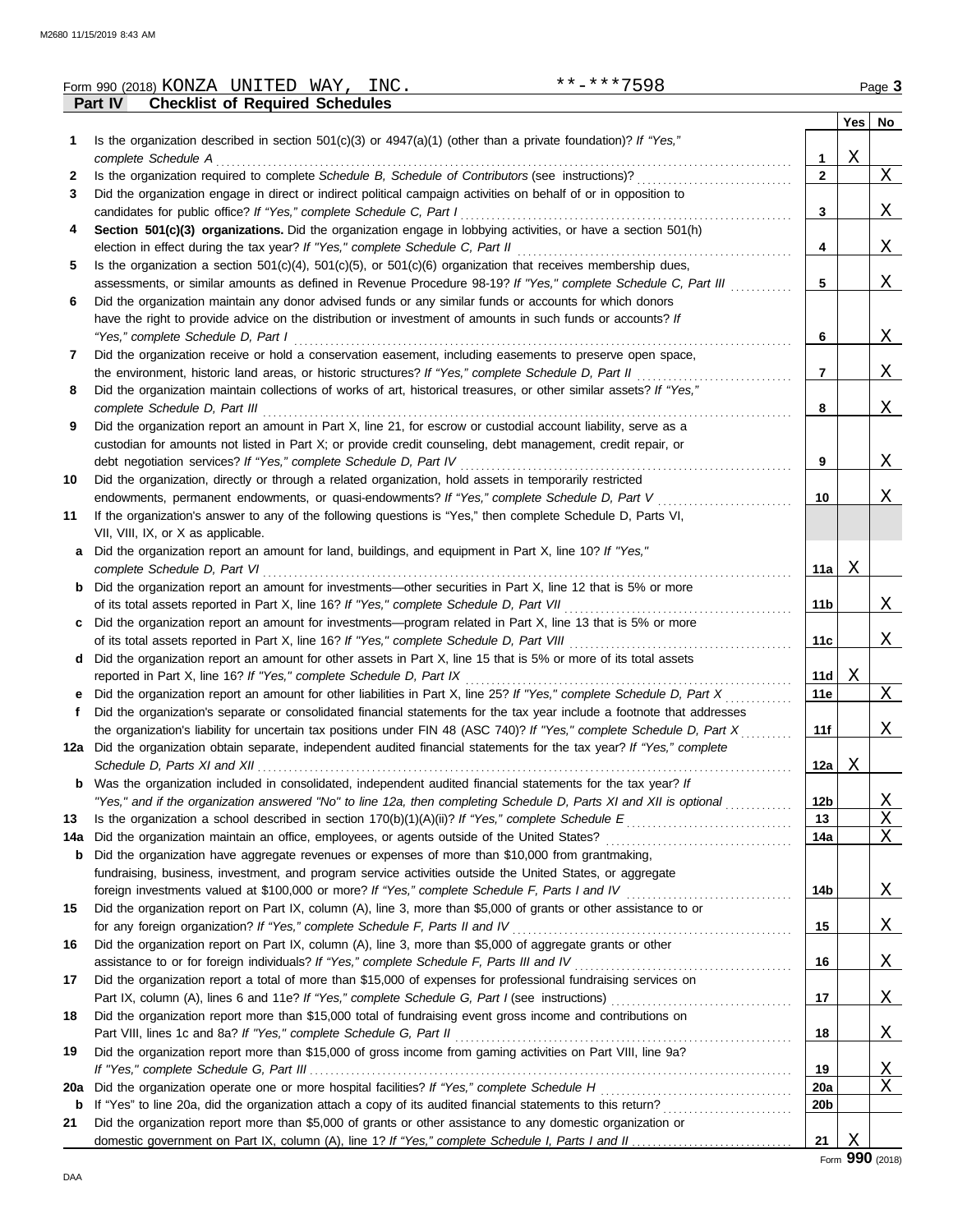|        | **-***7598<br>Form 990 (2018) KONZA UNITED WAY,<br>INC.                                                                                                                                             |                 |     | Page 4                  |
|--------|-----------------------------------------------------------------------------------------------------------------------------------------------------------------------------------------------------|-----------------|-----|-------------------------|
|        | <b>Checklist of Required Schedules (continued)</b><br>Part IV                                                                                                                                       |                 |     |                         |
|        |                                                                                                                                                                                                     |                 | Yes | No                      |
| 22     | Did the organization report more than \$5,000 of grants or other assistance to or for domestic individuals on                                                                                       |                 |     |                         |
|        | Part IX, column (A), line 2? If "Yes," complete Schedule I, Parts I and III                                                                                                                         | 22              |     | Χ                       |
| 23     | Did the organization answer "Yes" to Part VII, Section A, line 3, 4, or 5 about compensation of the                                                                                                 |                 |     |                         |
|        | organization's current and former officers, directors, trustees, key employees, and highest compensated                                                                                             |                 |     |                         |
|        | employees? If "Yes," complete Schedule J                                                                                                                                                            | 23              |     | X                       |
|        | 24a Did the organization have a tax-exempt bond issue with an outstanding principal amount of more than                                                                                             |                 |     |                         |
|        | \$100,000 as of the last day of the year, that was issued after December 31, 2002? If "Yes," answer lines 24b                                                                                       |                 |     |                         |
|        | through 24d and complete Schedule K. If "No," go to line 25a                                                                                                                                        | 24a             |     | <u>x</u>                |
| b      | Did the organization invest any proceeds of tax-exempt bonds beyond a temporary period exception?                                                                                                   | 24b             |     |                         |
| c      | Did the organization maintain an escrow account other than a refunding escrow at any time during the year                                                                                           |                 |     |                         |
|        | to defease any tax-exempt bonds?                                                                                                                                                                    | 24c             |     |                         |
| d      | Did the organization act as an "on behalf of" issuer for bonds outstanding at any time during the year?                                                                                             | 24d             |     |                         |
|        | 25a Section 501(c)(3), 501(c)(4), and 501(c)(29) organizations. Did the organization engage in an excess benefit                                                                                    |                 |     |                         |
|        | transaction with a disqualified person during the year? If "Yes," complete Schedule L, Part I                                                                                                       | 25a             |     | X                       |
| b      | Is the organization aware that it engaged in an excess benefit transaction with a disqualified person in a prior                                                                                    |                 |     |                         |
|        | year, and that the transaction has not been reported on any of the organization's prior Forms 990 or 990-EZ?                                                                                        |                 |     |                         |
|        | If "Yes," complete Schedule L, Part I                                                                                                                                                               | 25 <sub>b</sub> |     | X                       |
| 26     | Did the organization report any amount on Part X, line 5, 6, or 22 for receivables from or payables to any                                                                                          |                 |     |                         |
|        | current or former officers, directors, trustees, key employees, highest compensated employees, or                                                                                                   |                 |     | X                       |
|        | disqualified persons? If "Yes," complete Schedule L, Part II<br>Did the organization provide a grant or other assistance to an officer, director, trustee, key employee,                            | 26              |     |                         |
| 27     |                                                                                                                                                                                                     |                 |     |                         |
|        | substantial contributor or employee thereof, a grant selection committee member, or to a 35% controlled<br>entity or family member of any of these persons? If "Yes," complete Schedule L, Part III | 27              |     | X                       |
| 28     | Was the organization a party to a business transaction with one of the following parties (see Schedule L,                                                                                           |                 |     |                         |
|        |                                                                                                                                                                                                     |                 |     |                         |
|        | Part IV instructions for applicable filing thresholds, conditions, and exceptions):<br>A current or former officer, director, trustee, or key employee? If "Yes," complete Schedule L, Part IV      | 28a             |     | X                       |
| a<br>b | A family member of a current or former officer, director, trustee, or key employee? If "Yes," complete                                                                                              |                 |     |                         |
|        | Schedule L, Part IV                                                                                                                                                                                 | 28b             |     | Χ                       |
| c      | An entity of which a current or former officer, director, trustee, or key employee (or a family member thereof)                                                                                     |                 |     |                         |
|        | was an officer, director, trustee, or direct or indirect owner? If "Yes," complete Schedule L, Part IV                                                                                              | 28c             |     | $\mathbf{X}$            |
| 29     | Did the organization receive more than \$25,000 in non-cash contributions? If "Yes," complete Schedule M                                                                                            | 29              |     | X                       |
| 30     | Did the organization receive contributions of art, historical treasures, or other similar assets, or qualified                                                                                      |                 |     |                         |
|        | conservation contributions? If "Yes," complete Schedule M                                                                                                                                           | 30              |     | $\mathbf{X}$            |
| 31     | Did the organization liquidate, terminate, or dissolve and cease operations? If "Yes," complete Schedule N, Part I                                                                                  | 31              |     | X                       |
| 32     | Did the organization sell, exchange, dispose of, or transfer more than 25% of its net assets? If "Yes,"                                                                                             |                 |     |                         |
|        | complete Schedule N, Part II                                                                                                                                                                        | 32              |     | <u>X</u>                |
| 33     | Did the organization own 100% of an entity disregarded as separate from the organization under Regulations                                                                                          |                 |     |                         |
|        | sections 301.7701-2 and 301.7701-3? If "Yes," complete Schedule R, Part I                                                                                                                           | 33              |     | <u>X</u>                |
| 34     | Was the organization related to any tax-exempt or taxable entity? If "Yes," complete Schedule R, Part II, III,                                                                                      |                 |     |                         |
|        | or IV, and Part V, line 1                                                                                                                                                                           | 34              |     | $\overline{\mathrm{X}}$ |
| 35a    |                                                                                                                                                                                                     | 35a             |     | X                       |
| b      | If "Yes" to line 35a, did the organization receive any payment from or engage in any transaction with a                                                                                             |                 |     |                         |
|        | controlled entity within the meaning of section 512(b)(13)? If "Yes," complete Schedule R, Part V, line 2                                                                                           | 35 <sub>b</sub> |     |                         |
| 36     | Section 501(c)(3) organizations. Did the organization make any transfers to an exempt non-charitable                                                                                                |                 |     |                         |
|        | related organization? If "Yes," complete Schedule R, Part V, line 2                                                                                                                                 | 36              |     | <u>X</u>                |
| 37     | Did the organization conduct more than 5% of its activities through an entity that is not a related organization                                                                                    |                 |     |                         |
|        | and that is treated as a partnership for federal income tax purposes? If "Yes," complete Schedule R, Part VI                                                                                        | 37              |     | <u>X</u>                |
| 38     | Did the organization complete Schedule O and provide explanations in Schedule O for Part VI, lines 11b and                                                                                          |                 |     |                         |
|        | 19? Note. All Form 990 filers are required to complete Schedule O.                                                                                                                                  | 38              | Χ   |                         |
|        | Statements Regarding Other IRS Filings and Tax Compliance<br>Part V                                                                                                                                 |                 |     |                         |
|        |                                                                                                                                                                                                     |                 |     |                         |
|        |                                                                                                                                                                                                     |                 | Yes | No                      |
| 1a     | 0<br>Enter the number reported in Box 3 of Form 1096. Enter -0- if not applicable <i>minimization</i><br>1a                                                                                         |                 |     |                         |
| b      | $\overline{0}$<br>1 <sub>b</sub><br>Enter the number of Forms W-2G included in line 1a. Enter -0- if not applicable                                                                                 |                 |     |                         |
| с      | Did the organization comply with backup withholding rules for reportable payments to vendors and                                                                                                    |                 |     |                         |
|        |                                                                                                                                                                                                     | 1c              |     |                         |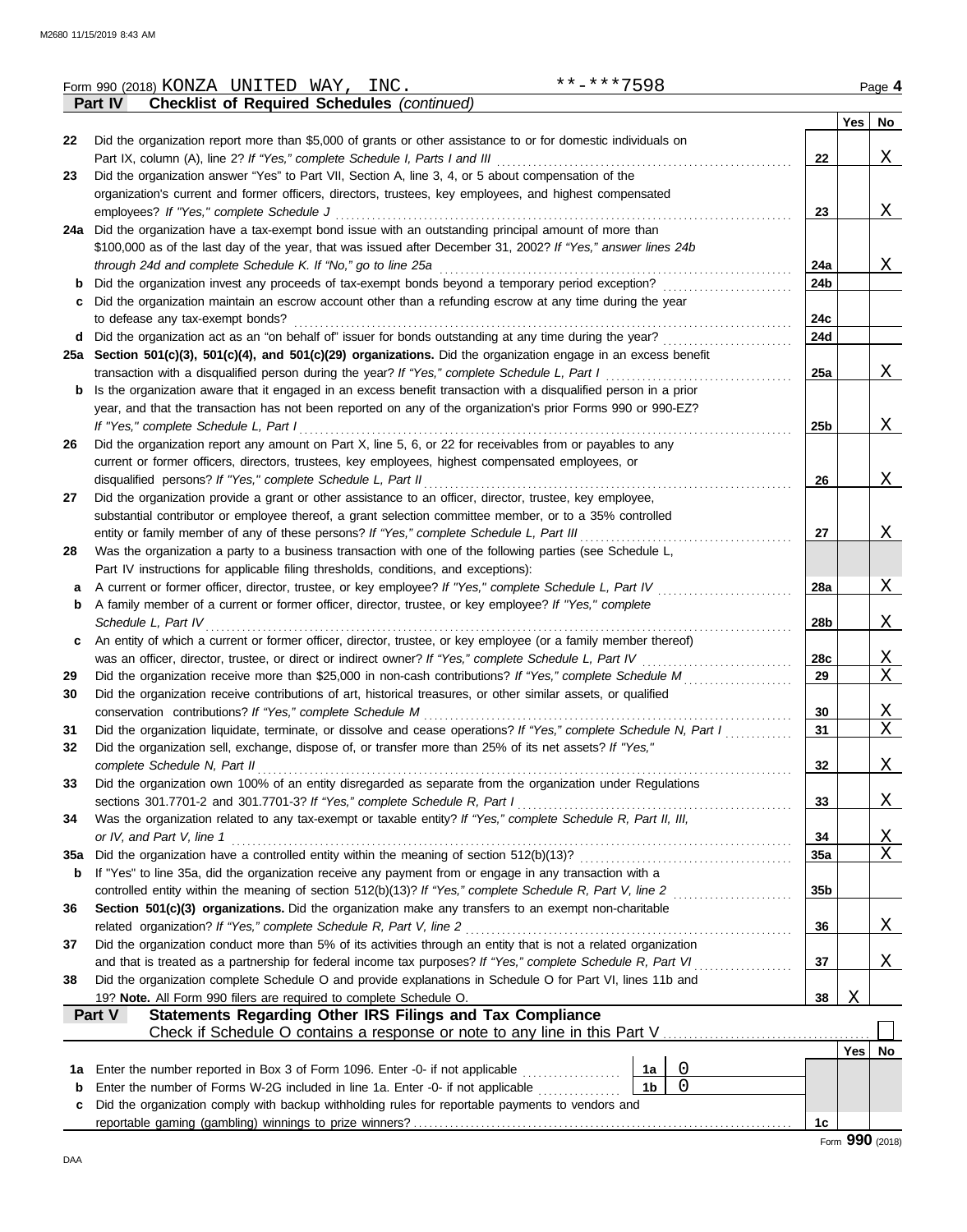|        | Form 990 (2018) KONZA UNITED WAY, INC.                                                                                                          | **-***7598      |                |   | Page 5   |  |  |  |  |  |  |
|--------|-------------------------------------------------------------------------------------------------------------------------------------------------|-----------------|----------------|---|----------|--|--|--|--|--|--|
|        | Statements Regarding Other IRS Filings and Tax Compliance (continued)<br><b>Part V</b>                                                          |                 |                |   |          |  |  |  |  |  |  |
|        |                                                                                                                                                 |                 |                |   | Yes   No |  |  |  |  |  |  |
|        | <b>2a</b> Enter the number of employees reported on Form W-3, Transmittal of Wage and Tax                                                       |                 |                |   |          |  |  |  |  |  |  |
|        | Statements, filed for the calendar year ending with or within the year covered by this return                                                   | 2a              |                |   |          |  |  |  |  |  |  |
| b      | If at least one is reported on line 2a, did the organization file all required federal employment tax returns?                                  |                 | 2 <sub>b</sub> | Χ |          |  |  |  |  |  |  |
|        | Note. If the sum of lines 1a and 2a is greater than 250, you may be required to e-file (see instructions)                                       |                 |                |   |          |  |  |  |  |  |  |
| За     | Did the organization have unrelated business gross income of \$1,000 or more during the year?                                                   |                 |                |   |          |  |  |  |  |  |  |
| b      | If "Yes," has it filed a Form 990-T for this year? If "No" to line 3b, provide an explanation in Schedule O                                     |                 | 3 <sub>b</sub> |   |          |  |  |  |  |  |  |
| 4a     | At any time during the calendar year, did the organization have an interest in, or a signature or other authority over,                         |                 |                |   |          |  |  |  |  |  |  |
|        | a financial account in a foreign country (such as a bank account, securities account, or other financial account)?                              |                 | 4a             |   | <u>X</u> |  |  |  |  |  |  |
| b      | If "Yes," enter the name of the foreign country: $\mathbf{u}$                                                                                   |                 |                |   |          |  |  |  |  |  |  |
|        | See instructions for filing requirements for FinCEN Form 114, Report of Foreign Bank and Financial Accounts (FBAR).                             |                 |                |   |          |  |  |  |  |  |  |
| 5а     | Was the organization a party to a prohibited tax shelter transaction at any time during the tax year?                                           |                 | 5a             |   | <u>X</u> |  |  |  |  |  |  |
| b      |                                                                                                                                                 |                 | 5 <sub>b</sub> |   | Χ        |  |  |  |  |  |  |
| c      | If "Yes" to line 5a or 5b, did the organization file Form 8886-T?                                                                               |                 | 5c             |   |          |  |  |  |  |  |  |
| 6a     | Does the organization have annual gross receipts that are normally greater than \$100,000, and did the                                          |                 |                |   |          |  |  |  |  |  |  |
|        | organization solicit any contributions that were not tax deductible as charitable contributions?                                                |                 | 6a             |   | Χ        |  |  |  |  |  |  |
| b      | If "Yes," did the organization include with every solicitation an express statement that such contributions or                                  |                 |                |   |          |  |  |  |  |  |  |
|        | gifts were not tax deductible?                                                                                                                  |                 | 6b             |   |          |  |  |  |  |  |  |
| 7      | Organizations that may receive deductible contributions under section 170(c).                                                                   |                 |                |   |          |  |  |  |  |  |  |
| а      | Did the organization receive a payment in excess of \$75 made partly as a contribution and partly for goods                                     |                 |                |   |          |  |  |  |  |  |  |
|        | and services provided to the payor?                                                                                                             |                 | 7a             |   |          |  |  |  |  |  |  |
| b      |                                                                                                                                                 |                 | 7b             |   |          |  |  |  |  |  |  |
| c      | Did the organization sell, exchange, or otherwise dispose of tangible personal property for which it was                                        |                 |                |   |          |  |  |  |  |  |  |
|        | required to file Form 8282?                                                                                                                     |                 | 7c             |   |          |  |  |  |  |  |  |
| d      |                                                                                                                                                 | <b>7d</b>       |                |   |          |  |  |  |  |  |  |
| е      | Did the organization receive any funds, directly or indirectly, to pay premiums on a personal benefit contract?                                 |                 | 7e             |   |          |  |  |  |  |  |  |
|        | Did the organization, during the year, pay premiums, directly or indirectly, on a personal benefit contract?                                    |                 | 7f             |   |          |  |  |  |  |  |  |
| g      | If the organization received a contribution of qualified intellectual property, did the organization file Form 8899 as required?                |                 | 7g             |   |          |  |  |  |  |  |  |
| h      | If the organization received a contribution of cars, boats, airplanes, or other vehicles, did the organization file a Form 1098-C?              |                 | 7h             |   |          |  |  |  |  |  |  |
| 8      | Sponsoring organizations maintaining donor advised funds. Did a donor advised fund maintained by the                                            |                 |                |   |          |  |  |  |  |  |  |
|        | sponsoring organization have excess business holdings at any time during the year?                                                              |                 | 8              |   |          |  |  |  |  |  |  |
| 9      | Sponsoring organizations maintaining donor advised funds.<br>Did the sponsoring organization make any taxable distributions under section 4966? |                 | 9a             |   |          |  |  |  |  |  |  |
| а<br>b | Did the sponsoring organization make a distribution to a donor, donor advisor, or related person?                                               |                 | 9b             |   |          |  |  |  |  |  |  |
| 10     | Section 501(c)(7) organizations. Enter:                                                                                                         |                 |                |   |          |  |  |  |  |  |  |
| а      | Initiation fees and capital contributions included on Part VIII, line 12                                                                        | 10a             |                |   |          |  |  |  |  |  |  |
| b      | Gross receipts, included on Form 990, Part VIII, line 12, for public use of club facilities                                                     | 10 <sub>b</sub> |                |   |          |  |  |  |  |  |  |
| 11     | Section 501(c)(12) organizations. Enter:                                                                                                        |                 |                |   |          |  |  |  |  |  |  |
| a      | Gross income from members or shareholders                                                                                                       | 11a             |                |   |          |  |  |  |  |  |  |
| b      | Gross income from other sources (Do not net amounts due or paid to other sources                                                                |                 |                |   |          |  |  |  |  |  |  |
|        | against amounts due or received from them.)                                                                                                     | 11 <sub>b</sub> |                |   |          |  |  |  |  |  |  |
| 12a    | Section 4947(a)(1) non-exempt charitable trusts. Is the organization filing Form 990 in lieu of Form 1041?                                      |                 | 12a            |   |          |  |  |  |  |  |  |
| b      | If "Yes," enter the amount of tax-exempt interest received or accrued during the year                                                           | 12b             |                |   |          |  |  |  |  |  |  |
| 13     | Section 501(c)(29) qualified nonprofit health insurance issuers.                                                                                |                 |                |   |          |  |  |  |  |  |  |
| а      | Is the organization licensed to issue qualified health plans in more than one state?                                                            |                 | 13а            |   |          |  |  |  |  |  |  |
|        | Note. See the instructions for additional information the organization must report on Schedule O.                                               |                 |                |   |          |  |  |  |  |  |  |
| b      | Enter the amount of reserves the organization is required to maintain by the states in which                                                    |                 |                |   |          |  |  |  |  |  |  |
|        |                                                                                                                                                 | 13 <sub>b</sub> |                |   |          |  |  |  |  |  |  |
| с      | Enter the amount of reserves on hand                                                                                                            | 13 <sub>c</sub> |                |   |          |  |  |  |  |  |  |
| 14a    | Did the organization receive any payments for indoor tanning services during the tax year?                                                      |                 | 14a            |   | Χ        |  |  |  |  |  |  |
| b      |                                                                                                                                                 |                 | 14b            |   |          |  |  |  |  |  |  |
| 15     | Is the organization subject to the section 4960 tax on payment(s) of more than \$1,000,000 in remuneration or                                   |                 |                |   |          |  |  |  |  |  |  |
|        | excess parachute payment(s) during the year?                                                                                                    |                 | 15             |   | Χ        |  |  |  |  |  |  |
|        | If "Yes," see instructions and file Form 4720, Schedule N.                                                                                      |                 |                |   |          |  |  |  |  |  |  |
| 16     | Is the organization an educational institution subject to the section 4968 excise tax on net investment income?                                 |                 | 16             |   | Χ        |  |  |  |  |  |  |
|        | If "Yes," complete Form 4720, Schedule O.                                                                                                       |                 |                |   |          |  |  |  |  |  |  |

Form **990** (2018)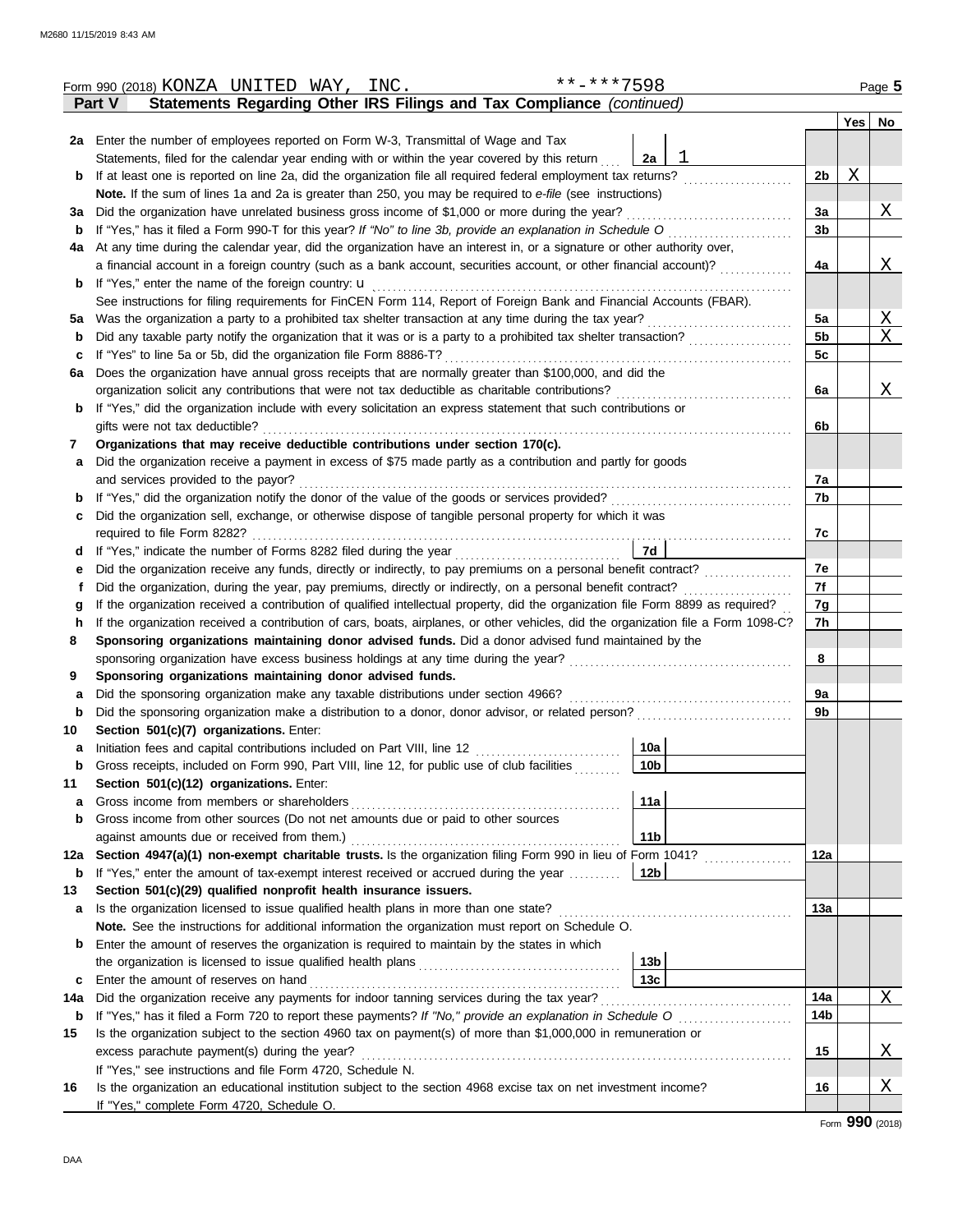|                                                                 | **-***7598<br>Form 990 (2018) KONZA UNITED WAY, INC.<br>Part VI                                                                                                                                                                         |    |    |                         |                         | Page 6         |
|-----------------------------------------------------------------|-----------------------------------------------------------------------------------------------------------------------------------------------------------------------------------------------------------------------------------------|----|----|-------------------------|-------------------------|----------------|
|                                                                 | Governance, Management, and Disclosure For each "Yes" response to lines 2 through 7b below, and for a "No"<br>response to line 8a, 8b, or 10b below, describe the circumstances, processes, or changes in Schedule O. See instructions. |    |    |                         |                         |                |
|                                                                 |                                                                                                                                                                                                                                         |    |    |                         |                         | lxl            |
|                                                                 | Section A. Governing Body and Management                                                                                                                                                                                                |    |    |                         |                         |                |
|                                                                 |                                                                                                                                                                                                                                         |    |    |                         | Yes                     | No             |
|                                                                 |                                                                                                                                                                                                                                         | 1a | 16 |                         |                         |                |
|                                                                 | If there are material differences in voting rights among members of the governing body, or                                                                                                                                              |    |    |                         |                         |                |
|                                                                 | if the governing body delegated broad authority to an executive committee or similar                                                                                                                                                    |    |    |                         |                         |                |
|                                                                 | committee, explain in Schedule O.                                                                                                                                                                                                       |    |    |                         |                         |                |
| b                                                               | Enter the number of voting members included in line 1a, above, who are independent                                                                                                                                                      | 1b | 16 |                         |                         |                |
| 2                                                               | Did any officer, director, trustee, or key employee have a family relationship or a business relationship with                                                                                                                          |    |    |                         |                         |                |
|                                                                 | any other officer, director, trustee, or key employee?                                                                                                                                                                                  |    |    | 2                       |                         | Χ              |
| 3                                                               | Did the organization delegate control over management duties customarily performed by or under the direct                                                                                                                               |    |    |                         |                         |                |
|                                                                 | supervision of officers, directors, or trustees, or key employees to a management company or other person?                                                                                                                              |    |    | 3                       |                         | $\mathbf{X}$   |
| 4                                                               | Did the organization make any significant changes to its governing documents since the prior Form 990 was filed?                                                                                                                        |    |    | $\overline{\mathbf{4}}$ |                         | $\overline{X}$ |
|                                                                 | Did the organization become aware during the year of a significant diversion of the organization's assets?                                                                                                                              |    |    | 5 <sup>5</sup>          |                         | $\overline{X}$ |
|                                                                 |                                                                                                                                                                                                                                         |    |    | 6                       |                         | $\overline{X}$ |
| 7a                                                              | Did the organization have members, stockholders, or other persons who had the power to elect or appoint                                                                                                                                 |    |    |                         |                         |                |
|                                                                 | one or more members of the governing body?                                                                                                                                                                                              |    |    | 7a                      |                         | X              |
| b                                                               | Are any governance decisions of the organization reserved to (or subject to approval by) members,                                                                                                                                       |    |    |                         |                         |                |
|                                                                 | stockholders, or persons other than the governing body?<br>Did the organization contemporaneously document the meetings held or written actions undertaken during the year by the following:                                            |    |    | 7b                      |                         | Χ              |
| 8<br>a                                                          | The governing body?                                                                                                                                                                                                                     |    |    | 8a                      | $\overline{\mathrm{X}}$ |                |
| b                                                               | Each committee with authority to act on behalf of the governing body?                                                                                                                                                                   |    |    | 8b                      | $\mathbf{X}$            |                |
| 9                                                               | Is there any officer, director, trustee, or key employee listed in Part VII, Section A, who cannot be reached at                                                                                                                        |    |    |                         |                         |                |
|                                                                 | the organization's mailing address? If "Yes," provide the names and addresses in Schedule O                                                                                                                                             |    |    | 9                       |                         | Χ              |
|                                                                 | Section B. Policies (This Section B requests information about policies not required by the Internal Revenue Code.)                                                                                                                     |    |    |                         |                         |                |
|                                                                 |                                                                                                                                                                                                                                         |    |    |                         | Yes   No                |                |
| 10a                                                             |                                                                                                                                                                                                                                         |    |    |                         |                         |                |
|                                                                 | Did the organization have local chapters, branches, or affiliates?                                                                                                                                                                      |    |    | 10a                     |                         |                |
|                                                                 | If "Yes," did the organization have written policies and procedures governing the activities of such chapters,                                                                                                                          |    |    |                         |                         |                |
|                                                                 | affiliates, and branches to ensure their operations are consistent with the organization's exempt purposes?                                                                                                                             |    |    | 10 <sub>b</sub>         |                         |                |
|                                                                 | 11a Has the organization provided a complete copy of this Form 990 to all members of its governing body before filing the form?                                                                                                         |    |    | 11a                     |                         |                |
|                                                                 | Describe in Schedule O the process, if any, used by the organization to review this Form 990.                                                                                                                                           |    |    |                         |                         |                |
|                                                                 | 12a Did the organization have a written conflict of interest policy? If "No," go to line 13                                                                                                                                             |    |    | 12a                     | Χ                       | Χ<br>X         |
|                                                                 | Were officers, directors, or trustees, and key employees required to disclose annually interests that could give rise to conflicts?   12b                                                                                               |    |    |                         | $\mathbf X$             |                |
|                                                                 | Did the organization regularly and consistently monitor and enforce compliance with the policy? If "Yes,"                                                                                                                               |    |    |                         |                         |                |
|                                                                 | describe in Schedule O how this was done                                                                                                                                                                                                |    |    | 12c                     | <u>X</u>                |                |
|                                                                 | Did the organization have a written whistleblower policy?                                                                                                                                                                               |    |    | 13                      | $\mathbf X$             |                |
|                                                                 | Did the organization have a written document retention and destruction policy?                                                                                                                                                          |    |    | 14                      |                         |                |
|                                                                 | Did the process for determining compensation of the following persons include a review and approval by                                                                                                                                  |    |    |                         |                         |                |
|                                                                 | independent persons, comparability data, and contemporaneous substantiation of the deliberation and decision?                                                                                                                           |    |    |                         |                         |                |
|                                                                 | The organization's CEO, Executive Director, or top management official                                                                                                                                                                  |    |    | 15a                     | X                       |                |
|                                                                 | Other officers or key employees of the organization                                                                                                                                                                                     |    |    | 15 <sub>b</sub>         |                         |                |
|                                                                 | If "Yes" to line 15a or 15b, describe the process in Schedule O (see instructions).                                                                                                                                                     |    |    |                         |                         |                |
|                                                                 | Did the organization invest in, contribute assets to, or participate in a joint venture or similar arrangement                                                                                                                          |    |    |                         |                         | Χ<br>Χ         |
|                                                                 | with a taxable entity during the year?                                                                                                                                                                                                  |    |    | 16a                     |                         | Χ              |
|                                                                 | If "Yes," did the organization follow a written policy or procedure requiring the organization to evaluate its                                                                                                                          |    |    |                         |                         |                |
|                                                                 | participation in joint venture arrangements under applicable federal tax law, and take steps to safeguard the                                                                                                                           |    |    |                         |                         |                |
|                                                                 |                                                                                                                                                                                                                                         |    |    | 16b                     |                         |                |
|                                                                 | <b>Section C. Disclosure</b>                                                                                                                                                                                                            |    |    |                         |                         |                |
| b<br>b<br>c<br>13<br>14<br>15<br>a<br>b<br>16a<br>b<br>17<br>18 | List the states with which a copy of this Form 990 is required to be filed $\mathbf u$ NONE                                                                                                                                             |    |    |                         |                         |                |
|                                                                 | Section 6104 requires an organization to make its Forms 1023 (1024 or 1024-A if applicable), 990, and 990-T (Section 501(c)<br>(3) sonly) available for public inspection. Indicate how you made these available. Check all that apply. |    |    |                         |                         |                |
|                                                                 | Another's website $ X $ Upon request<br>Other (explain in Schedule O)<br>Own website                                                                                                                                                    |    |    |                         |                         |                |

financial statements available to the public during the tax year.

20 State the name, address, and telephone number of the person who possesses the organization's books and records u

POTTBERG, GASSMAN & HOFFMAN, CHTD 529 HUMBOLDT SUITE I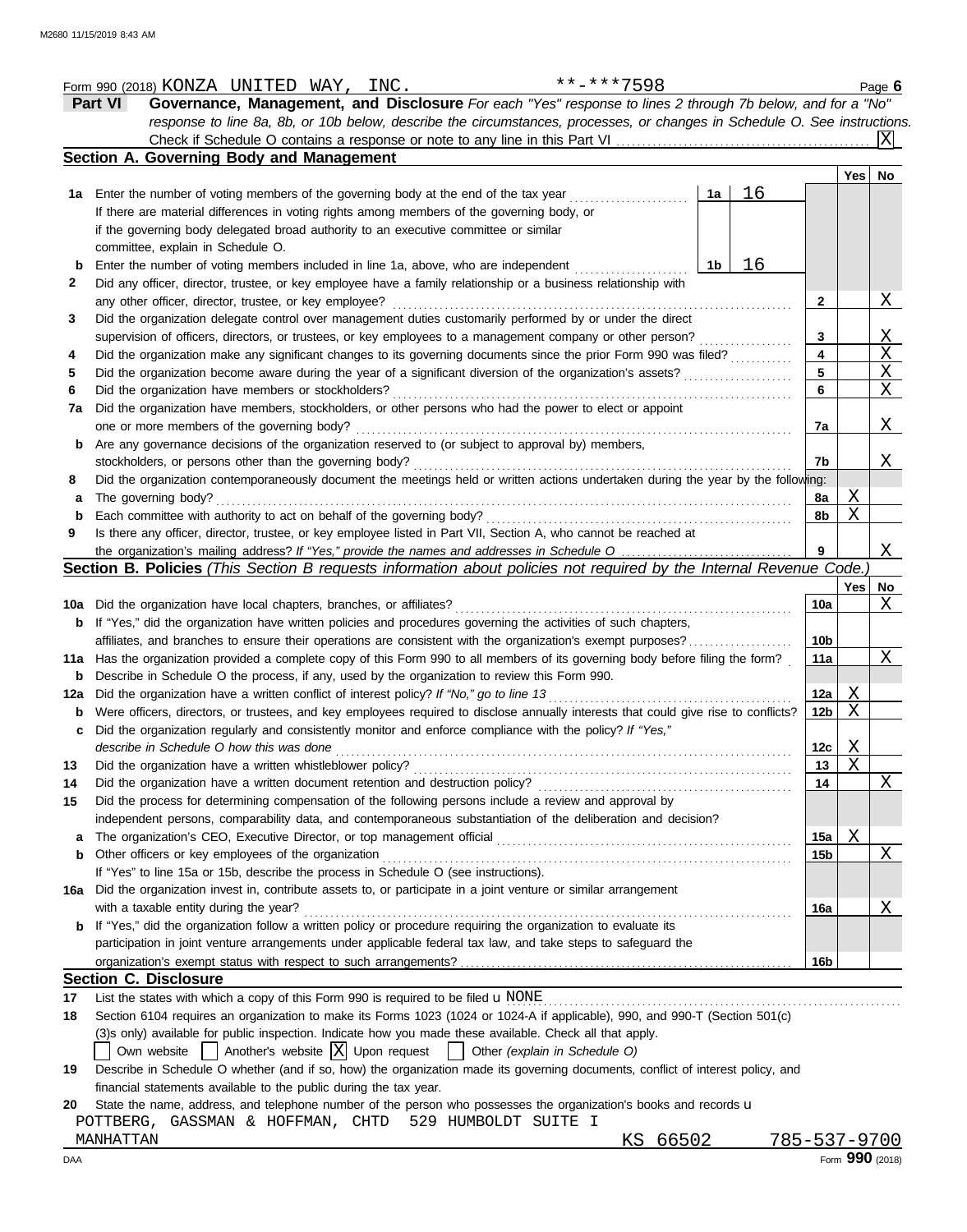## Form 990 (2018) Page **7** KONZA UNITED WAY, INC. \*\*-\*\*\*7598

|                          | Part VII Compensation of Officers, Directors, Trustees, Key Employees, Highest Compensated Employees, and                                                                                                                               |  |
|--------------------------|-----------------------------------------------------------------------------------------------------------------------------------------------------------------------------------------------------------------------------------------|--|
|                          | <b>Independent Contractors</b>                                                                                                                                                                                                          |  |
|                          |                                                                                                                                                                                                                                         |  |
|                          | Section A. Officers, Directors, Trustees, Key Employees, and Highest Compensated Employees                                                                                                                                              |  |
| organization's tax year. | 1a Complete this table for all persons required to be listed. Report compensation for the calendar year ending with or within the                                                                                                       |  |
|                          | • List all of the organization's <b>current</b> officers, directors, trustees (whether individuals or organizations), regardless of amount of<br>compensation. Enter -0- in columns (D), $(E)$ , and $(F)$ if no compensation was paid. |  |

● List all of the organization's **current** key employees, if any. See instructions for definition of "key employee."

who received reportable compensation (Box 5 of Form W-2 and/or Box 7 of Form 1099-MISC) of more than \$100,000 from the organization and any related organizations. ■ List the organization's five **current** highest compensated employees (other than an officer, director, trustee, or key employee)<br>
a received reportable compensation (Box 5 of Form W-2 and/or Box 7 of Form 1099-MISC) of

List all of the organization's **former** officers, key employees, and highest compensated employees who received more than • List all of the organization's **former** officers, key employees, and highest compensate \$100,000 of reportable compensation from the organization and any related organizations.

■ List all of the organization's **former directors or trustees** that received, in the capacity as a former director or trustee of the anization more than \$10,000 of reportable compensation from the organization and any re organization, more than \$10,000 of reportable compensation from the organization and any related organizations.

List persons in the following order: individual trustees or directors; institutional trustees; officers; key employees; highest compensated employees; and former such persons.

Check this box if neither the organization nor any related organization compensated any current officer, director, or trustee.

| (A)<br>Name and Title              | (B)<br>Average<br>hours per<br>week<br>(list any               |                                   |                         | Position    | (C)             | (do not check more than one<br>box, unless person is both an<br>officer and a director/trustee) | (D)<br>Reportable<br>compensation<br>from<br>the | (E)<br>Reportable<br>compensation from<br>related<br>organizations | (F)<br>Estimated<br>amount of<br>other<br>compensation   |
|------------------------------------|----------------------------------------------------------------|-----------------------------------|-------------------------|-------------|-----------------|-------------------------------------------------------------------------------------------------|--------------------------------------------------|--------------------------------------------------------------------|----------------------------------------------------------|
|                                    | hours for<br>related<br>organizations<br>below dotted<br>line) | Individual trustee<br>or director | nstitutional<br>trustee | Officer     | Ķey<br>employee | Former<br>Highest compensated<br><sup>employee</sup>                                            | organization<br>(W-2/1099-MISC)                  | (W-2/1099-MISC)                                                    | from the<br>organization<br>and related<br>organizations |
| (1) JEFFREY MORRIS                 | 1.00                                                           |                                   |                         |             |                 |                                                                                                 |                                                  |                                                                    |                                                          |
| <b>DIRECTOR</b>                    | 0.00                                                           | Χ                                 |                         | X           |                 |                                                                                                 | 0                                                | 0                                                                  | 0                                                        |
| $(2)$ JAMIE<br><b>SHEIK</b>        |                                                                |                                   |                         |             |                 |                                                                                                 |                                                  |                                                                    |                                                          |
|                                    | 3.00                                                           |                                   |                         |             |                 |                                                                                                 |                                                  |                                                                    |                                                          |
| PRESIDENT<br>(3) JUSTIN<br>MINCHOW | 0.00                                                           | $\mathbf X$                       |                         | X           |                 |                                                                                                 | 0                                                | 0                                                                  | $\mathbf 0$                                              |
|                                    | 1.00                                                           |                                   |                         |             |                 |                                                                                                 |                                                  |                                                                    |                                                          |
| PAST PRESIDENT                     | 0.00                                                           | $\mathbf X$                       |                         | X           |                 |                                                                                                 | Ω                                                | 0                                                                  | $\Omega$                                                 |
| $(4)$ LUCAS<br>SHIVERS             |                                                                |                                   |                         |             |                 |                                                                                                 |                                                  |                                                                    |                                                          |
| SECRETARY                          | 1.00<br>0.00                                                   | $\mathbf X$                       |                         | $\mathbf X$ |                 |                                                                                                 | 0                                                | 0                                                                  | $\mathbf 0$                                              |
| (5) NICOLE<br>SPRINGER             |                                                                |                                   |                         |             |                 |                                                                                                 |                                                  |                                                                    |                                                          |
| TREASURER                          | 3.00<br>0.00                                                   | X                                 |                         | X           |                 |                                                                                                 | Λ                                                | 0                                                                  | 0                                                        |
| BRYANT-KEARNS<br>(6) CRYSTAL       |                                                                |                                   |                         |             |                 |                                                                                                 |                                                  |                                                                    |                                                          |
| VICE PRESIDENT                     | 1.00<br>0.00                                                   | $\mathbf X$                       |                         |             |                 |                                                                                                 | 0                                                | 0                                                                  | $\overline{0}$                                           |
| (7) MELISSA<br>KIRKWOOD            |                                                                |                                   |                         |             |                 |                                                                                                 |                                                  |                                                                    |                                                          |
|                                    | 1.00                                                           |                                   |                         |             |                 |                                                                                                 |                                                  |                                                                    |                                                          |
| <b>DIRECTOR</b>                    | 0.00                                                           | $\mathbf X$                       |                         |             |                 |                                                                                                 | 0                                                | 0                                                                  | $\overline{0}$                                           |
| $(8)$ TRESA<br>WEAVER-WALDHAUER    |                                                                |                                   |                         |             |                 |                                                                                                 |                                                  |                                                                    |                                                          |
| PRESIDENT<br>ELECT                 | 1.00<br>0.00                                                   | $\mathbf X$                       |                         | X           |                 |                                                                                                 | Ⴖ                                                | 0                                                                  | $\Omega$                                                 |
| (9) COREY REEVES                   |                                                                |                                   |                         |             |                 |                                                                                                 |                                                  |                                                                    |                                                          |
|                                    | 1.00                                                           |                                   |                         |             |                 |                                                                                                 |                                                  |                                                                    |                                                          |
| <b>DIRECTOR</b>                    | 0.00                                                           | X                                 |                         |             |                 |                                                                                                 | Ω                                                | 0                                                                  | $\overline{0}$                                           |
| (10) DOUG SPRINGER                 |                                                                |                                   |                         |             |                 |                                                                                                 |                                                  |                                                                    |                                                          |
| DIRECTOR                           | 1.00<br>0.00                                                   | Χ                                 |                         |             |                 |                                                                                                 | Ω                                                | 0                                                                  | 0                                                        |
| (11) JIM HOOD                      |                                                                |                                   |                         |             |                 |                                                                                                 |                                                  |                                                                    |                                                          |
|                                    | 1.00                                                           |                                   |                         |             |                 |                                                                                                 |                                                  |                                                                    |                                                          |
| DIRECTOR<br><b>DAA</b>             | 0.00                                                           | X                                 |                         |             |                 |                                                                                                 | 0                                                | 0                                                                  | Form 990 (2018)                                          |
|                                    |                                                                |                                   |                         |             |                 |                                                                                                 |                                                  |                                                                    |                                                          |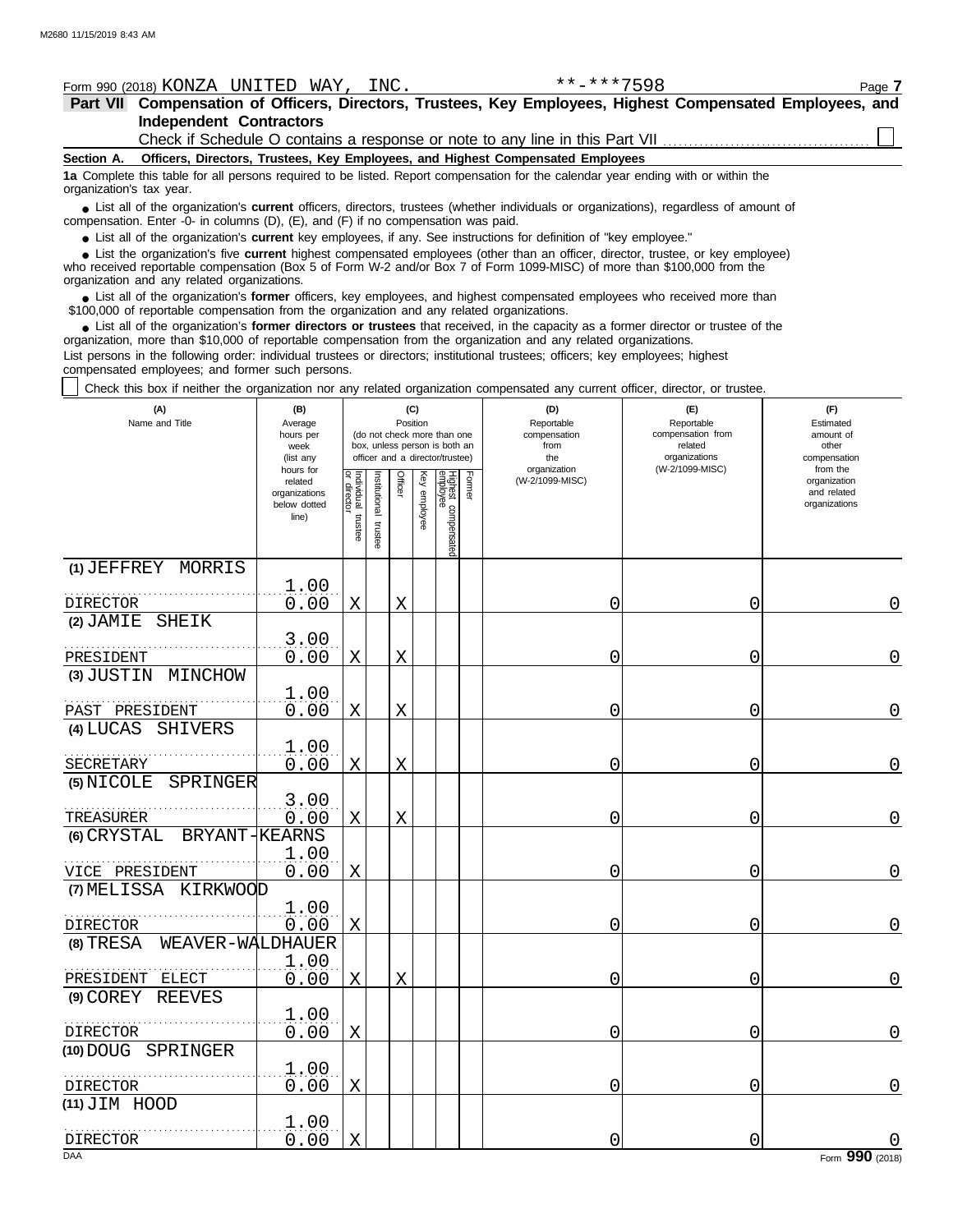M2680 11/15/2019 8:43 AM

| Form 990 (2018) KONZA UNITED WAY,<br>Part VII                                                                                                                                                                             |                                                                |                                                                                                                    | INC.                    |         |              |                                 |        | **-***7598<br>Section A. Officers, Directors, Trustees, Key Employees, and Highest Compensated Employees (continued) |                                                                    |                                                          | Page 8              |
|---------------------------------------------------------------------------------------------------------------------------------------------------------------------------------------------------------------------------|----------------------------------------------------------------|--------------------------------------------------------------------------------------------------------------------|-------------------------|---------|--------------|---------------------------------|--------|----------------------------------------------------------------------------------------------------------------------|--------------------------------------------------------------------|----------------------------------------------------------|---------------------|
| (A)<br>Name and title                                                                                                                                                                                                     | (B)<br>Average<br>hours per<br>week<br>(list any               | (C)<br>Position<br>(do not check more than one<br>box, unless person is both an<br>officer and a director/trustee) |                         |         |              |                                 |        | (D)<br>Reportable<br>compensation<br>from<br>the                                                                     | (E)<br>Reportable<br>compensation from<br>related<br>organizations | (F)<br>Estimated<br>amount of<br>other<br>compensation   |                     |
|                                                                                                                                                                                                                           | hours for<br>related<br>organizations<br>below dotted<br>line) | Individual<br>or director<br>trustee                                                                               | nstitutional<br>trustee | Officer | Key employee | Highest compensatec<br>employee | Former | organization<br>(W-2/1099-MISC)                                                                                      | (W-2/1099-MISC)                                                    | from the<br>organization<br>and related<br>organizations |                     |
| (12)<br>CHERYL GRICE                                                                                                                                                                                                      |                                                                |                                                                                                                    |                         |         |              |                                 |        |                                                                                                                      |                                                                    |                                                          |                     |
| DIRECTOR                                                                                                                                                                                                                  | 1.00<br>0.00                                                   | X                                                                                                                  |                         |         |              |                                 |        | $\left( \right)$                                                                                                     | 0                                                                  |                                                          | 0                   |
| (13)<br>SHAWN DREW                                                                                                                                                                                                        | 1.00<br>0.00                                                   | X                                                                                                                  |                         |         |              |                                 |        | $\left( \right)$                                                                                                     | 0                                                                  |                                                          | 0                   |
| DIRECTOR<br>(14)<br>KYLE<br>GORACKE                                                                                                                                                                                       |                                                                |                                                                                                                    |                         |         |              |                                 |        |                                                                                                                      |                                                                    |                                                          |                     |
| DIRECTOR<br>(15)<br>KERRY PRIEST                                                                                                                                                                                          | 1.00<br>0.00                                                   | X                                                                                                                  |                         |         |              |                                 |        | $\left( \right)$                                                                                                     | 0                                                                  |                                                          | 0                   |
| <b>DIRECTOR</b>                                                                                                                                                                                                           | 1.00<br>0.00                                                   | X                                                                                                                  |                         |         |              |                                 |        | $\left( \right)$                                                                                                     | 0                                                                  |                                                          | 0                   |
| (16)<br>MARK CLAUSSEN                                                                                                                                                                                                     | 40.00                                                          |                                                                                                                    |                         |         |              |                                 |        |                                                                                                                      |                                                                    |                                                          |                     |
| EXECUTIVE DIRECTOR                                                                                                                                                                                                        | 0.00                                                           |                                                                                                                    |                         | Χ       |              |                                 |        | 67,500                                                                                                               | 0                                                                  |                                                          | 0                   |
|                                                                                                                                                                                                                           |                                                                |                                                                                                                    |                         |         |              |                                 |        |                                                                                                                      |                                                                    |                                                          |                     |
|                                                                                                                                                                                                                           |                                                                |                                                                                                                    |                         |         |              |                                 |        |                                                                                                                      |                                                                    |                                                          |                     |
|                                                                                                                                                                                                                           |                                                                |                                                                                                                    |                         |         |              |                                 |        |                                                                                                                      |                                                                    |                                                          |                     |
|                                                                                                                                                                                                                           |                                                                |                                                                                                                    |                         |         |              |                                 |        |                                                                                                                      |                                                                    |                                                          |                     |
| 1b Sub-total<br>c Total from continuation sheets to Part VII, Section A                                                                                                                                                   |                                                                |                                                                                                                    |                         |         |              |                                 | u      | 67,500                                                                                                               |                                                                    |                                                          |                     |
| d                                                                                                                                                                                                                         |                                                                |                                                                                                                    |                         |         |              |                                 | u      | 67,500                                                                                                               |                                                                    |                                                          |                     |
| Total number of individuals (including but not limited to those listed above) who received more than \$100,000 of<br>2<br>reportable compensation from the organization $\mathbf{u}$                                      |                                                                |                                                                                                                    |                         |         |              |                                 |        |                                                                                                                      |                                                                    |                                                          |                     |
| Did the organization list any former officer, director, or trustee, key employee, or highest compensated<br>3                                                                                                             |                                                                |                                                                                                                    |                         |         |              |                                 |        |                                                                                                                      |                                                                    |                                                          | Yes<br>No.          |
|                                                                                                                                                                                                                           |                                                                |                                                                                                                    |                         |         |              |                                 |        |                                                                                                                      |                                                                    | 3                                                        | Χ                   |
| For any individual listed on line 1a, is the sum of reportable compensation and other compensation from the<br>4<br>organization and related organizations greater than \$150,000? If "Yes," complete Schedule J for such |                                                                |                                                                                                                    |                         |         |              |                                 |        |                                                                                                                      |                                                                    |                                                          |                     |
| individual<br>Did any person listed on line 1a receive or accrue compensation from any unrelated organization or individual<br>5                                                                                          |                                                                |                                                                                                                    |                         |         |              |                                 |        |                                                                                                                      |                                                                    | 4                                                        | X                   |
| for services rendered to the organization? If "Yes," complete Schedule J for such person                                                                                                                                  |                                                                |                                                                                                                    |                         |         |              |                                 |        |                                                                                                                      |                                                                    | 5                                                        | Χ                   |
| Section B. Independent Contractors<br>Complete this table for your five highest compensated independent contractors that received more than \$100,000 of<br>1                                                             |                                                                |                                                                                                                    |                         |         |              |                                 |        |                                                                                                                      |                                                                    |                                                          |                     |
| compensation from the organization. Report compensation for the calendar year ending with or within the organization's tax year.                                                                                          | (A)<br>Name and business address                               |                                                                                                                    |                         |         |              |                                 |        |                                                                                                                      | (B)<br>Description of services                                     |                                                          | (C)<br>Compensation |
|                                                                                                                                                                                                                           |                                                                |                                                                                                                    |                         |         |              |                                 |        |                                                                                                                      |                                                                    |                                                          |                     |
|                                                                                                                                                                                                                           |                                                                |                                                                                                                    |                         |         |              |                                 |        |                                                                                                                      |                                                                    |                                                          |                     |
|                                                                                                                                                                                                                           |                                                                |                                                                                                                    |                         |         |              |                                 |        |                                                                                                                      |                                                                    |                                                          |                     |
|                                                                                                                                                                                                                           |                                                                |                                                                                                                    |                         |         |              |                                 |        |                                                                                                                      |                                                                    |                                                          |                     |
|                                                                                                                                                                                                                           |                                                                |                                                                                                                    |                         |         |              |                                 |        |                                                                                                                      |                                                                    |                                                          |                     |
| Total number of independent contractors (including but not limited to those listed above) who<br>$\mathbf{2}$                                                                                                             |                                                                |                                                                                                                    |                         |         |              |                                 |        |                                                                                                                      |                                                                    |                                                          |                     |
| received more than \$100,000 of compensation from the organization u                                                                                                                                                      |                                                                |                                                                                                                    |                         |         |              |                                 |        |                                                                                                                      | 0                                                                  |                                                          |                     |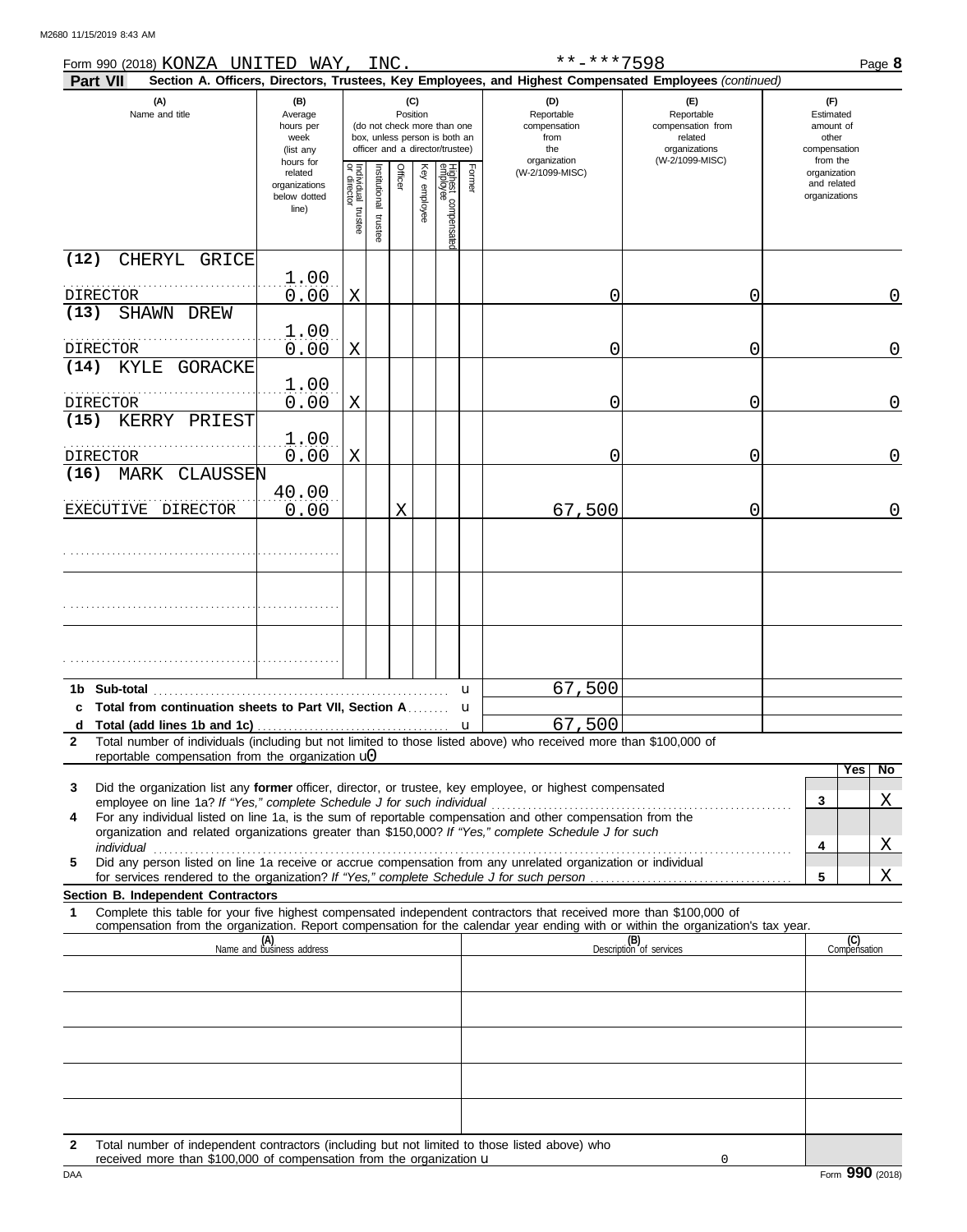|                                                             |                  | Form 990 (2018) KONZA UNITED WAY,                                             |                | INC.          |                      | **-***7598                                         |                                         | Page 9                                                           |
|-------------------------------------------------------------|------------------|-------------------------------------------------------------------------------|----------------|---------------|----------------------|----------------------------------------------------|-----------------------------------------|------------------------------------------------------------------|
|                                                             | <b>Part VIII</b> | <b>Statement of Revenue</b>                                                   |                |               |                      |                                                    |                                         |                                                                  |
|                                                             |                  | Check if Schedule O contains a response or note to any line in this Part VIII |                |               | (A)<br>Total revenue | (B)<br>Related or<br>exempt<br>function<br>revenue | (C)<br>Unrelated<br>business<br>revenue | (D)<br>Revenue<br>excluded from tax<br>under sections<br>512-514 |
|                                                             |                  | 1a Federated campaigns                                                        | 1a             |               |                      |                                                    |                                         |                                                                  |
|                                                             |                  | <b>b</b> Membership dues                                                      | 1 <sub>b</sub> |               |                      |                                                    |                                         |                                                                  |
|                                                             |                  | c Fundraising events                                                          | 1 <sub>c</sub> |               |                      |                                                    |                                         |                                                                  |
|                                                             |                  | d Related organizations                                                       | 1 <sub>d</sub> |               |                      |                                                    |                                         |                                                                  |
|                                                             |                  | <b>e</b> Government grants (contributions)                                    | 1e             |               |                      |                                                    |                                         |                                                                  |
|                                                             |                  | f All other contributions, gifts, grants,                                     |                |               |                      |                                                    |                                         |                                                                  |
|                                                             |                  | and similar amounts not included above $1f$                                   |                | 439,689       |                      |                                                    |                                         |                                                                  |
|                                                             |                  | g Noncash contributions included in lines 1a-1f: \$                           |                |               |                      |                                                    |                                         |                                                                  |
|                                                             |                  |                                                                               |                |               | 439,689              |                                                    |                                         |                                                                  |
| Program Service Revenue <b>Contributions, Gifts, Grants</b> |                  |                                                                               |                | Busn. Code    |                      |                                                    |                                         |                                                                  |
|                                                             | 2a               |                                                                               |                |               |                      |                                                    |                                         |                                                                  |
|                                                             | b                |                                                                               |                |               |                      |                                                    |                                         |                                                                  |
|                                                             |                  |                                                                               |                |               |                      |                                                    |                                         |                                                                  |
|                                                             | d                |                                                                               |                |               |                      |                                                    |                                         |                                                                  |
|                                                             |                  |                                                                               |                |               |                      |                                                    |                                         |                                                                  |
|                                                             |                  | f All other program service revenue                                           |                |               |                      |                                                    |                                         |                                                                  |
|                                                             |                  |                                                                               |                | $\mathbf u$   |                      |                                                    |                                         |                                                                  |
|                                                             | 3                | Investment income (including dividends, interest,                             |                |               |                      |                                                    |                                         |                                                                  |
|                                                             |                  | and other similar amounts)                                                    |                | u             | 3,264                | 3,264                                              |                                         |                                                                  |
|                                                             | 4                | Income from investment of tax-exempt bond proceeds                            |                |               |                      |                                                    |                                         |                                                                  |
|                                                             | 5                |                                                                               |                |               |                      |                                                    |                                         |                                                                  |
|                                                             |                  | (i) Real                                                                      |                | (ii) Personal |                      |                                                    |                                         |                                                                  |
|                                                             |                  | 6a Gross rents                                                                |                |               |                      |                                                    |                                         |                                                                  |
|                                                             | b                | Less: rental exps.                                                            |                |               |                      |                                                    |                                         |                                                                  |
|                                                             |                  | Rental inc. or (loss)                                                         |                |               |                      |                                                    |                                         |                                                                  |
|                                                             | d                |                                                                               |                | u             |                      |                                                    |                                         |                                                                  |
|                                                             |                  | <b>7a</b> Gross amount from<br>(i) Securities<br>sales of assets              |                | (ii) Other    |                      |                                                    |                                         |                                                                  |
|                                                             |                  | other than inventor                                                           |                |               |                      |                                                    |                                         |                                                                  |
|                                                             |                  | Less: cost or other                                                           |                |               |                      |                                                    |                                         |                                                                  |
|                                                             |                  | basis & sales exps                                                            |                |               |                      |                                                    |                                         |                                                                  |
|                                                             |                  | c Gain or (loss)                                                              |                |               |                      |                                                    |                                         |                                                                  |
|                                                             |                  | d Net gain or (loss)                                                          |                |               |                      |                                                    |                                         |                                                                  |
|                                                             |                  | 8a Gross income from fundraising events                                       |                |               |                      |                                                    |                                         |                                                                  |
|                                                             |                  | (not including $$$<br>.                                                       |                |               |                      |                                                    |                                         |                                                                  |
|                                                             |                  | of contributions reported on line 1c).                                        |                |               |                      |                                                    |                                         |                                                                  |
|                                                             |                  | See Part IV, line $18$                                                        | a              |               |                      |                                                    |                                         |                                                                  |
| Other Revenue                                               |                  | <b>b</b> Less: direct expenses                                                | b              |               |                      |                                                    |                                         |                                                                  |
|                                                             |                  | c Net income or (loss) from fundraising events  u                             |                |               |                      |                                                    |                                         |                                                                  |
|                                                             |                  | 9a Gross income from gaming activities.                                       |                |               |                      |                                                    |                                         |                                                                  |
|                                                             |                  |                                                                               |                |               |                      |                                                    |                                         |                                                                  |
|                                                             |                  | <b>b</b> Less: direct expenses                                                |                |               |                      |                                                    |                                         |                                                                  |
|                                                             |                  | c Net income or (loss) from gaming activities  u                              |                |               |                      |                                                    |                                         |                                                                  |
|                                                             |                  | 10a Gross sales of inventory, less                                            |                |               |                      |                                                    |                                         |                                                                  |
|                                                             |                  | returns and allowances  a                                                     |                |               |                      |                                                    |                                         |                                                                  |
|                                                             |                  | <b>b</b> Less: cost of goods sold                                             | $\mathbf{b}$   |               |                      |                                                    |                                         |                                                                  |
|                                                             |                  | c Net income or (loss) from sales of inventory u                              |                |               |                      |                                                    |                                         |                                                                  |
|                                                             |                  | Miscellaneous Revenue                                                         |                | Busn. Code    |                      |                                                    |                                         |                                                                  |
|                                                             |                  |                                                                               |                |               |                      |                                                    |                                         |                                                                  |
|                                                             | b                |                                                                               |                |               |                      |                                                    |                                         |                                                                  |
|                                                             |                  |                                                                               |                |               |                      |                                                    |                                         |                                                                  |
|                                                             |                  | d All other revenue                                                           |                |               |                      |                                                    |                                         |                                                                  |
|                                                             |                  |                                                                               |                | $\mathbf{u}$  |                      |                                                    |                                         |                                                                  |
|                                                             |                  |                                                                               |                |               | 442,953              | 3,264                                              | $\overline{0}$                          | $\Omega$                                                         |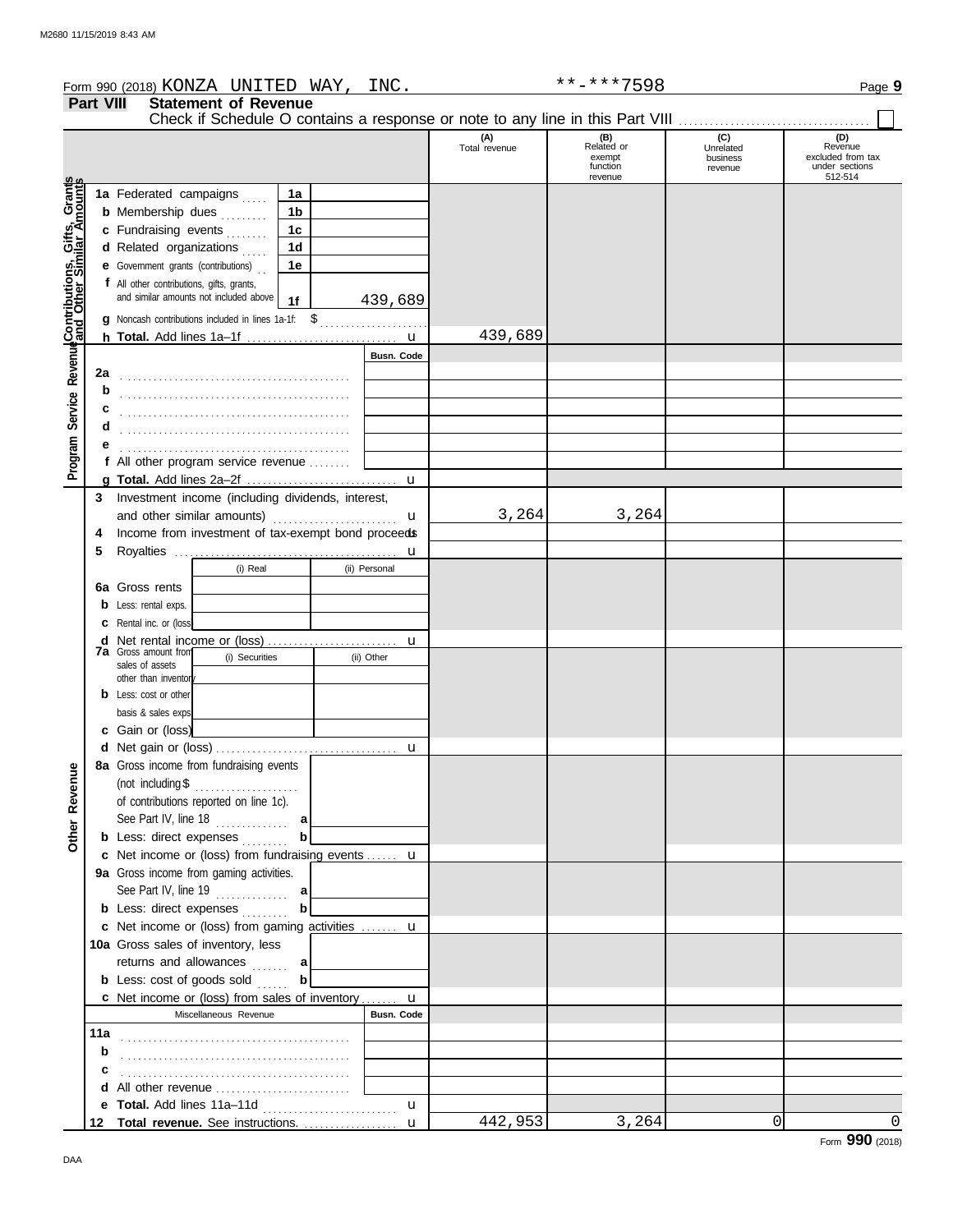## Form 990 (2018) Page **10** KONZA UNITED WAY, INC. \*\*-\*\*\*7598

**Part IX Statement of Functional Expenses**

|          | ган и<br>Statement Of Functional Expenses                                                                                  |                      |                        |                      |             |
|----------|----------------------------------------------------------------------------------------------------------------------------|----------------------|------------------------|----------------------|-------------|
|          | Section 501(c)(3) and 501(c)(4) organizations must complete all columns. All other organizations must complete column (A). |                      |                        |                      |             |
|          | Check if Schedule O contains a response or note to any line in this Part IX                                                | (A)                  |                        | (C)                  | (D)         |
|          | Do not include amounts reported on lines 6b,<br>7b, 8b, 9b, and 10b of Part VIII.                                          | Total expenses       | (B)<br>Program service | Management and       | Fundraising |
|          | 1 Grants and other assistance to domestic organizations                                                                    |                      | expenses               | general expenses     | expenses    |
|          | and domestic governments. See Part IV, line 21                                                                             | 344,863              | 344,863                |                      |             |
| 2        | Grants and other assistance to domestic                                                                                    |                      |                        |                      |             |
|          | individuals. See Part IV, line 22                                                                                          |                      |                        |                      |             |
| 3.       | <u>.</u><br>.<br>Grants and other assistance to foreign                                                                    |                      |                        |                      |             |
|          | organizations, foreign governments, and foreign                                                                            |                      |                        |                      |             |
|          | individuals. See Part IV, lines 15 and 16                                                                                  |                      |                        |                      |             |
| 4        | Benefits paid to or for members                                                                                            |                      |                        |                      |             |
| 5        | Compensation of current officers, directors,                                                                               |                      |                        |                      |             |
|          | trustees, and key employees                                                                                                |                      |                        |                      |             |
| 6        | Compensation not included above, to disqualified                                                                           |                      |                        |                      |             |
|          | persons (as defined under section 4958(f)(1)) and                                                                          |                      |                        |                      |             |
|          | persons described in section 4958(c)(3)(B)                                                                                 |                      |                        |                      |             |
| 7        | Other salaries and wages                                                                                                   | 67,500               | 20,250                 | 33,750               | 13,500      |
| 8        | Pension plan accruals and contributions (include                                                                           |                      |                        |                      |             |
|          | section 401(k) and 403(b) employer contributions)                                                                          |                      |                        |                      |             |
| 9        | Other employee benefits                                                                                                    |                      |                        |                      |             |
| 10       | Payroll taxes                                                                                                              | 5,075                | 2,030                  | 2,030                | 1,015       |
| 11       | Fees for services (non-employees):                                                                                         |                      |                        |                      |             |
| a        | Management                                                                                                                 |                      |                        |                      |             |
| b        |                                                                                                                            |                      |                        |                      |             |
| c        | Accounting                                                                                                                 | 18,294               | 7,318                  | 7,318                | 3,658       |
| d        |                                                                                                                            |                      |                        |                      |             |
|          | Professional fundraising services. See Part IV, line 17                                                                    |                      |                        |                      |             |
| f        | Investment management fees<br>. <b>.</b>                                                                                   |                      |                        |                      |             |
| a        | Other. (If line 11g amount exceeds 10% of line 25, column                                                                  |                      |                        |                      |             |
|          | (A) amount, list line 11g expenses on Schedule O.)                                                                         |                      |                        |                      |             |
|          | 12 Advertising and promotion                                                                                               | $\overline{2,870}$   | 435                    |                      | 1,435       |
| 13       |                                                                                                                            |                      |                        |                      |             |
| 14       | Information technology                                                                                                     | 5,719                | $\overline{2}$ , 073   | $\overline{2}$ , 502 | 1,144       |
| 15       | Royalties                                                                                                                  |                      |                        |                      |             |
| 16       |                                                                                                                            | 2,450                | 980                    | 980                  | 490         |
| 17       | Travel                                                                                                                     | 227                  | 227                    |                      |             |
|          | 18 Payments of travel or entertainment expenses                                                                            |                      |                        |                      |             |
|          | for any federal, state, or local public officials                                                                          |                      |                        |                      |             |
| 19       | Conferences, conventions, and meetings                                                                                     |                      |                        |                      |             |
| 20       | Interest                                                                                                                   |                      |                        |                      |             |
| 21<br>22 | Payments to affiliates<br>Depreciation, depletion, and amortization                                                        | 164                  | 66                     | 65                   | 33          |
| 23       |                                                                                                                            | 4,410                | 764                    | 764                  | 882         |
| 24       | Other expenses. Itemize expenses not covered                                                                               |                      |                        |                      |             |
|          | above (List miscellaneous expenses in line 24e. If                                                                         |                      |                        |                      |             |
|          | line 24e amount exceeds 10% of line 25, column                                                                             |                      |                        |                      |             |
|          | (A) amount, list line 24e expenses on Schedule O.)                                                                         |                      |                        |                      |             |
| a        | EVENTS & AWARDS                                                                                                            | 8,286                | 2,486                  |                      | 5,800       |
| b        | <b>SUPPLIES</b>                                                                                                            | $\overline{7}$ , 925 | 3,170                  | 3,170                | ,585        |
| c        | DUES AND SUBSCRIPTIONS                                                                                                     | 5,465                | 2,186                  | 2,186                | 093         |
| d        | FAIR SHARE PLEDGE                                                                                                          | 4,506                | 4,506                  |                      |             |
| е        | All other expenses                                                                                                         | 6,565                | 5,010                  | ,509                 | 46          |
| 25       | Total functional expenses. Add lines 1 through 24e                                                                         | 484,319              | 398,364                | 55,274               | 30,681      |
| 26       | Joint costs. Complete this line only if the                                                                                |                      |                        |                      |             |
|          | organization reported in column (B) joint costs<br>from a combined educational campaign and                                |                      |                        |                      |             |
|          | fundraising solicitation. Check here $\vec{u}$   if                                                                        |                      |                        |                      |             |
|          | following SOP 98-2 (ASC 958-720)                                                                                           |                      |                        |                      |             |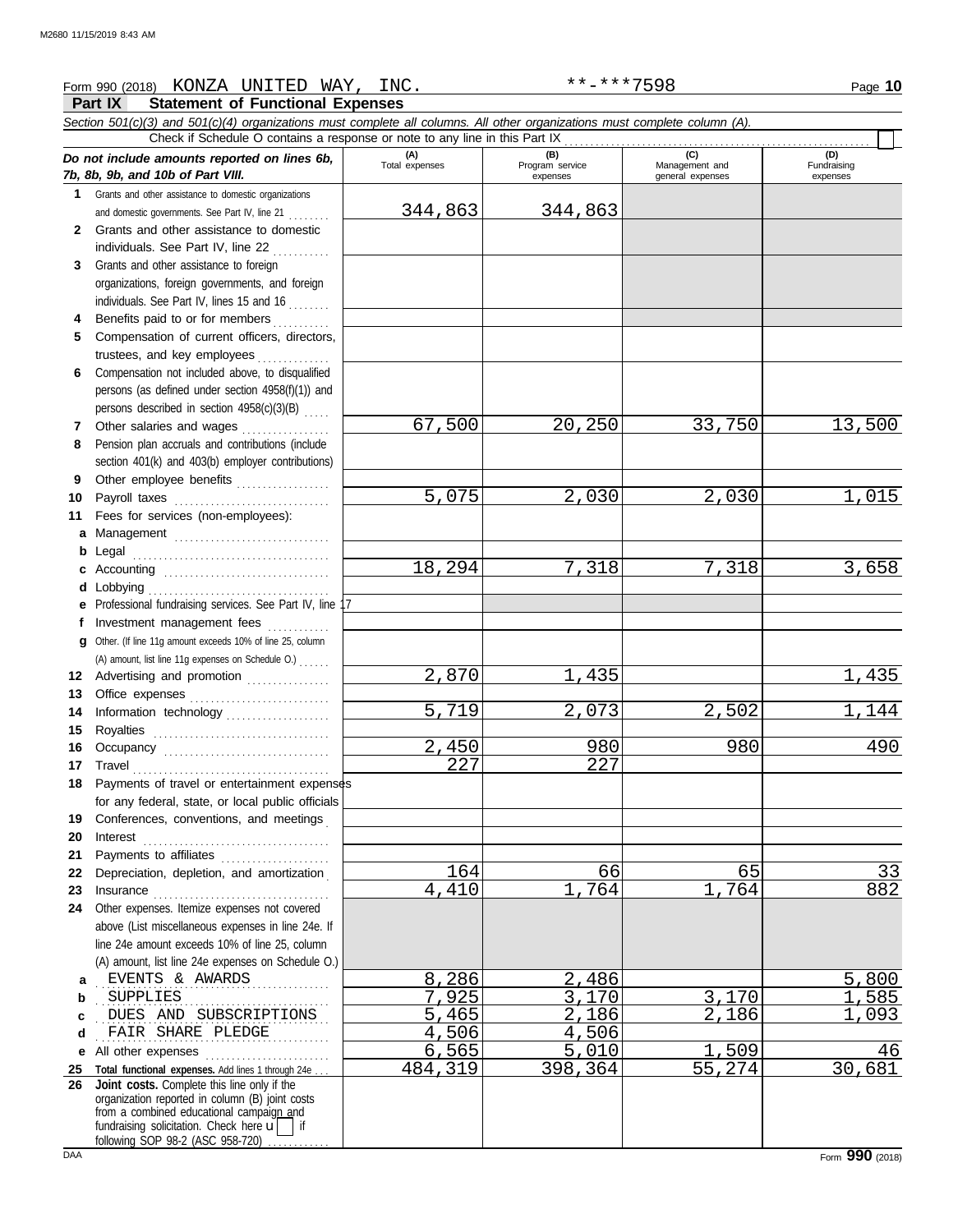### Form 990 (2018) Page **11** KONZA UNITED WAY, INC. \*\*-\*\*\*7598 **Part X Balance Sheet** Check if Schedule O contains a response or note to any line in this Part X **(A) (B)** Beginning of year | | End of year Cash—non-interest bearing . . . . . . . . . . . . . . . . . . . . . . . . . . . . . . . . . . . . . . . . . . . . . . . . . . . . . . . . . . . 146,204 88,228 **1 1 2 2** Savings and temporary cash investments . . . . . . . . . . . . . . . . . . . . . . . . . . . . . . . . . . . . . . . . . . . . 157,941 229,374 **3 3** Pledges and grants receivable, net **chanocologies** contains and server and server and server and server and server and server and server and server and server and server and server and server and server and server and **4 4** Accounts receivable, net . . . . . . . . . . . . . . . . . . . . . . . . . . . . . . . . . . . . . . . . . . . . . . . . . . . . . . . . . . . . . . **5** Loans and other receivables from current and former officers, directors, trustees, key employees, and highest compensated employees. Complete Part II of Schedule L . . . . . . . . . . . . . . . . . . . . . . . . . . . . . . . . . . . . . . . . . . . . . . . . . . . . . . . **5 6** Loans and other receivables from other disqualified persons (as defined under section  $4958(f)(1)$ ), persons described in section  $4958(c)(3)(B)$ , and contributing employers and sponsoring organizations of section 501(c)(9) voluntary employees' beneficiary organizations (see instructions). Complete Part II of Schedule L ...................... **6 Assets 7 7** Notes and loans receivable, net . . . . . . . . . . . . . . . . . . . . . . . . . . . . . . . . . . . . . . . . . . . . . . . . . . . . . . Inventories for sale or use . . . . . . . . . . . . . . . . . . . . . . . . . . . . . . . . . . . . . . . . . . . . . . . . . . . . . . . . . . . . **8 8 9 9** Prepaid expenses and deferred charges . . . . . . . . . . . . . . . . . . . . . . . . . . . . . . . . . . . . . . . . . . . . . **10a** Land, buildings, and equipment: cost or 8,970 other basis. Complete Part VI of Schedule D . . . . . . . 10a 8,809 325 10c 161 **10c b** Less: accumulated depreciation . . . . . . . . . . . . . . . . . . . . . **10b 11 11** Investments—publicly traded securities . . . . . . . . . . . . . . . . . . . . . . . . . . . . . . . . . . . . . . . . . . . . . . **12 12** Investments—other securities. See Part IV, line 11 . . . . . . . . . . . . . . . . . . . . . . . . . . . . . . . . . . **13 13** Investments—program-related. See Part IV, line 11 ................................. Intangible assets . . . . . . . . . . . . . . . . . . . . . . . . . . . . . . . . . . . . . . . . . . . . . . . . . . . . . . . . . . . . . . . . . . . . . . **14 14** Other assets. See Part IV, line 11 . . . . . . . . . . . . . . . . . . . . . . . . . . . . . . . . . . . . . . . . . . . . . . . . . . . . 229,742 15<br>534,212 16 470,461 **15 15** <mark>534,212 16 470,461</mark><br>7.994 17 1,335 **Total assets.** Add lines 1 through 15 (must equal line 34) . . . . . . . . . . . . . . . . . . . . . . . . . . . **16 16** Accounts payable and accrued expenses . . . . . . . . . . . . . . . . . . . . . . . . . . . . . . . . . . . . . . . . . . . . 7,994 **17 17 18** Grants payable . . . . . . . . . . . . . . . . . . . . . . . . . . . . . . . . . . . . . . . . . . . . . . . . . . . . . . . . . . . . . . . . . . . . . . . . **18 19** Deferred revenue . . . . . . . . . . . . . . . . . . . . . . . . . . . . . . . . . . . . . . . . . . . . . . . . . . . . . . . . . . . . . . . . . . . . . **19 20** Tax-exempt bond liabilities . . . . . . . . . . . . . . . . . . . . . . . . . . . . . . . . . . . . . . . . . . . . . . . . . . . . . . . . . . . . **20 21 21** Escrow or custodial account liability. Complete Part IV of Schedule D . . . . . . . . . . . . . **22** Loans and other payables to current and former officers, directors, **Liabilities** trustees, key employees, highest compensated employees, and disqualified persons. Complete Part II of Schedule L . . . . . . . . . . . . . . . . . . . . . . . . . . . . . . . . . **22 23** Secured mortgages and notes payable to unrelated third parties . . . . . . . . . . . . . . . . . . . . **23** Unsecured notes and loans payable to unrelated third parties .............. **24 24 25** Other liabilities (including federal income tax, payables to related third parties, and other liabilities not included on lines 17-24). Complete Part X of Schedule D . . . . . . . . . . . . . . . . . . . . . . . . . . . . . . . . . . . . . . . . . . . . . . . . . . . . . . . . . . . . . . . . . . . . . . . . . **25**  $994 \mid 26 \mid 1,335$ **26** Total liabilities. Add lines 17 through 25 ........ **26** Organizations that follow SFAS 117 (ASC 958), check here  $\mathbf{u}[\mathbf{X}]$  and **Balances Net Assets or Fund Balances complete lines 27 through 29, and lines 33 and 34. 27** Unrestricted net assets . . . . . . . . . . . . . . . . . . . . . . . . . . . . . . . . . . . . . . . . . . . . . . . . . . . . . . . . . . . . . . . 359,638 249,610 **27** Temporarily restricted net assets . . . . . . . . . . . . . . . . . . . . . . . . . . . . . . . . . . . . . . . . . . . . . . . . . . . . . 219,516 **28 28** Net Assets or Fund Permanently restricted net assets . . . . . . . . . . . . . . . . . . . . . . . . . . . . . . . . . . . . . . . . . . . . . . . . . . . . **29 29 Organizations that do not follow SFAS 117 (ASC 958), check here** u **and complete lines 30 through 34.** Capital stock or trust principal, or current funds . . . . . . . . . . . . . . . . . . . . . . . . . . . . . . . . . . . . . . **30 30** Paid-in or capital surplus, or land, building, or equipment fund ...................... **31 31** Retained earnings, endowment, accumulated income, or other funds ............... **32 32** Total net assets or fund balances . . . . . . . . . . . . . . . . . . . . . . . . . . . . . . . . . . . . . . . . . . . . . . . . . . . . . <mark>526,218 33</mark> 469,126 **33 33** <u>534,212 34 470,461</u> **34** Total liabilities and net assets/fund balances .. **34**

Form **990** (2018)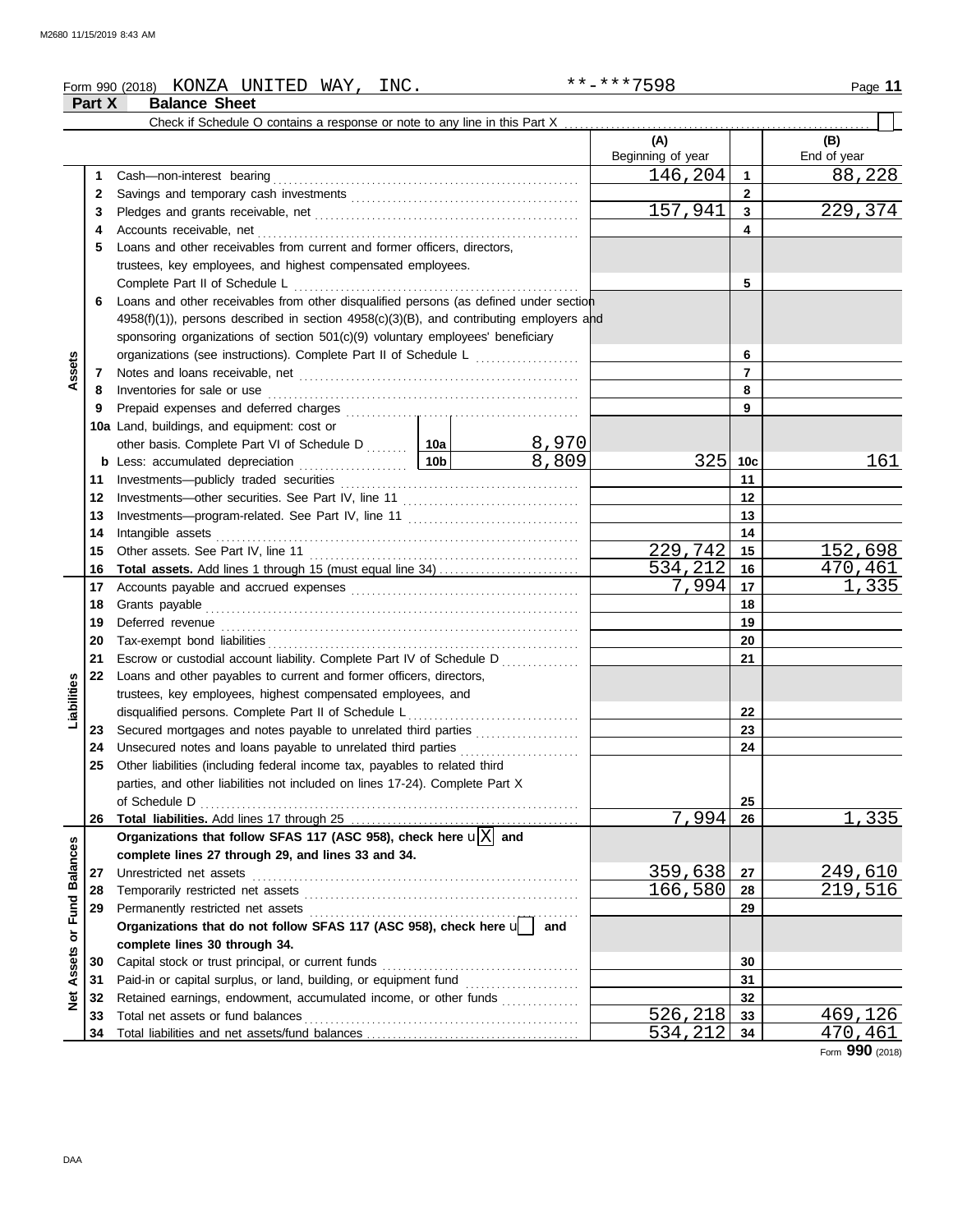|    | **-***7598<br>Form 990 (2018) KONZA UNITED WAY, INC.                                                                                                                                                                           |                         |                |            | Page 12   |
|----|--------------------------------------------------------------------------------------------------------------------------------------------------------------------------------------------------------------------------------|-------------------------|----------------|------------|-----------|
|    | Part XI<br><b>Reconciliation of Net Assets</b>                                                                                                                                                                                 |                         |                |            |           |
|    |                                                                                                                                                                                                                                |                         |                |            |           |
| 1  |                                                                                                                                                                                                                                | $\mathbf{1}$            |                |            | 442, 953  |
| 2  |                                                                                                                                                                                                                                | $\overline{2}$          |                |            | 484,319   |
| 3  |                                                                                                                                                                                                                                | $\overline{\mathbf{3}}$ |                |            | $-41,366$ |
| 4  | Net assets or fund balances at beginning of year (must equal Part X, line 33, column (A))                                                                                                                                      | $\overline{4}$          |                |            | 526,218   |
| 5  | Net unrealized gains (losses) on investments [11] match and the contract of the state of the state of the state of the state of the state of the state of the state of the state of the state of the state of the state of the | $5^{\circ}$             |                |            | $-15,726$ |
| 6  |                                                                                                                                                                                                                                | $6\phantom{a}$          |                |            |           |
| 7  | Investment expenses <b>constant expenses</b>                                                                                                                                                                                   | $\overline{7}$          |                |            |           |
| 8  | Prior period adjustments [11, 12] and the contract of the contract of the contract of the contract of the contract of the contract of the contract of the contract of the contract of the contract of the contract of the cont | 8                       |                |            |           |
| 9  |                                                                                                                                                                                                                                | $\mathbf{9}$            |                |            |           |
| 10 | Net assets or fund balances at end of year. Combine lines 3 through 9 (must equal Part X, line                                                                                                                                 |                         |                |            |           |
|    | 33, column (B))                                                                                                                                                                                                                | 10 <sup>°</sup>         |                |            | 469,126   |
|    | <b>Financial Statements and Reporting</b><br><b>Part XII</b>                                                                                                                                                                   |                         |                |            |           |
|    | Check if Schedule O contains a response or note to any line in this Part XII                                                                                                                                                   |                         |                |            |           |
|    |                                                                                                                                                                                                                                |                         |                | <b>Yes</b> | <b>No</b> |
| 1  | X Accrual<br>Accounting method used to prepare the Form 990:     Cash<br>Other                                                                                                                                                 |                         |                |            |           |
|    | If the organization changed its method of accounting from a prior year or checked "Other," explain in                                                                                                                          |                         |                |            |           |
|    | Schedule O.                                                                                                                                                                                                                    |                         |                |            |           |
|    | 2a Were the organization's financial statements compiled or reviewed by an independent accountant?                                                                                                                             |                         | 2a             |            | Χ         |
|    | If "Yes," check a box below to indicate whether the financial statements for the year were compiled or                                                                                                                         |                         |                |            |           |
|    | reviewed on a separate basis, consolidated basis, or both:                                                                                                                                                                     |                         |                |            |           |
|    | Separate basis   Consolidated basis<br>  Both consolidated and separate basis                                                                                                                                                  |                         |                |            |           |
|    | <b>b</b> Were the organization's financial statements audited by an independent accountant?                                                                                                                                    |                         | 2b             | Χ          |           |
|    | If "Yes," check a box below to indicate whether the financial statements for the year were audited on a                                                                                                                        |                         |                |            |           |
|    | separate basis, consolidated basis, or both:                                                                                                                                                                                   |                         |                |            |           |
|    | IXI<br>Separate basis<br>  Consolidated basis<br>  Both consolidated and separate basis                                                                                                                                        |                         |                |            |           |
|    | c If "Yes" to line 2a or 2b, does the organization have a committee that assumes responsibility for oversight                                                                                                                  |                         |                |            |           |
|    | of the audit, review, or compilation of its financial statements and selection of an independent accountant?                                                                                                                   |                         | 2с             | X          |           |
|    | If the organization changed either its oversight process or selection process during the tax year, explain in                                                                                                                  |                         |                |            |           |
|    | Schedule O.                                                                                                                                                                                                                    |                         |                |            |           |
|    | 3a As a result of a federal award, was the organization required to undergo an audit or audits as set forth in                                                                                                                 |                         |                |            |           |
|    | the Single Audit Act and OMB Circular A-133?                                                                                                                                                                                   |                         | Зa             |            | Χ         |
|    | <b>b</b> If "Yes," did the organization undergo the required audit or audits? If the organization did not undergo the                                                                                                          |                         |                |            |           |
|    | required audit or audits, explain why in Schedule O and describe any steps taken to undergo such audits.                                                                                                                       |                         | 3 <sub>b</sub> |            |           |
|    |                                                                                                                                                                                                                                |                         |                |            |           |

Form **990** (2018)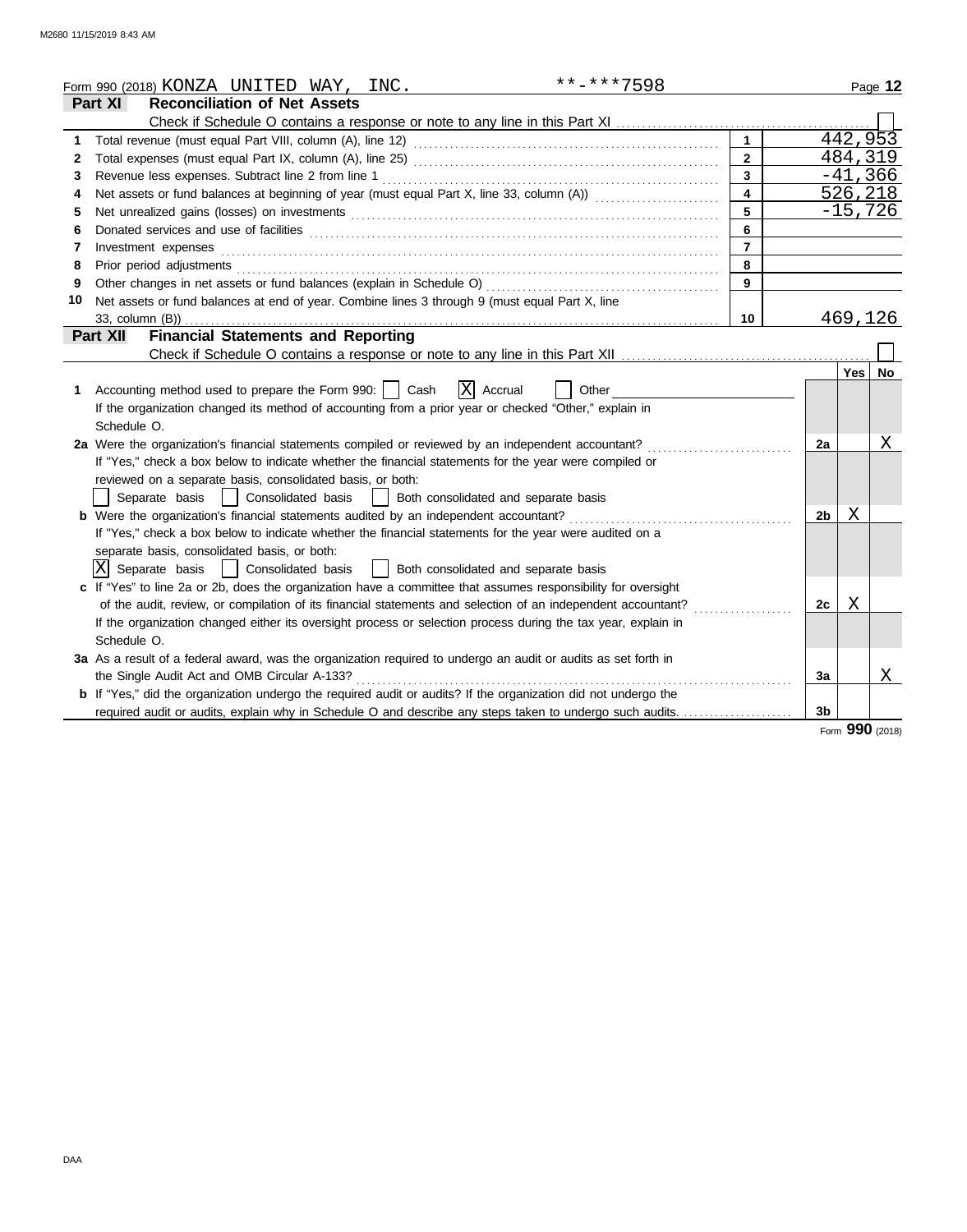| <b>SCHEDULE A</b>          |                                                            | <b>Public Charity Status and Public Support</b>                                                                                                                                                                                                                         |                          |                          |                               |            | OMB No. 1545-0047                    |
|----------------------------|------------------------------------------------------------|-------------------------------------------------------------------------------------------------------------------------------------------------------------------------------------------------------------------------------------------------------------------------|--------------------------|--------------------------|-------------------------------|------------|--------------------------------------|
| (Form 990 or 990-EZ)       |                                                            | Complete if the organization is a section 501(c)(3) organization or a section 4947(a)(1) nonexempt charitable trust.                                                                                                                                                    | 2018                     |                          |                               |            |                                      |
| Department of the Treasury |                                                            | u Attach to Form 990 or Form 990-EZ.                                                                                                                                                                                                                                    | <b>Open to Public</b>    |                          |                               |            |                                      |
| Internal Revenue Service   |                                                            | u Go to www.irs.gov/Form990 for instructions and the latest information.                                                                                                                                                                                                |                          |                          |                               |            | Inspection                           |
| Name of the organization   |                                                            |                                                                                                                                                                                                                                                                         |                          |                          |                               |            | Employer identification number       |
| Part I                     | KONZA UNITED WAY,                                          | INC.                                                                                                                                                                                                                                                                    |                          |                          |                               | **-***7598 |                                      |
|                            |                                                            | Reason for Public Charity Status (All organizations must complete this part.) See instructions.<br>The organization is not a private foundation because it is: (For lines 1 through 12, check only one box.)                                                            |                          |                          |                               |            |                                      |
| 1                          |                                                            | A church, convention of churches, or association of churches described in section 170(b)(1)(A)(i).                                                                                                                                                                      |                          |                          |                               |            |                                      |
| 2                          |                                                            | A school described in section 170(b)(1)(A)(ii). (Attach Schedule E (Form 990 or 990-EZ).)                                                                                                                                                                               |                          |                          |                               |            |                                      |
| 3                          |                                                            | A hospital or a cooperative hospital service organization described in section 170(b)(1)(A)(iii).                                                                                                                                                                       |                          |                          |                               |            |                                      |
|                            |                                                            | A medical research organization operated in conjunction with a hospital described in section 170(b)(1)(A)(iii). Enter the hospital's name,                                                                                                                              |                          |                          |                               |            |                                      |
| city, and state:<br>5      |                                                            | An organization operated for the benefit of a college or university owned or operated by a governmental unit described in                                                                                                                                               |                          |                          |                               |            |                                      |
|                            | section 170(b)(1)(A)(iv). (Complete Part II.)              |                                                                                                                                                                                                                                                                         |                          |                          |                               |            |                                      |
| 6                          |                                                            | A federal, state, or local government or governmental unit described in section 170(b)(1)(A)(v).                                                                                                                                                                        |                          |                          |                               |            |                                      |
| lΧ<br>7                    |                                                            | An organization that normally receives a substantial part of its support from a governmental unit or from the general public                                                                                                                                            |                          |                          |                               |            |                                      |
| 8                          | described in section 170(b)(1)(A)(vi). (Complete Part II.) | A community trust described in section 170(b)(1)(A)(vi). (Complete Part II.)                                                                                                                                                                                            |                          |                          |                               |            |                                      |
| 9                          |                                                            | An agricultural research organization described in section 170(b)(1)(A)(ix) operated in conjunction with a land-grant college                                                                                                                                           |                          |                          |                               |            |                                      |
| university:                |                                                            | or university or a non-land-grant college of agriculture (see instructions). Enter the name, city, and state of the college or                                                                                                                                          |                          |                          |                               |            |                                      |
| 10                         |                                                            | An organization that normally receives: (1) more than 33 1/3% of its support from contributions, membership fees, and gross                                                                                                                                             |                          |                          |                               |            |                                      |
|                            |                                                            | receipts from activities related to its exempt functions—subject to certain exceptions, and (2) no more than 33 1/3% of its<br>support from gross investment income and unrelated business taxable income (less section 511 tax) from businesses                        |                          |                          |                               |            |                                      |
|                            |                                                            | acquired by the organization after June 30, 1975. See section 509(a)(2). (Complete Part III.)                                                                                                                                                                           |                          |                          |                               |            |                                      |
| 11                         |                                                            | An organization organized and operated exclusively to test for public safety. See section 509(a)(4).                                                                                                                                                                    |                          |                          |                               |            |                                      |
| 12                         |                                                            | An organization organized and operated exclusively for the benefit of, to perform the functions of, or to carry out the purposes<br>of one or more publicly supported organizations described in section $509(a)(1)$ or section $509(a)(2)$ . See section $509(a)(3)$ . |                          |                          |                               |            |                                      |
|                            |                                                            | Check the box in lines 12a through 12d that describes the type of supporting organization and complete lines 12e, 12f, and 12g.                                                                                                                                         |                          |                          |                               |            |                                      |
| а                          |                                                            | Type I. A supporting organization operated, supervised, or controlled by its supported organization(s), typically by giving                                                                                                                                             |                          |                          |                               |            |                                      |
|                            |                                                            | the supported organization(s) the power to regularly appoint or elect a majority of the directors or trustees of the<br>supporting organization. You must complete Part IV, Sections A and B.                                                                           |                          |                          |                               |            |                                      |
| b                          |                                                            | Type II. A supporting organization supervised or controlled in connection with its supported organization(s), by having                                                                                                                                                 |                          |                          |                               |            |                                      |
|                            |                                                            | control or management of the supporting organization vested in the same persons that control or manage the supported                                                                                                                                                    |                          |                          |                               |            |                                      |
| c                          |                                                            | organization(s). You must complete Part IV, Sections A and C.<br>Type III functionally integrated. A supporting organization operated in connection with, and functionally integrated with,                                                                             |                          |                          |                               |            |                                      |
|                            |                                                            | its supported organization(s) (see instructions). You must complete Part IV, Sections A, D, and E.                                                                                                                                                                      |                          |                          |                               |            |                                      |
| d                          |                                                            | Type III non-functionally integrated. A supporting organization operated in connection with its supported organization(s)<br>that is not functionally integrated. The organization generally must satisfy a distribution requirement and an attentiveness               |                          |                          |                               |            |                                      |
|                            |                                                            | requirement (see instructions). You must complete Part IV, Sections A and D, and Part V.                                                                                                                                                                                |                          |                          |                               |            |                                      |
| е                          |                                                            | Check this box if the organization received a written determination from the IRS that it is a Type I, Type II, Type III                                                                                                                                                 |                          |                          |                               |            |                                      |
| f                          | Enter the number of supported organizations                | functionally integrated, or Type III non-functionally integrated supporting organization.                                                                                                                                                                               |                          |                          |                               |            |                                      |
| g                          |                                                            | Provide the following information about the supported organization(s).                                                                                                                                                                                                  |                          |                          |                               |            |                                      |
| (i) Name of supported      | (ii) EIN                                                   | (iii) Type of organization                                                                                                                                                                                                                                              | (iv) Is the organization |                          | (v) Amount of monetary        |            | (vi) Amount of                       |
| organization               |                                                            | (described on lines 1-10<br>above (see instructions))                                                                                                                                                                                                                   | document?                | listed in your governing | support (see<br>instructions) |            | other support (see<br>instructions)  |
|                            |                                                            |                                                                                                                                                                                                                                                                         | Yes                      | No                       |                               |            |                                      |
| (A)                        |                                                            |                                                                                                                                                                                                                                                                         |                          |                          |                               |            |                                      |
| (B)                        |                                                            |                                                                                                                                                                                                                                                                         |                          |                          |                               |            |                                      |
|                            |                                                            |                                                                                                                                                                                                                                                                         |                          |                          |                               |            |                                      |
| (C)                        |                                                            |                                                                                                                                                                                                                                                                         |                          |                          |                               |            |                                      |
| (D)                        |                                                            |                                                                                                                                                                                                                                                                         |                          |                          |                               |            |                                      |
| (E)                        |                                                            |                                                                                                                                                                                                                                                                         |                          |                          |                               |            |                                      |
|                            |                                                            |                                                                                                                                                                                                                                                                         |                          |                          |                               |            |                                      |
| Total                      |                                                            |                                                                                                                                                                                                                                                                         |                          |                          |                               |            |                                      |
|                            |                                                            | For Panerwork Reduction Act Notice, see the Instructions for Form 000 or 000-F7                                                                                                                                                                                         |                          |                          |                               |            | Schedule A (Form 990 or 990-F7) 2018 |

**For Paperwork Reduction Act Notice, see the Instructions for Form 990 or 990-EZ.**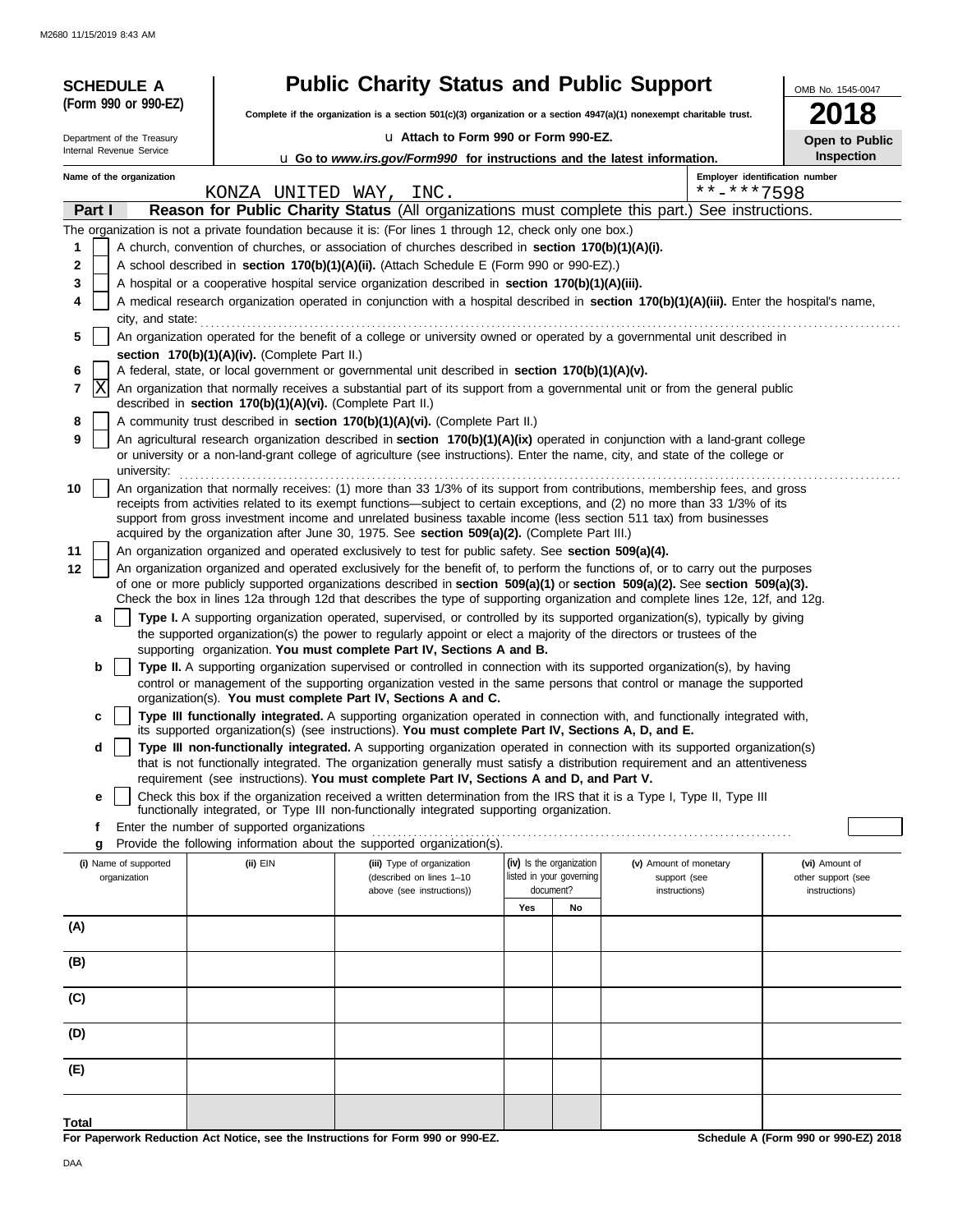|                | Schedule A (Form 990 or 990-EZ) 2018 KONZA UNITED WAY, INC.                                                                                                                                                        |          |          |            |            | **-***7598 | Page 2                          |
|----------------|--------------------------------------------------------------------------------------------------------------------------------------------------------------------------------------------------------------------|----------|----------|------------|------------|------------|---------------------------------|
|                | Support Schedule for Organizations Described in Sections 170(b)(1)(A)(iv) and 170(b)(1)(A)(vi)<br>Part II                                                                                                          |          |          |            |            |            |                                 |
|                | (Complete only if you checked the box on line 5, 7, or 8 of Part I or if the organization failed to qualify under                                                                                                  |          |          |            |            |            |                                 |
|                | Part III. If the organization fails to qualify under the tests listed below, please complete Part III.)                                                                                                            |          |          |            |            |            |                                 |
|                | <b>Section A. Public Support</b>                                                                                                                                                                                   |          |          |            |            |            |                                 |
|                | Calendar year (or fiscal year beginning in) $\mathbf u$                                                                                                                                                            | (a) 2014 | (b) 2015 | $(c)$ 2016 | $(d)$ 2017 | (e) 2018   | (f) Total                       |
| $\mathbf 1$    | Gifts, grants, contributions, and<br>membership fees received. (Do not                                                                                                                                             |          |          |            |            |            |                                 |
|                | include any "unusual grants.")                                                                                                                                                                                     | 580,576  | 333,402  | 475,241    | 342,443    | 439,689    | 2,171,351                       |
| $\mathbf{2}$   | Tax revenues levied for the<br>organization's benefit and either paid<br>to or expended on its behalf                                                                                                              |          |          |            |            |            |                                 |
| 3              | The value of services or facilities<br>furnished by a governmental unit to the<br>organization without charge                                                                                                      |          |          |            |            |            |                                 |
| 4              | <b>Total.</b> Add lines 1 through 3                                                                                                                                                                                | 580,576  | 333,402  | 475,241    | 342,443    | 439,689    | 2, 171, 351                     |
| 5              | The portion of total contributions by<br>each person (other than a<br>governmental unit or publicly<br>supported organization) included on<br>line 1 that exceeds 2% of the amount<br>shown on line 11, column (f) |          |          |            |            |            |                                 |
| 6              | Public support. Subtract line 5 from line 4                                                                                                                                                                        |          |          |            |            |            | 2,171,351                       |
|                | <b>Section B. Total Support</b>                                                                                                                                                                                    |          |          |            |            |            |                                 |
|                | Calendar year (or fiscal year beginning in) $\mathbf u$                                                                                                                                                            | (a) 2014 | (b) 2015 | (c) 2016   | $(d)$ 2017 | (e) 2018   | (f) Total                       |
| $\overline{7}$ | Amounts from line 4                                                                                                                                                                                                | 580,576  | 333,402  | 475,241    | 342,443    | 439,689    | 2,171,351                       |
| 8              | Gross income from interest, dividends,<br>payments received on securities loans,<br>rents, royalties, and income from<br>similar sources $\ldots$ , $\ldots$ , $\ldots$ , $\ldots$ , $\ldots$                      | 1,319    | 1,311    | 5,431      | 17,883     | 3,264      | 29,208                          |
| 9              | Net income from unrelated business<br>activities, whether or not the business<br>is regularly carried on                                                                                                           |          |          |            |            |            |                                 |
| 10             | Other income. Do not include gain or<br>loss from the sale of capital assets<br>(Explain in Part VI.)                                                                                                              | 2,929    |          | 20,845     | 464        |            | 24,238                          |
| 11             | Total support. Add lines 7 through 10                                                                                                                                                                              |          |          |            |            |            | 2, 224, 797                     |
| 12             | Gross receipts from related activities, etc. (see instructions)                                                                                                                                                    |          |          |            |            | 12         | 21,611                          |
| 13             | First five years. If the Form 990 is for the organization's first, second, third, fourth, or fifth tax year as a section 501(c)(3)                                                                                 |          |          |            |            |            |                                 |
|                | organization, check this box and stop here                                                                                                                                                                         |          |          |            |            |            |                                 |
|                | Section C. Computation of Public Support Percentage                                                                                                                                                                |          |          |            |            |            |                                 |
| 14             |                                                                                                                                                                                                                    |          |          |            |            | 14         | 97.60%                          |
| 15             | Public support percentage from 2017 Schedule A, Part II, line 14                                                                                                                                                   |          |          |            |            | 15         | 97.59%                          |
| 16a            | 33 1/3% support test-2018. If the organization did not check the box on line 13, and line 14 is 33 1/3% or more, check this                                                                                        |          |          |            |            |            | $\blacktriangleright$ $\vert$ X |
|                | box and stop here. The organization qualifies as a publicly supported organization<br>33 1/3% support test-2017. If the organization did not check a box on line 13 or 16a, and line 15 is 33 1/3% or more, check  |          |          |            |            |            |                                 |
| b              |                                                                                                                                                                                                                    |          |          |            |            |            |                                 |
| 17а            | this box and stop here. The organization qualifies as a publicly supported organization<br>10%-facts-and-circumstances test-2018. If the organization did not check a box on line 13, 16a, or 16b, and line 14 is  |          |          |            |            |            |                                 |
|                | 10% or more, and if the organization meets the "facts-and-circumstances" test, check this box and stop here. Explain in                                                                                            |          |          |            |            |            |                                 |
|                | Part VI how the organization meets the "facts-and-circumstances" test. The organization qualifies as a publicly supported<br>organization                                                                          |          |          |            |            |            |                                 |
| b              | 10%-facts-and-circumstances test-2017. If the organization did not check a box on line 13, 16a, 16b, or 17a, and line                                                                                              |          |          |            |            |            |                                 |
|                | 15 is 10% or more, and if the organization meets the "facts-and-circumstances" test, check this box and stop here.                                                                                                 |          |          |            |            |            |                                 |
|                | Explain in Part VI how the organization meets the "facts-and-circumstances" test. The organization qualifies as a publicly                                                                                         |          |          |            |            |            |                                 |
|                | supported organization                                                                                                                                                                                             |          |          |            |            |            |                                 |
| 18             | Private foundation. If the organization did not check a box on line 13, 16a, 16b, 17a, or 17b, check this box and see                                                                                              |          |          |            |            |            |                                 |
|                | $instructions$                                                                                                                                                                                                     |          |          |            |            |            |                                 |
|                |                                                                                                                                                                                                                    |          |          |            |            |            |                                 |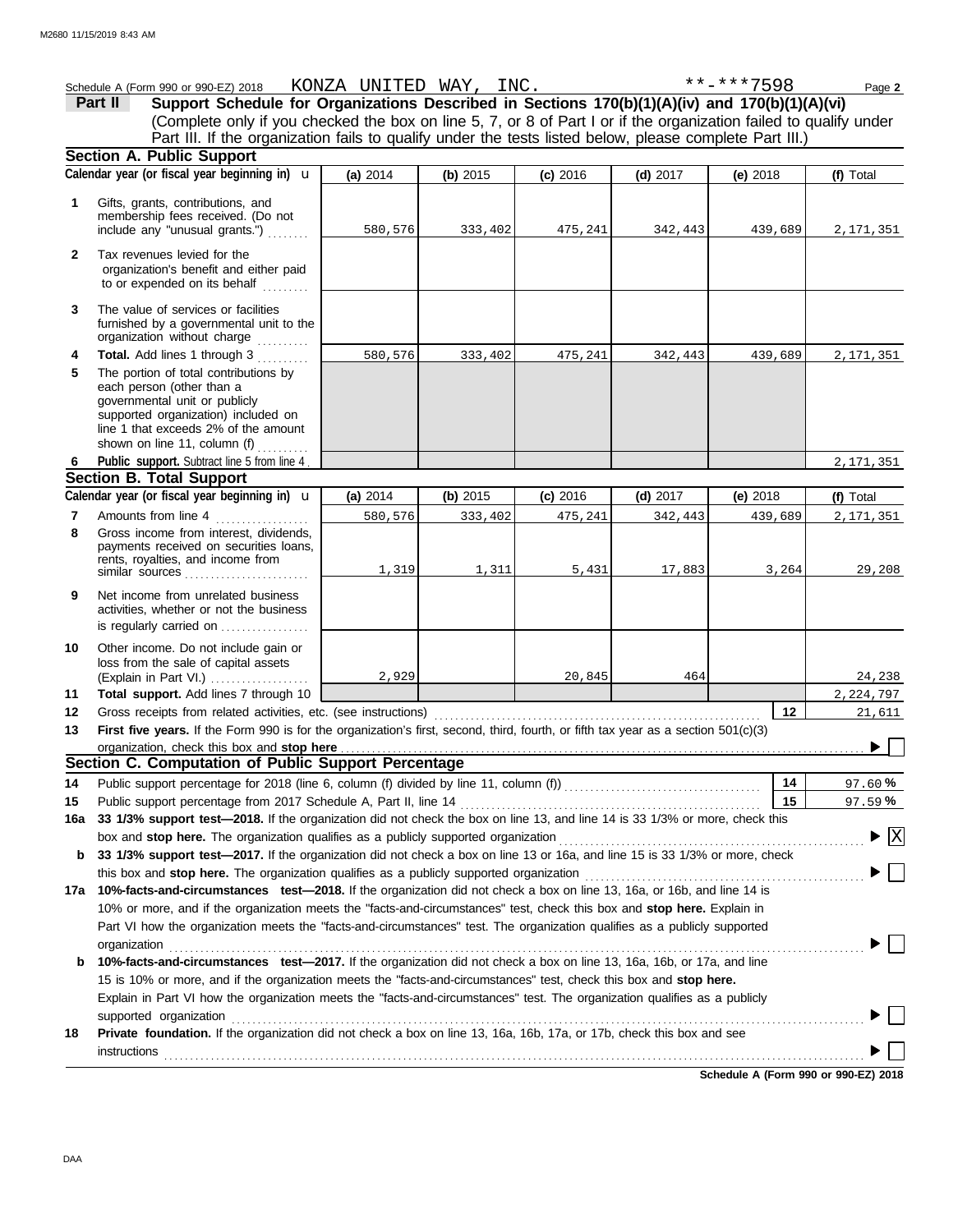|     | Schedule A (Form 990 or 990-EZ) 2018                                                                                                                                                                                                                                                                                                                                       |          |          | KONZA UNITED WAY, INC. |            | **-***7598 | Page 3    |
|-----|----------------------------------------------------------------------------------------------------------------------------------------------------------------------------------------------------------------------------------------------------------------------------------------------------------------------------------------------------------------------------|----------|----------|------------------------|------------|------------|-----------|
|     | Support Schedule for Organizations Described in Section 509(a)(2)<br>Part III                                                                                                                                                                                                                                                                                              |          |          |                        |            |            |           |
|     | (Complete only if you checked the box on line 10 of Part I or if the organization failed to qualify under Part II.                                                                                                                                                                                                                                                         |          |          |                        |            |            |           |
|     | If the organization fails to qualify under the tests listed below, please complete Part II.)                                                                                                                                                                                                                                                                               |          |          |                        |            |            |           |
|     | Section A. Public Support                                                                                                                                                                                                                                                                                                                                                  |          |          |                        |            |            |           |
|     | Calendar year (or fiscal year beginning in) $\mathbf u$                                                                                                                                                                                                                                                                                                                    | (a) 2014 | (b) 2015 | $(c)$ 2016             | $(d)$ 2017 | (e) $2018$ | (f) Total |
| 1   | Gifts, grants, contributions, and membership<br>fees received. (Do not include any "unusual grants.")                                                                                                                                                                                                                                                                      |          |          |                        |            |            |           |
| 2   | Gross receipts from admissions, merchandise<br>sold or services performed, or facilities<br>furnished in any activity that is related to the<br>organization's tax-exempt purpose                                                                                                                                                                                          |          |          |                        |            |            |           |
| 3   | Gross receipts from activities that are not an<br>unrelated trade or business under section 513                                                                                                                                                                                                                                                                            |          |          |                        |            |            |           |
| 4   | Tax revenues levied for the<br>organization's benefit and either paid<br>to or expended on its behalf                                                                                                                                                                                                                                                                      |          |          |                        |            |            |           |
| 5   | The value of services or facilities<br>furnished by a governmental unit to the<br>organization without charge                                                                                                                                                                                                                                                              |          |          |                        |            |            |           |
| 6   | Total. Add lines 1 through 5                                                                                                                                                                                                                                                                                                                                               |          |          |                        |            |            |           |
|     | 7a Amounts included on lines 1, 2, and 3<br>received from disqualified persons                                                                                                                                                                                                                                                                                             |          |          |                        |            |            |           |
| b   | Amounts included on lines 2 and 3<br>received from other than disqualified<br>persons that exceed the greater of \$5,000<br>or 1% of the amount on line 13 for the year                                                                                                                                                                                                    |          |          |                        |            |            |           |
|     | c Add lines 7a and 7b                                                                                                                                                                                                                                                                                                                                                      |          |          |                        |            |            |           |
| 8   | Public support. (Subtract line 7c from                                                                                                                                                                                                                                                                                                                                     |          |          |                        |            |            |           |
|     | <b>Section B. Total Support</b>                                                                                                                                                                                                                                                                                                                                            |          |          |                        |            |            |           |
|     | Calendar year (or fiscal year beginning in) $\mathbf u$                                                                                                                                                                                                                                                                                                                    | (a) 2014 | (b) 2015 | $(c)$ 2016             | $(d)$ 2017 | (e) 2018   | (f) Total |
| 9   | Amounts from line 6                                                                                                                                                                                                                                                                                                                                                        |          |          |                        |            |            |           |
|     | <b>10a</b> Gross income from interest, dividends,<br>payments received on securities loans, rents,                                                                                                                                                                                                                                                                         |          |          |                        |            |            |           |
|     | royalties, and income from similar sources.                                                                                                                                                                                                                                                                                                                                |          |          |                        |            |            |           |
|     | <b>b</b> Unrelated business taxable income (less<br>section 511 taxes) from businesses<br>acquired after June 30, 1975                                                                                                                                                                                                                                                     |          |          |                        |            |            |           |
| c   | Add lines 10a and 10b<br>. <b>.</b> .                                                                                                                                                                                                                                                                                                                                      |          |          |                        |            |            |           |
| 11  | Net income from unrelated business<br>activities not included in line 10b, whether<br>or not the business is regularly carried on                                                                                                                                                                                                                                          |          |          |                        |            |            |           |
| 12  | Other income. Do not include gain or<br>loss from the sale of capital assets<br>(Explain in Part VI.)                                                                                                                                                                                                                                                                      |          |          |                        |            |            |           |
| 13  | Total support. (Add lines 9, 10c, 11,<br>and 12.) $\ldots$ $\ldots$ $\ldots$ $\ldots$                                                                                                                                                                                                                                                                                      |          |          |                        |            |            |           |
| 14  | First five years. If the Form 990 is for the organization's first, second, third, fourth, or fifth tax year as a section 501(c)(3)<br>organization, check this box and stop here <b>constant of the constant of the constant of the constant of the constant of the constant of the constant of the constant of the constant of the constant of the constant of the co</b> |          |          |                        |            |            |           |
|     | Section C. Computation of Public Support Percentage                                                                                                                                                                                                                                                                                                                        |          |          |                        |            |            |           |
| 15  |                                                                                                                                                                                                                                                                                                                                                                            |          |          |                        |            | 15         | %         |
| 16  |                                                                                                                                                                                                                                                                                                                                                                            |          |          |                        |            | 16         | %         |
|     | Section D. Computation of Investment Income Percentage                                                                                                                                                                                                                                                                                                                     |          |          |                        |            |            |           |
| 17  |                                                                                                                                                                                                                                                                                                                                                                            |          |          |                        |            | 17         | %         |
| 18  | Investment income percentage from 2017 Schedule A, Part III, line 17                                                                                                                                                                                                                                                                                                       |          |          |                        |            | 18         | %         |
| 19a | 33 1/3% support tests-2018. If the organization did not check the box on line 14, and line 15 is more than 33 1/3%, and line                                                                                                                                                                                                                                               |          |          |                        |            |            |           |
|     | 17 is not more than 33 1/3%, check this box and stop here. The organization qualifies as a publicly supported organization                                                                                                                                                                                                                                                 |          |          |                        |            |            |           |
| b   | 33 1/3% support tests-2017. If the organization did not check a box on line 14 or line 19a, and line 16 is more than 33 1/3%, and                                                                                                                                                                                                                                          |          |          |                        |            |            |           |
|     | line 18 is not more than 33 1/3%, check this box and stop here. The organization qualifies as a publicly supported organization                                                                                                                                                                                                                                            |          |          |                        |            |            |           |
| 20  |                                                                                                                                                                                                                                                                                                                                                                            |          |          |                        |            |            |           |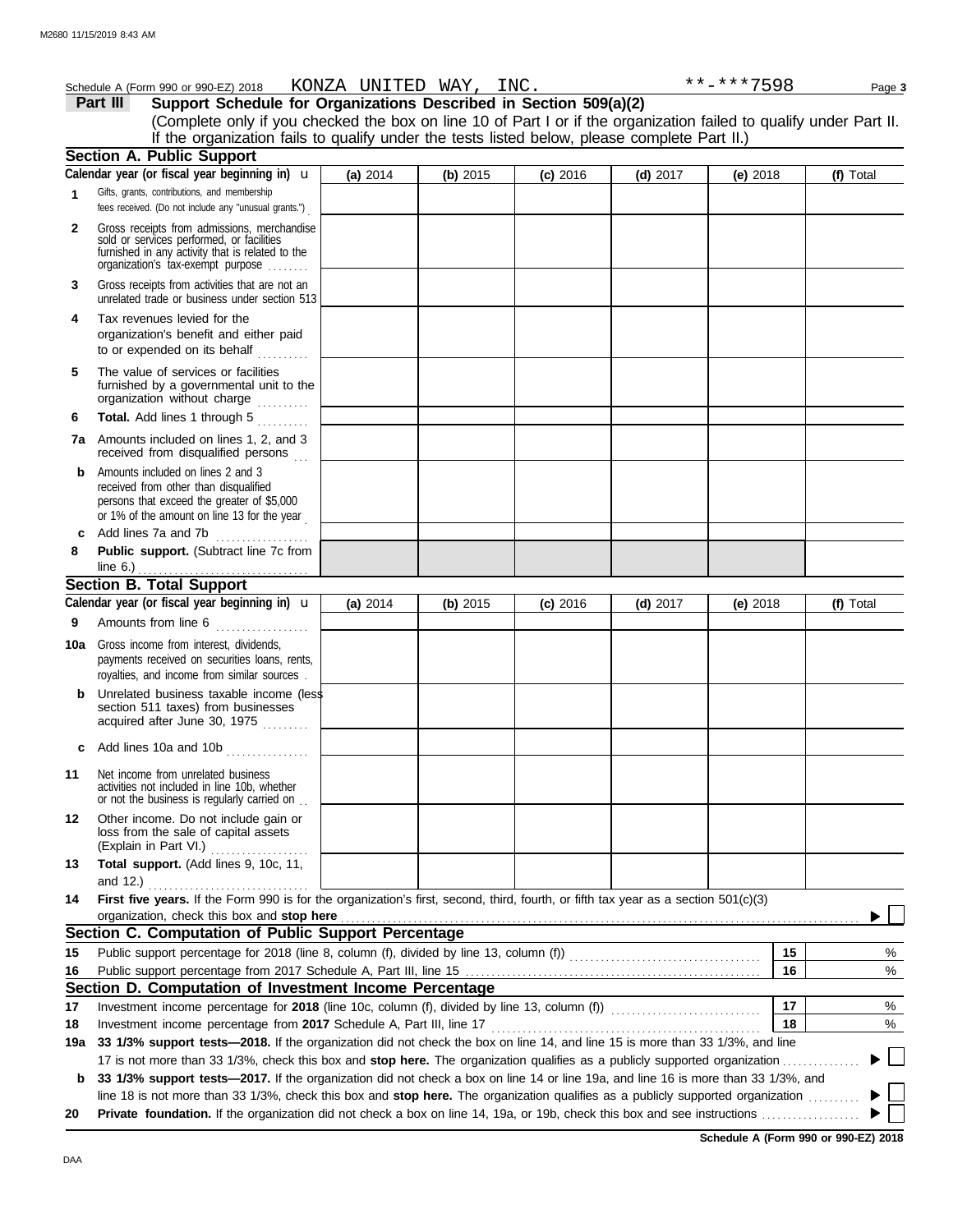|              | **-***7598<br>KONZA UNITED WAY, INC.<br>Schedule A (Form 990 or 990-EZ) 2018                                                                                                                                                                                                                                                                                                                                                                       |                      |            | Page 4 |
|--------------|----------------------------------------------------------------------------------------------------------------------------------------------------------------------------------------------------------------------------------------------------------------------------------------------------------------------------------------------------------------------------------------------------------------------------------------------------|----------------------|------------|--------|
|              | Part IV<br><b>Supporting Organizations</b><br>(Complete only if you checked a box in line 12 on Part I. If you checked 12a of Part I, complete Sections A<br>and B. If you checked 12b of Part I, complete Sections A and C. If you checked 12c of Part I, complete<br>Sections A, D, and E. If you checked 12d of Part I, complete Sections A and D, and complete Part V.)<br>Section A. All Supporting Organizations                             |                      |            |        |
|              |                                                                                                                                                                                                                                                                                                                                                                                                                                                    |                      | <b>Yes</b> | No     |
| 1            | Are all of the organization's supported organizations listed by name in the organization's governing<br>documents? If "No," describe in Part VI how the supported organizations are designated. If designated by<br>class or purpose, describe the designation. If historic and continuing relationship, explain.                                                                                                                                  |                      |            |        |
| $\mathbf{2}$ | Did the organization have any supported organization that does not have an IRS determination of status<br>under section 509(a)(1) or (2)? If "Yes," explain in Part VI how the organization determined that the supported                                                                                                                                                                                                                          | 1                    |            |        |
| За           | organization was described in section 509(a)(1) or (2).<br>Did the organization have a supported organization described in section 501(c)(4), (5), or (6)? If "Yes," answer                                                                                                                                                                                                                                                                        | 2                    |            |        |
| b            | $(b)$ and $(c)$ below.<br>Did the organization confirm that each supported organization qualified under section $501(c)(4)$ , (5), or (6) and<br>satisfied the public support tests under section 509(a)(2)? If "Yes," describe in Part VI when and how the<br>organization made the determination.                                                                                                                                                | За<br>3 <sub>b</sub> |            |        |
| c            | Did the organization ensure that all support to such organizations was used exclusively for section $170(c)(2)(B)$<br>purposes? If "Yes," explain in Part VI what controls the organization put in place to ensure such use.                                                                                                                                                                                                                       | 3c                   |            |        |
| 4a           | Was any supported organization not organized in the United States ("foreign supported organization")? If<br>"Yes," and if you checked 12a or 12b in Part I, answer (b) and (c) below.                                                                                                                                                                                                                                                              | 4a                   |            |        |
| b            | Did the organization have ultimate control and discretion in deciding whether to make grants to the foreign<br>supported organization? If "Yes," describe in Part VI how the organization had such control and discretion                                                                                                                                                                                                                          |                      |            |        |
| c            | despite being controlled or supervised by or in connection with its supported organizations.<br>Did the organization support any foreign supported organization that does not have an IRS determination<br>under sections $501(c)(3)$ and $509(a)(1)$ or (2)? If "Yes," explain in Part VI what controls the organization used<br>to ensure that all support to the foreign supported organization was used exclusively for section $170(c)(2)(B)$ | 4b                   |            |        |
| 5a           | purposes.<br>Did the organization add, substitute, or remove any supported organizations during the tax year? If "Yes,"                                                                                                                                                                                                                                                                                                                            | 4c                   |            |        |
|              | answer (b) and (c) below (if applicable). Also, provide detail in Part VI, including (i) the names and EIN<br>numbers of the supported organizations added, substituted, or removed; (ii) the reasons for each such action;<br>(iii) the authority under the organization's organizing document authorizing such action; and (iv) how the action                                                                                                   |                      |            |        |
| b            | was accomplished (such as by amendment to the organizing document).<br>Type I or Type II only. Was any added or substituted supported organization part of a class already<br>designated in the organization's organizing document?                                                                                                                                                                                                                | 5a<br>5b             |            |        |
| c<br>6       | Substitutions only. Was the substitution the result of an event beyond the organization's control?<br>Did the organization provide support (whether in the form of grants or the provision of services or facilities) to<br>anyone other than (i) its supported organizations, (ii) individuals that are part of the charitable class benefited                                                                                                    | 5c                   |            |        |
| 7            | by one or more of its supported organizations, or (iii) other supporting organizations that also support or<br>benefit one or more of the filing organization's supported organizations? If "Yes," provide detail in Part VI.<br>Did the organization provide a grant, loan, compensation, or other similar payment to a substantial contributor                                                                                                   | 6                    |            |        |
| 8            | (as defined in section $4958(c)(3)(C)$ ), a family member of a substantial contributor, or a 35% controlled entity<br>with regard to a substantial contributor? If "Yes," complete Part I of Schedule L (Form 990 or 990-EZ).<br>Did the organization make a loan to a disqualified person (as defined in section 4958) not described in line 7?                                                                                                   | 7                    |            |        |
| 9a           | If "Yes," complete Part I of Schedule L (Form 990 or 990-EZ).<br>Was the organization controlled directly or indirectly at any time during the tax year by one or more                                                                                                                                                                                                                                                                             | 8                    |            |        |
|              | disqualified persons as defined in section 4946 (other than foundation managers and organizations described<br>in section 509(a)(1) or (2))? If "Yes," provide detail in Part VI.                                                                                                                                                                                                                                                                  | 9а                   |            |        |
| b            | Did one or more disqualified persons (as defined in line 9a) hold a controlling interest in any entity in which<br>the supporting organization had an interest? If "Yes," provide detail in Part VI.                                                                                                                                                                                                                                               | 9b                   |            |        |
| c            | Did a disqualified person (as defined in line 9a) have an ownership interest in, or derive any personal benefit<br>from, assets in which the supporting organization also had an interest? If "Yes," provide detail in Part VI.                                                                                                                                                                                                                    | 9c                   |            |        |
| 10a          | Was the organization subject to the excess business holdings rules of section 4943 because of section<br>4943(f) (regarding certain Type II supporting organizations, and all Type III non-functionally integrated<br>supporting organizations)? If "Yes," answer 10b below.                                                                                                                                                                       | 10a                  |            |        |
|              |                                                                                                                                                                                                                                                                                                                                                                                                                                                    |                      |            |        |

**b** Did the organization have any excess business holdings in the tax year? *(Use Schedule C, Form 4720, to determine whether the organization had excess business holdings.)*

**Schedule A (Form 990 or 990-EZ) 2018 10b**

DAA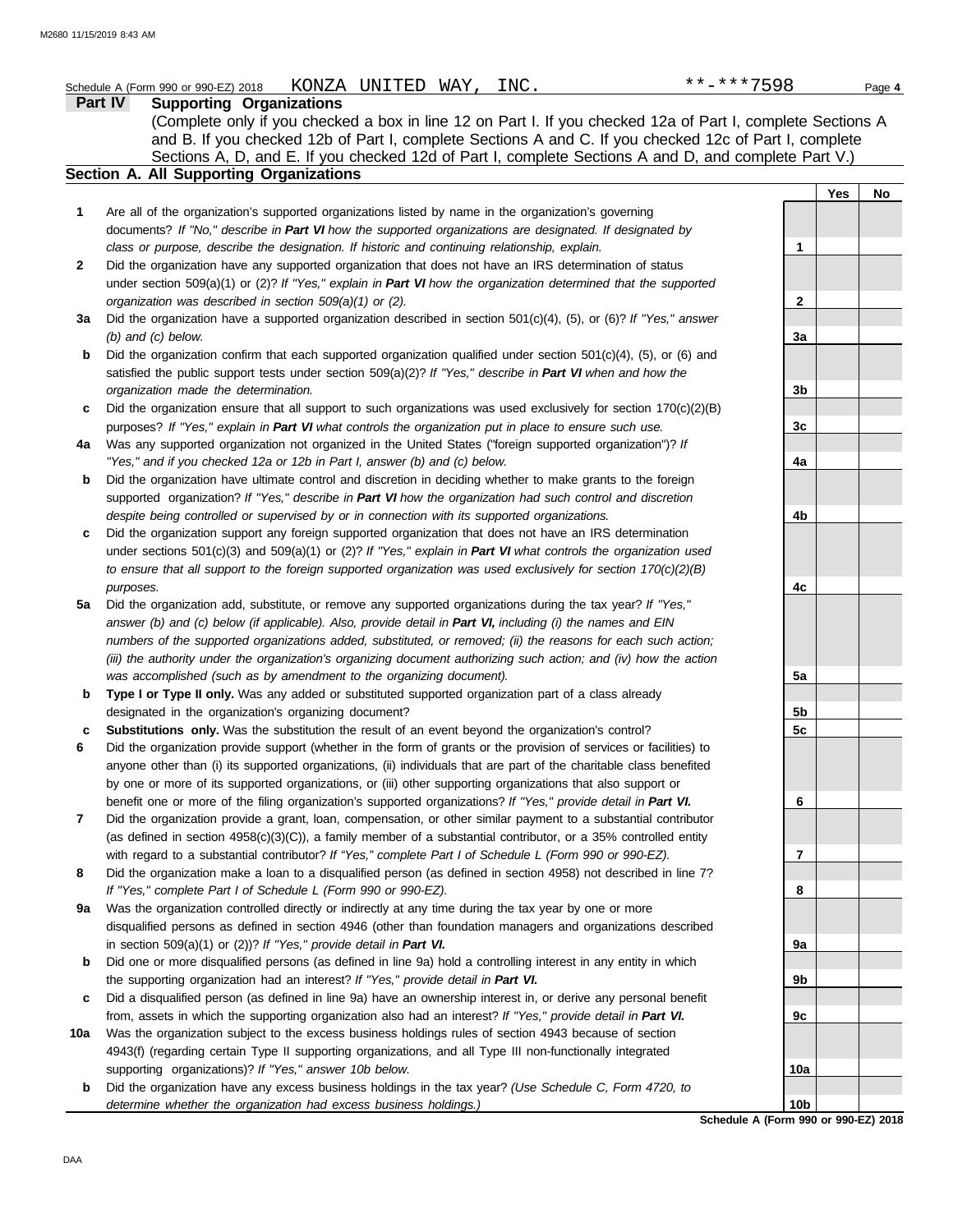|         | KONZA UNITED WAY,<br>INC.<br>Schedule A (Form 990 or 990-EZ) 2018                                                                                                                                                                               | $***$ ** ** 7598 |     | Page 5 |
|---------|-------------------------------------------------------------------------------------------------------------------------------------------------------------------------------------------------------------------------------------------------|------------------|-----|--------|
|         | Part IV<br><b>Supporting Organizations (continued)</b>                                                                                                                                                                                          |                  |     |        |
|         |                                                                                                                                                                                                                                                 |                  | Yes | No     |
| 11<br>a | Has the organization accepted a gift or contribution from any of the following persons?<br>A person who directly or indirectly controls, either alone or together with persons described in (b) and (c)                                         |                  |     |        |
|         | below, the governing body of a supported organization?                                                                                                                                                                                          | 11a              |     |        |
|         | <b>b</b> A family member of a person described in (a) above?                                                                                                                                                                                    | 11 <sub>b</sub>  |     |        |
|         | c A 35% controlled entity of a person described in (a) or (b) above? If "Yes" to a, b, or c, provide detail in Part VI.                                                                                                                         | 11c              |     |        |
|         | <b>Section B. Type I Supporting Organizations</b>                                                                                                                                                                                               |                  |     |        |
|         |                                                                                                                                                                                                                                                 |                  | Yes | No     |
| 1       | Did the directors, trustees, or membership of one or more supported organizations have the power to                                                                                                                                             |                  |     |        |
|         | regularly appoint or elect at least a majority of the organization's directors or trustees at all times during the                                                                                                                              |                  |     |        |
|         | tax year? If "No," describe in Part VI how the supported organization(s) effectively operated, supervised, or                                                                                                                                   |                  |     |        |
|         | controlled the organization's activities. If the organization had more than one supported organization,                                                                                                                                         |                  |     |        |
|         | describe how the powers to appoint and/or remove directors or trustees were allocated among the supported                                                                                                                                       |                  |     |        |
|         | organizations and what conditions or restrictions, if any, applied to such powers during the tax year.                                                                                                                                          | 1                |     |        |
| 2       | Did the organization operate for the benefit of any supported organization other than the supported                                                                                                                                             |                  |     |        |
|         | organization(s) that operated, supervised, or controlled the supporting organization? If "Yes," explain in Part                                                                                                                                 |                  |     |        |
|         | VI how providing such benefit carried out the purposes of the supported organization(s) that operated,                                                                                                                                          |                  |     |        |
|         | supervised, or controlled the supporting organization.                                                                                                                                                                                          | $\mathbf{2}$     |     |        |
|         | Section C. Type II Supporting Organizations                                                                                                                                                                                                     |                  |     |        |
|         |                                                                                                                                                                                                                                                 |                  | Yes | No     |
| 1       | Were a majority of the organization's directors or trustees during the tax year also a majority of the directors                                                                                                                                |                  |     |        |
|         | or trustees of each of the organization's supported organization(s)? If "No," describe in Part VI how control                                                                                                                                   |                  |     |        |
|         | or management of the supporting organization was vested in the same persons that controlled or managed                                                                                                                                          |                  |     |        |
|         | the supported organization(s).                                                                                                                                                                                                                  | 1                |     |        |
|         | <b>Section D. All Type III Supporting Organizations</b>                                                                                                                                                                                         |                  |     |        |
|         |                                                                                                                                                                                                                                                 |                  | Yes | No     |
| 1       | Did the organization provide to each of its supported organizations, by the last day of the fifth month of the                                                                                                                                  |                  |     |        |
|         | organization's tax year, (i) a written notice describing the type and amount of support provided during the prior tax<br>year, (ii) a copy of the Form 990 that was most recently filed as of the date of notification, and (iii) copies of the |                  |     |        |
|         | organization's governing documents in effect on the date of notification, to the extent not previously provided?                                                                                                                                | 1                |     |        |
| 2       | Were any of the organization's officers, directors, or trustees either (i) appointed or elected by the supported                                                                                                                                |                  |     |        |
|         | organization(s) or (ii) serving on the governing body of a supported organization? If "No," explain in Part VI how                                                                                                                              |                  |     |        |
|         | the organization maintained a close and continuous working relationship with the supported organization(s).                                                                                                                                     | 2                |     |        |
| 3       | By reason of the relationship described in (2), did the organization's supported organizations have a                                                                                                                                           |                  |     |        |
|         | significant voice in the organization's investment policies and in directing the use of the organization's                                                                                                                                      |                  |     |        |
|         | income or assets at all times during the tax year? If "Yes," describe in Part VI the role the organization's                                                                                                                                    |                  |     |        |
|         | supported organizations played in this regard.                                                                                                                                                                                                  | 3                |     |        |
|         | Section E. Type III Functionally-Integrated Supporting Organizations                                                                                                                                                                            |                  |     |        |
| 1       | Check the box next to the method that the organization used to satisfy the Integral Part Test during the year (see instructions).                                                                                                               |                  |     |        |
| a       | The organization satisfied the Activities Test. Complete line 2 below.                                                                                                                                                                          |                  |     |        |
| b       | The organization is the parent of each of its supported organizations. Complete line 3 below.                                                                                                                                                   |                  |     |        |
| c       | The organization supported a governmental entity. Describe in Part VI how you supported a government entity (see instructions).                                                                                                                 |                  |     |        |
|         | 2 Activities Test. Answer (a) and (b) below.                                                                                                                                                                                                    |                  | Yes | No     |
| a       | Did substantially all of the organization's activities during the tax year directly further the exempt purposes of                                                                                                                              |                  |     |        |
|         | the supported organization(s) to which the organization was responsive? If "Yes," then in Part VI identify                                                                                                                                      |                  |     |        |
|         | those supported organizations and explain how these activities directly furthered their exempt purposes,                                                                                                                                        |                  |     |        |
|         | how the organization was responsive to those supported organizations, and how the organization determined                                                                                                                                       |                  |     |        |
|         | that these activities constituted substantially all of its activities.                                                                                                                                                                          | 2a               |     |        |

- **b** Did the activities described in (a) constitute activities that, but for the organization's involvement, one or more of the organization's supported organization(s) would have been engaged in? *If "Yes," explain in Part VI the reasons for the organization's position that its supported organization(s) would have engaged in these activities but for the organization's involvement.*
- **3** Parent of Supported Organizations. *Answer (a) and (b) below.*
- **a** Did the organization have the power to regularly appoint or elect a majority of the officers, directors, or trustees of each of the supported organizations? *Provide details in Part VI.*
- **b** Did the organization exercise a substantial degree of direction over the policies, programs, and activities of each of its supported organizations? *If "Yes," describe in Part VI the role played by the organization in this regard.*

**2b 3a 3b**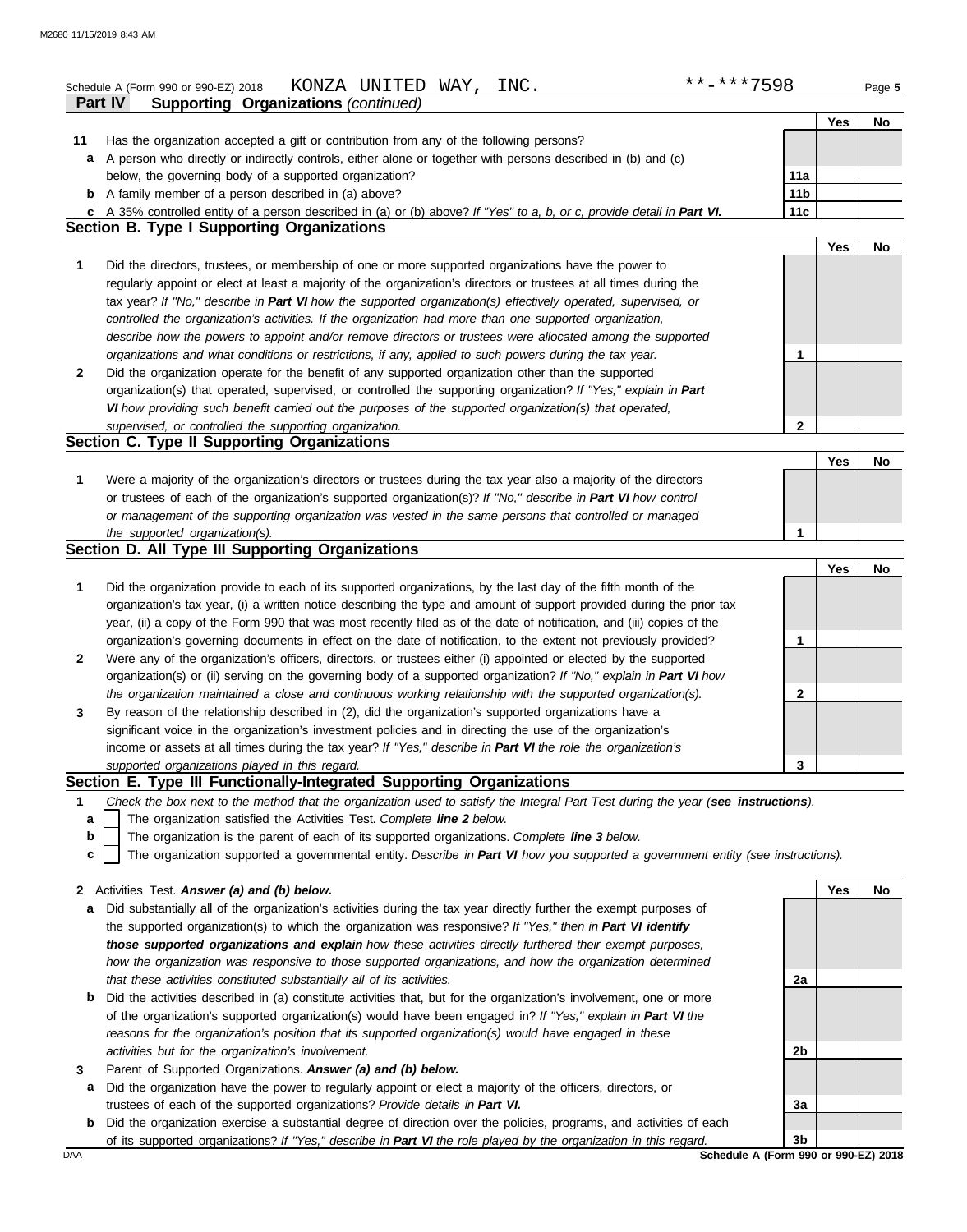## **Part V Type III Non-Functionally Integrated 509(a)(3) Supporting Organizations** Schedule A (Form 990 or 990-EZ) 2018 KONZA UNITED WAY, INC. \*\*\*\*\*7598 Page 6 **1** Check here if the organization satisfied the Integral Part Test as a qualifying trust on Nov. 20, 1970 (explain in Part VI). **See instructions.** All other Type III non-functionally integrated supporting organizations must complete Sections A through E. **1** Net short-term capital gain **2 3 4 5 6** Portion of operating expenses paid or incurred for production or **7 8 Section A - Adjusted Net Income** Recoveries of prior-year distributions Other gross income (see instructions) Add lines 1 through 3. Depreciation and depletion collection of gross income or for management, conservation, or maintenance of property held for production of income (see instructions) Other expenses (see instructions) **Adjusted Net Income** (subtract lines 5, 6, and 7 from line 4) **8 7 6 5 4 3 2 1** (A) Prior Year (B) Current Year (optional) (B) Current Year (A) Prior Year KONZA UNITED WAY,

# **Section B - Minimum Asset Amount**

|                | SECUOILD - MININUUTI ASSEL ANIOUNL                                                                                                |              | (A) PIIOI Teal | (optional)   |
|----------------|-----------------------------------------------------------------------------------------------------------------------------------|--------------|----------------|--------------|
| 1.             | Aggregate fair market value of all non-exempt-use assets (see                                                                     |              |                |              |
|                | instructions for short tax year or assets held for part of year):                                                                 |              |                |              |
|                | a Average monthly value of securities                                                                                             | 1a           |                |              |
|                | <b>b</b> Average monthly cash balances                                                                                            | 1b           |                |              |
|                | Fair market value of other non-exempt-use assets<br>C.                                                                            | 1c           |                |              |
|                | Total (add lines 1a, 1b, and 1c)<br>d                                                                                             | 1d           |                |              |
|                | Discount claimed for blockage or other<br>е                                                                                       |              |                |              |
|                | factors (explain in detail in Part VI):                                                                                           |              |                |              |
| $\mathbf{2}$   | Acquisition indebtedness applicable to non-exempt-use assets                                                                      | $\mathbf{2}$ |                |              |
| 3.             | Subtract line 2 from line 1d.                                                                                                     | 3            |                |              |
| 4              | Cash deemed held for exempt use. Enter 1-1/2% of line 3 (for greater amount,                                                      |              |                |              |
|                | see instructions).                                                                                                                | 4            |                |              |
| 5              | Net value of non-exempt-use assets (subtract line 4 from line 3)                                                                  | 5            |                |              |
| 6.             | Multiply line 5 by .035.                                                                                                          | 6            |                |              |
|                | Recoveries of prior-year distributions                                                                                            | 7            |                |              |
| 8              | Minimum Asset Amount (add line 7 to line 6)                                                                                       | 8            |                |              |
|                | Section C - Distributable Amount                                                                                                  |              |                | Current Year |
|                | Adjusted net income for prior year (from Section A, line 8, Column A)                                                             | 1            |                |              |
| $\mathbf{2}^-$ | Enter 85% of line 1.                                                                                                              | $\mathbf{2}$ |                |              |
| 3              | Minimum asset amount for prior year (from Section B, line 8, Column A)                                                            | 3            |                |              |
| 4              | Enter greater of line 2 or line 3.                                                                                                | 4            |                |              |
| 5              | Income tax imposed in prior year                                                                                                  | 5            |                |              |
| 6              | <b>Distributable Amount.</b> Subtract line 5 from line 4, unless subject to                                                       |              |                |              |
|                | emergency temporary reduction (see instructions).                                                                                 | 6            |                |              |
| $\overline{7}$ | Check here if the current year is the organization's first as a non-functionally integrated Type III supporting organization (see |              |                |              |

instructions).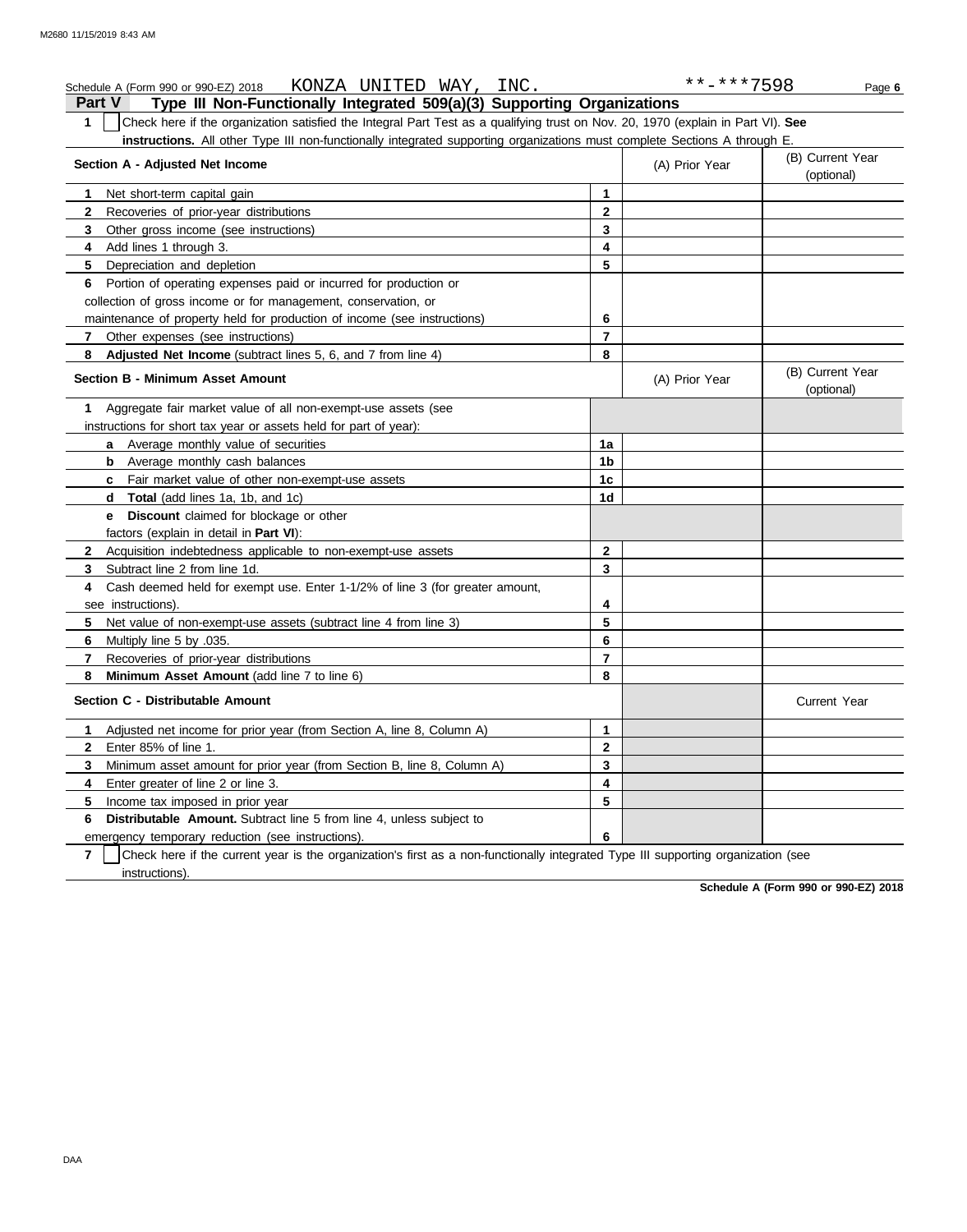|               | KONZA UNITED WAY, INC.<br>Schedule A (Form 990 or 990-EZ) 2018                                                            |                                    | **-***7598                                   | Page 7                                           |
|---------------|---------------------------------------------------------------------------------------------------------------------------|------------------------------------|----------------------------------------------|--------------------------------------------------|
| <b>Part V</b> | Type III Non-Functionally Integrated 509(a)(3) Supporting Organizations (continued)                                       |                                    |                                              |                                                  |
|               | <b>Section D - Distributions</b>                                                                                          |                                    |                                              | <b>Current Year</b>                              |
| 1             | Amounts paid to supported organizations to accomplish exempt purposes                                                     |                                    |                                              |                                                  |
| $\mathbf{2}$  | Amounts paid to perform activity that directly furthers exempt purposes of supported                                      |                                    |                                              |                                                  |
|               | organizations, in excess of income from activity                                                                          |                                    |                                              |                                                  |
| 3             | Administrative expenses paid to accomplish exempt purposes of supported organizations                                     |                                    |                                              |                                                  |
| 4             | Amounts paid to acquire exempt-use assets                                                                                 |                                    |                                              |                                                  |
| 5             | Qualified set-aside amounts (prior IRS approval required)<br>Other distributions (describe in Part VI). See instructions. |                                    |                                              |                                                  |
| 6             |                                                                                                                           |                                    |                                              |                                                  |
| 7             | Total annual distributions. Add lines 1 through 6.                                                                        |                                    |                                              |                                                  |
| 8             | Distributions to attentive supported organizations to which the organization is responsive                                |                                    |                                              |                                                  |
|               | (provide details in Part VI). See instructions.                                                                           |                                    |                                              |                                                  |
| 9             | Distributable amount for 2018 from Section C, line 6                                                                      |                                    |                                              |                                                  |
| 10            | Line 8 amount divided by line 9 amount                                                                                    |                                    |                                              |                                                  |
|               | Section E - Distribution Allocations (see instructions)                                                                   | (i)<br><b>Excess Distributions</b> | (i)<br><b>Underdistributions</b><br>Pre-2018 | (iii)<br><b>Distributable</b><br>Amount for 2018 |
| 1             | Distributable amount for 2018 from Section C, line 6                                                                      |                                    |                                              |                                                  |
| $\mathbf{2}$  | Underdistributions, if any, for years prior to 2018                                                                       |                                    |                                              |                                                  |
|               | (reasonable cause required-explain in Part VI). See                                                                       |                                    |                                              |                                                  |
|               | instructions.                                                                                                             |                                    |                                              |                                                  |
| 3             | Excess distributions carryover, if any, to 2018                                                                           |                                    |                                              |                                                  |
|               | <b>a</b> From 2013                                                                                                        |                                    |                                              |                                                  |
|               | <b>b</b> From 2014 <u></u><br><b>c</b> From 2015                                                                          |                                    |                                              |                                                  |
|               | <b>d</b> From 2016                                                                                                        |                                    |                                              |                                                  |
|               | e From 2017                                                                                                               |                                    |                                              |                                                  |
|               | f Total of lines 3a through e                                                                                             |                                    |                                              |                                                  |
|               | g Applied to underdistributions of prior years                                                                            |                                    |                                              |                                                  |
|               | h Applied to 2018 distributable amount                                                                                    |                                    |                                              |                                                  |
|               | Carryover from 2013 not applied (see instructions)                                                                        |                                    |                                              |                                                  |
|               | Remainder. Subtract lines 3g, 3h, and 3i from 3f.                                                                         |                                    |                                              |                                                  |
| 4             | Distributions for 2018 from                                                                                               |                                    |                                              |                                                  |
|               | Section D, line 7:<br>\$                                                                                                  |                                    |                                              |                                                  |
|               | a Applied to underdistributions of prior years                                                                            |                                    |                                              |                                                  |
|               | <b>b</b> Applied to 2018 distributable amount                                                                             |                                    |                                              |                                                  |
|               | c Remainder. Subtract lines 4a and 4b from 4.                                                                             |                                    |                                              |                                                  |
| 5             | Remaining underdistributions for years prior to 2018, if                                                                  |                                    |                                              |                                                  |
|               | any. Subtract lines 3g and 4a from line 2. For result                                                                     |                                    |                                              |                                                  |
|               | greater than zero, explain in <b>Part VI</b> . See instructions.                                                          |                                    |                                              |                                                  |
| 6             | Remaining underdistributions for 2018. Subtract lines 3h                                                                  |                                    |                                              |                                                  |
|               | and 4b from line 1. For result greater than zero, explain in                                                              |                                    |                                              |                                                  |
|               | Part VI. See instructions.                                                                                                |                                    |                                              |                                                  |
| 7             | Excess distributions carryover to 2019. Add lines 3j                                                                      |                                    |                                              |                                                  |
|               | and 4c.                                                                                                                   |                                    |                                              |                                                  |
| 8             | Breakdown of line 7:                                                                                                      |                                    |                                              |                                                  |
|               | a Excess from 2014<br>.                                                                                                   |                                    |                                              |                                                  |
|               |                                                                                                                           |                                    |                                              |                                                  |
|               | c Excess from 2016<br>. . <b>. <u>.</u></b>                                                                               |                                    |                                              |                                                  |
|               | d Excess from 2017.                                                                                                       |                                    |                                              |                                                  |
|               | e Excess from 2018                                                                                                        |                                    |                                              |                                                  |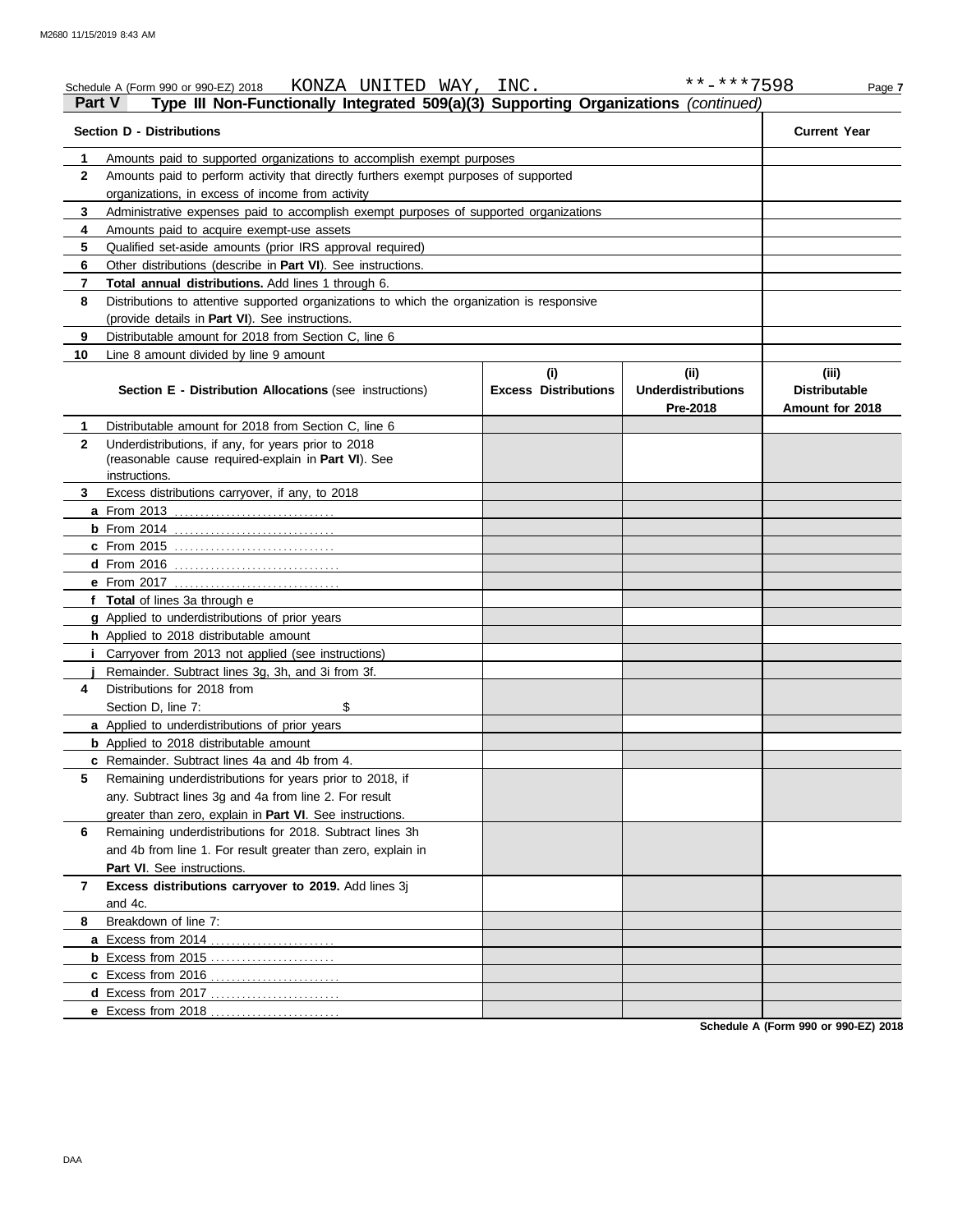|              | Schedule A (Form 990 or 990-EZ) 2018                                                           | KONZA UNITED WAY, INC. |                       |        | **-***7598                                                                                                                                                                                                                                                                                                                                                                                                                                                                                | Page 8 |
|--------------|------------------------------------------------------------------------------------------------|------------------------|-----------------------|--------|-------------------------------------------------------------------------------------------------------------------------------------------------------------------------------------------------------------------------------------------------------------------------------------------------------------------------------------------------------------------------------------------------------------------------------------------------------------------------------------------|--------|
| Part VI      |                                                                                                |                        |                       |        | Supplemental Information. Provide the explanations required by Part II, line 10; Part II, line 17a or 17b; Part<br>III, line 12; Part IV, Section A, lines 1, 2, 3b, 3c, 4b, 4c, 5a, 6, 9a, 9b, 9c, 11a, 11b, and 11c; Part IV, Section<br>B, lines 1 and 2; Part IV, Section C, line 1; Part IV, Section D, lines 2 and 3; Part IV, Section E, lines 1c, 2a, 2b,<br>3a, and 3b; Part V, line 1; Part V, Section B, line 1e; Part V, Section D, lines 5, 6, and 8; and Part V, Section E, |        |
|              | lines 2, 5, and 6. Also complete this part for any additional information. (See instructions.) |                        |                       |        |                                                                                                                                                                                                                                                                                                                                                                                                                                                                                           |        |
|              | PART II, LINE 10 - OTHER INCOME DETAIL                                                         |                        |                       |        |                                                                                                                                                                                                                                                                                                                                                                                                                                                                                           |        |
| <b>OTHER</b> |                                                                                                |                        | $$$                   | 4,238  |                                                                                                                                                                                                                                                                                                                                                                                                                                                                                           |        |
|              | RECOVERY OF BAD DEBT                                                                           |                        | $\mathfrak{S}_\infty$ | 20,000 |                                                                                                                                                                                                                                                                                                                                                                                                                                                                                           |        |
|              |                                                                                                |                        |                       |        |                                                                                                                                                                                                                                                                                                                                                                                                                                                                                           |        |
|              |                                                                                                |                        |                       |        |                                                                                                                                                                                                                                                                                                                                                                                                                                                                                           |        |
|              |                                                                                                |                        |                       |        |                                                                                                                                                                                                                                                                                                                                                                                                                                                                                           |        |
|              |                                                                                                |                        |                       |        |                                                                                                                                                                                                                                                                                                                                                                                                                                                                                           |        |
|              |                                                                                                |                        |                       |        |                                                                                                                                                                                                                                                                                                                                                                                                                                                                                           |        |
|              |                                                                                                |                        |                       |        |                                                                                                                                                                                                                                                                                                                                                                                                                                                                                           |        |
|              |                                                                                                |                        |                       |        |                                                                                                                                                                                                                                                                                                                                                                                                                                                                                           |        |
|              |                                                                                                |                        |                       |        |                                                                                                                                                                                                                                                                                                                                                                                                                                                                                           |        |
|              |                                                                                                |                        |                       |        |                                                                                                                                                                                                                                                                                                                                                                                                                                                                                           |        |
|              |                                                                                                |                        |                       |        |                                                                                                                                                                                                                                                                                                                                                                                                                                                                                           |        |
|              |                                                                                                |                        |                       |        |                                                                                                                                                                                                                                                                                                                                                                                                                                                                                           |        |
|              |                                                                                                |                        |                       |        |                                                                                                                                                                                                                                                                                                                                                                                                                                                                                           |        |
|              |                                                                                                |                        |                       |        |                                                                                                                                                                                                                                                                                                                                                                                                                                                                                           |        |
|              |                                                                                                |                        |                       |        |                                                                                                                                                                                                                                                                                                                                                                                                                                                                                           |        |
|              |                                                                                                |                        |                       |        |                                                                                                                                                                                                                                                                                                                                                                                                                                                                                           |        |
|              |                                                                                                |                        |                       |        |                                                                                                                                                                                                                                                                                                                                                                                                                                                                                           |        |
|              |                                                                                                |                        |                       |        |                                                                                                                                                                                                                                                                                                                                                                                                                                                                                           |        |
|              |                                                                                                |                        |                       |        |                                                                                                                                                                                                                                                                                                                                                                                                                                                                                           |        |
|              |                                                                                                |                        |                       |        |                                                                                                                                                                                                                                                                                                                                                                                                                                                                                           |        |
|              |                                                                                                |                        |                       |        |                                                                                                                                                                                                                                                                                                                                                                                                                                                                                           |        |
|              |                                                                                                |                        |                       |        |                                                                                                                                                                                                                                                                                                                                                                                                                                                                                           |        |
|              |                                                                                                |                        |                       |        |                                                                                                                                                                                                                                                                                                                                                                                                                                                                                           |        |
|              |                                                                                                |                        |                       |        |                                                                                                                                                                                                                                                                                                                                                                                                                                                                                           |        |
|              |                                                                                                |                        |                       |        |                                                                                                                                                                                                                                                                                                                                                                                                                                                                                           |        |
|              |                                                                                                |                        |                       |        |                                                                                                                                                                                                                                                                                                                                                                                                                                                                                           |        |
|              |                                                                                                |                        |                       |        |                                                                                                                                                                                                                                                                                                                                                                                                                                                                                           |        |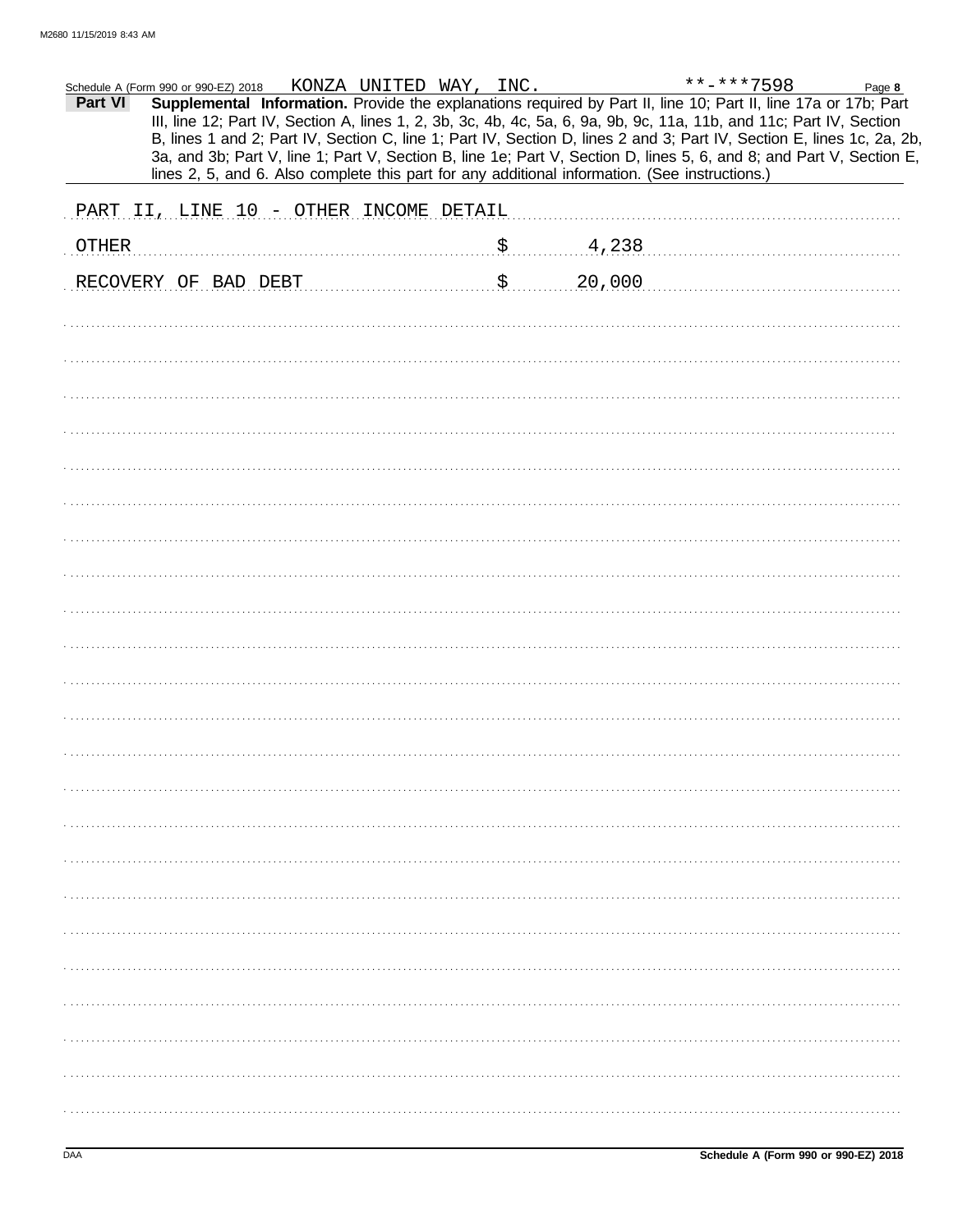| <b>SCHEDULE D</b><br>(Form 990)<br>Department of the Treasury |                                                                                                                                                                                                                  | Supplemental Financial Statements<br>u Complete if the organization answered "Yes" on Form 990,<br>Part IV, line 6, 7, 8, 9, 10, 11a, 11b, 11c, 11d, 11e, 11f, 12a, or 12b.<br>u Attach to Form 990. |                | OMB No. 1545-0047<br>8<br><b>Open to Public</b><br><b>Inspection</b> |  |  |
|---------------------------------------------------------------|------------------------------------------------------------------------------------------------------------------------------------------------------------------------------------------------------------------|------------------------------------------------------------------------------------------------------------------------------------------------------------------------------------------------------|----------------|----------------------------------------------------------------------|--|--|
| Internal Revenue Service                                      | u Go to www.irs.gov/Form990 for instructions and the latest information.                                                                                                                                         |                                                                                                                                                                                                      |                |                                                                      |  |  |
| Name of the organization                                      |                                                                                                                                                                                                                  |                                                                                                                                                                                                      |                | Employer identification number                                       |  |  |
| KONZA UNITED WAY, INC.                                        |                                                                                                                                                                                                                  |                                                                                                                                                                                                      | **-***7598     |                                                                      |  |  |
| Part I                                                        | Organizations Maintaining Donor Advised Funds or Other Similar Funds or Accounts.                                                                                                                                |                                                                                                                                                                                                      |                |                                                                      |  |  |
|                                                               | Complete if the organization answered "Yes" on Form 990, Part IV, line 6.                                                                                                                                        |                                                                                                                                                                                                      |                |                                                                      |  |  |
|                                                               |                                                                                                                                                                                                                  | (a) Donor advised funds                                                                                                                                                                              |                | (b) Funds and other accounts                                         |  |  |
| 1                                                             |                                                                                                                                                                                                                  |                                                                                                                                                                                                      |                |                                                                      |  |  |
| 2                                                             | Aggregate value of contributions to (during year)                                                                                                                                                                |                                                                                                                                                                                                      |                |                                                                      |  |  |
| 3                                                             |                                                                                                                                                                                                                  |                                                                                                                                                                                                      |                |                                                                      |  |  |
| 4                                                             |                                                                                                                                                                                                                  |                                                                                                                                                                                                      |                |                                                                      |  |  |
| 5                                                             | Did the organization inform all donors and donor advisors in writing that the assets held in donor advised                                                                                                       |                                                                                                                                                                                                      |                |                                                                      |  |  |
|                                                               |                                                                                                                                                                                                                  |                                                                                                                                                                                                      |                | Yes<br>No                                                            |  |  |
| 6                                                             | Did the organization inform all grantees, donors, and donor advisors in writing that grant funds can be used                                                                                                     |                                                                                                                                                                                                      |                |                                                                      |  |  |
|                                                               | only for charitable purposes and not for the benefit of the donor or donor advisor, or for any other purpose                                                                                                     |                                                                                                                                                                                                      |                |                                                                      |  |  |
| Part II                                                       | <b>Conservation Easements.</b>                                                                                                                                                                                   |                                                                                                                                                                                                      |                | <b>Yes</b><br>No                                                     |  |  |
|                                                               | Complete if the organization answered "Yes" on Form 990, Part IV, line 7.                                                                                                                                        |                                                                                                                                                                                                      |                |                                                                      |  |  |
| 1.                                                            | Purpose(s) of conservation easements held by the organization (check all that apply).                                                                                                                            |                                                                                                                                                                                                      |                |                                                                      |  |  |
|                                                               | Preservation of land for public use (e.g., recreation or education)                                                                                                                                              | Preservation of a historically important land area                                                                                                                                                   |                |                                                                      |  |  |
| Protection of natural habitat                                 |                                                                                                                                                                                                                  | Preservation of a certified historic structure                                                                                                                                                       |                |                                                                      |  |  |
| Preservation of open space                                    |                                                                                                                                                                                                                  |                                                                                                                                                                                                      |                |                                                                      |  |  |
| $\mathbf{2}$                                                  | Complete lines 2a through 2d if the organization held a qualified conservation contribution in the form of a conservation                                                                                        |                                                                                                                                                                                                      |                |                                                                      |  |  |
|                                                               | easement on the last day of the tax year.                                                                                                                                                                        |                                                                                                                                                                                                      |                | Held at the End of the Tax Year                                      |  |  |
|                                                               |                                                                                                                                                                                                                  |                                                                                                                                                                                                      | 2a             |                                                                      |  |  |
| b                                                             |                                                                                                                                                                                                                  |                                                                                                                                                                                                      | 2 <sub>b</sub> |                                                                      |  |  |
|                                                               | Number of conservation easements on a certified historic structure included in (a) [[[[[[[[[[[[[[[[[[[[[[[[[]]]]]]]                                                                                              |                                                                                                                                                                                                      | 2c             |                                                                      |  |  |
|                                                               | d Number of conservation easements included in (c) acquired after 7/25/06, and not on a                                                                                                                          |                                                                                                                                                                                                      |                |                                                                      |  |  |
|                                                               | historic structure listed in the National Register                                                                                                                                                               |                                                                                                                                                                                                      | 2d             |                                                                      |  |  |
| 3                                                             | Number of conservation easements modified, transferred, released, extinguished, or terminated by the organization during the                                                                                     |                                                                                                                                                                                                      |                |                                                                      |  |  |
| tax year <b>u</b><br>.                                        |                                                                                                                                                                                                                  |                                                                                                                                                                                                      |                |                                                                      |  |  |
|                                                               | Number of states where property subject to conservation easement is located u                                                                                                                                    |                                                                                                                                                                                                      |                |                                                                      |  |  |
| 5                                                             | Does the organization have a written policy regarding the periodic monitoring, inspection, handling of                                                                                                           |                                                                                                                                                                                                      |                | <b>Yes</b>                                                           |  |  |
|                                                               | violations, and enforcement of the conservation easements it holds?<br>Staff and volunteer hours devoted to monitoring, inspecting, handling of violations, and enforcing conservation easements during the year |                                                                                                                                                                                                      |                | No.                                                                  |  |  |
| 6                                                             |                                                                                                                                                                                                                  |                                                                                                                                                                                                      |                |                                                                      |  |  |
| u<br>.<br>7                                                   | Amount of expenses incurred in monitoring, inspecting, handling of violations, and enforcing conservation easements during the year                                                                              |                                                                                                                                                                                                      |                |                                                                      |  |  |
|                                                               |                                                                                                                                                                                                                  |                                                                                                                                                                                                      |                |                                                                      |  |  |
| 8                                                             | Does each conservation easement reported on line 2(d) above satisfy the requirements of section 170(h)(4)(B)(i)                                                                                                  |                                                                                                                                                                                                      |                |                                                                      |  |  |
|                                                               |                                                                                                                                                                                                                  |                                                                                                                                                                                                      |                | Yes $ $<br>No                                                        |  |  |
| 9                                                             | In Part XIII, describe how the organization reports conservation easements in its revenue and expense statement, and                                                                                             |                                                                                                                                                                                                      |                |                                                                      |  |  |
|                                                               | balance sheet, and include, if applicable, the text of the footnote to the organization's financial statements that describes the                                                                                |                                                                                                                                                                                                      |                |                                                                      |  |  |
|                                                               | organization's accounting for conservation easements.                                                                                                                                                            |                                                                                                                                                                                                      |                |                                                                      |  |  |
| Part III                                                      | Organizations Maintaining Collections of Art, Historical Treasures, or Other Similar Assets.                                                                                                                     |                                                                                                                                                                                                      |                |                                                                      |  |  |
|                                                               | Complete if the organization answered "Yes" on Form 990, Part IV, line 8.                                                                                                                                        |                                                                                                                                                                                                      |                |                                                                      |  |  |
|                                                               | 1a If the organization elected, as permitted under SFAS 116 (ASC 958), not to report in its revenue statement and balance sheet                                                                                  |                                                                                                                                                                                                      |                |                                                                      |  |  |
|                                                               | works of art, historical treasures, or other similar assets held for public exhibition, education, or research in furtherance of                                                                                 |                                                                                                                                                                                                      |                |                                                                      |  |  |
|                                                               | public service, provide, in Part XIII, the text of the footnote to its financial statements that describes these items.                                                                                          |                                                                                                                                                                                                      |                |                                                                      |  |  |
|                                                               | <b>b</b> If the organization elected, as permitted under SFAS 116 (ASC 958), to report in its revenue statement and balance sheet                                                                                |                                                                                                                                                                                                      |                |                                                                      |  |  |
|                                                               | works of art, historical treasures, or other similar assets held for public exhibition, education, or research in furtherance of                                                                                 |                                                                                                                                                                                                      |                |                                                                      |  |  |
|                                                               | public service, provide the following amounts relating to these items:                                                                                                                                           |                                                                                                                                                                                                      |                |                                                                      |  |  |
|                                                               | (ii) Assets included in Form 990, Part X                                                                                                                                                                         |                                                                                                                                                                                                      |                | $\mathbf{u}$ \$                                                      |  |  |
| 2                                                             | If the organization received or held works of art, historical treasures, or other similar assets for financial gain, provide the                                                                                 |                                                                                                                                                                                                      |                |                                                                      |  |  |
|                                                               | following amounts required to be reported under SFAS 116 (ASC 958) relating to these items:                                                                                                                      |                                                                                                                                                                                                      |                |                                                                      |  |  |
| a                                                             |                                                                                                                                                                                                                  |                                                                                                                                                                                                      |                |                                                                      |  |  |
|                                                               |                                                                                                                                                                                                                  |                                                                                                                                                                                                      |                |                                                                      |  |  |
|                                                               | For Paperwork Reduction Act Notice, see the Instructions for Form 990.                                                                                                                                           |                                                                                                                                                                                                      |                | Schedule D (Form 990) 2018                                           |  |  |
| DAA                                                           |                                                                                                                                                                                                                  |                                                                                                                                                                                                      |                |                                                                      |  |  |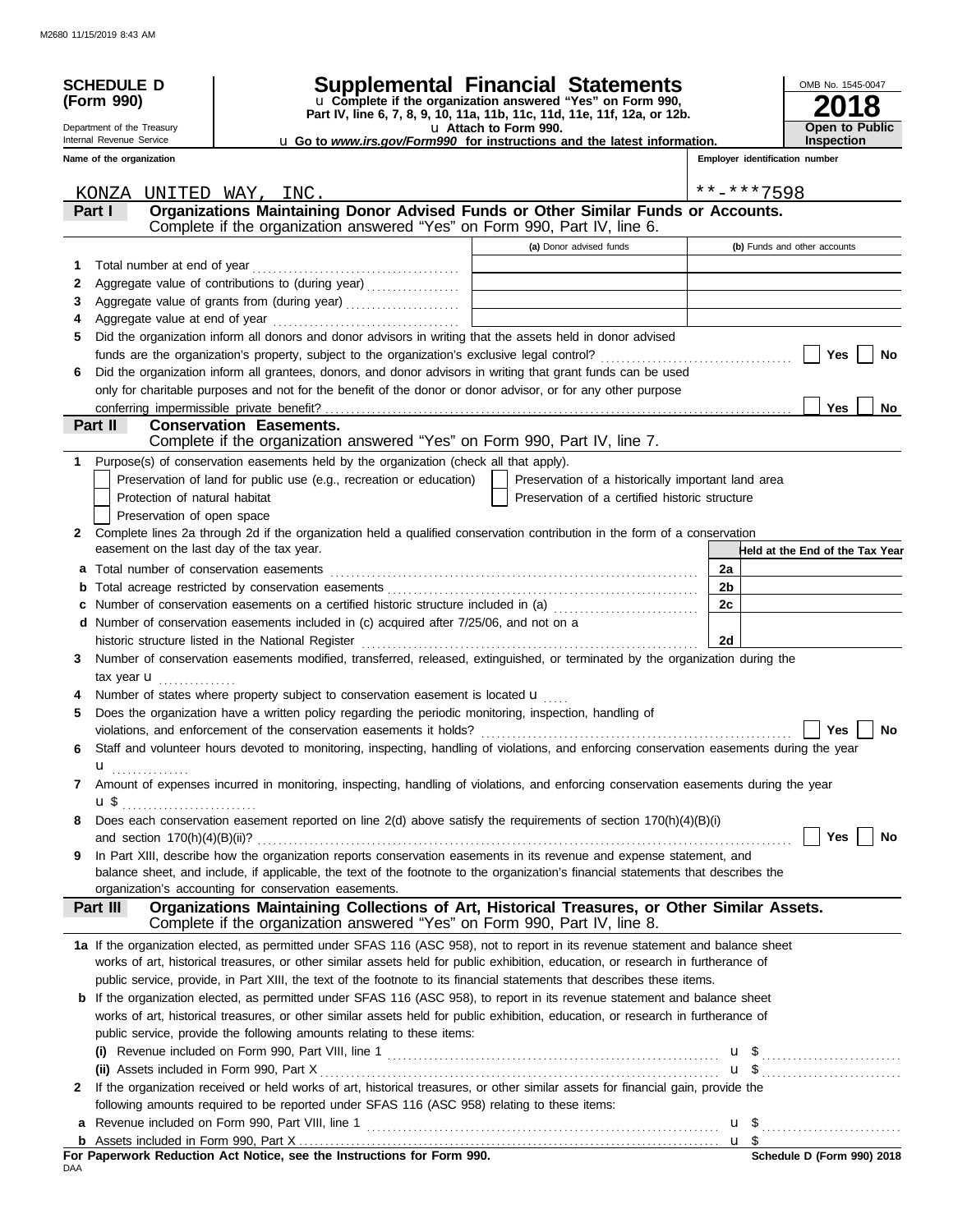|    | Schedule D (Form 990) 2018 KONZA UNITED WAY, INC.                                                                                                                            |                                         |                           |                                    | **-***7598                      |                      | Page 2              |
|----|------------------------------------------------------------------------------------------------------------------------------------------------------------------------------|-----------------------------------------|---------------------------|------------------------------------|---------------------------------|----------------------|---------------------|
|    | Organizations Maintaining Collections of Art, Historical Treasures, or Other Similar Assets (continued)<br>Part III                                                          |                                         |                           |                                    |                                 |                      |                     |
| 3. | Using the organization's acquisition, accession, and other records, check any of the following that are a significant use of its<br>collection items (check all that apply): |                                         |                           |                                    |                                 |                      |                     |
| a  | Public exhibition                                                                                                                                                            | d                                       | Loan or exchange programs |                                    |                                 |                      |                     |
| b  | Scholarly research                                                                                                                                                           | е                                       |                           |                                    |                                 |                      |                     |
| c  | Preservation for future generations                                                                                                                                          |                                         |                           |                                    |                                 |                      |                     |
|    | Provide a description of the organization's collections and explain how they further the organization's exempt purpose in Part                                               |                                         |                           |                                    |                                 |                      |                     |
|    | XIII.                                                                                                                                                                        |                                         |                           |                                    |                                 |                      |                     |
| 5. | During the year, did the organization solicit or receive donations of art, historical treasures, or other similar                                                            |                                         |                           |                                    |                                 |                      |                     |
|    |                                                                                                                                                                              |                                         |                           |                                    |                                 |                      | Yes<br>No           |
|    | <b>Escrow and Custodial Arrangements.</b><br><b>Part IV</b>                                                                                                                  |                                         |                           |                                    |                                 |                      |                     |
|    | Complete if the organization answered "Yes" on Form 990, Part IV, line 9, or reported an amount on Form                                                                      |                                         |                           |                                    |                                 |                      |                     |
|    | 990, Part X, line 21.                                                                                                                                                        |                                         |                           |                                    |                                 |                      |                     |
|    | 1a Is the organization an agent, trustee, custodian or other intermediary for contributions or other assets not                                                              |                                         |                           |                                    |                                 |                      |                     |
|    |                                                                                                                                                                              |                                         |                           |                                    |                                 |                      | Yes<br>No           |
|    | <b>b</b> If "Yes," explain the arrangement in Part XIII and complete the following table:                                                                                    |                                         |                           |                                    |                                 |                      |                     |
|    |                                                                                                                                                                              |                                         |                           |                                    |                                 |                      | Amount              |
|    | c Beginning balance                                                                                                                                                          |                                         |                           |                                    |                                 | 1c                   |                     |
|    |                                                                                                                                                                              |                                         |                           |                                    |                                 | 1d                   |                     |
|    |                                                                                                                                                                              |                                         |                           |                                    |                                 | 1е                   |                     |
| Ť. |                                                                                                                                                                              |                                         |                           |                                    |                                 | 1f                   |                     |
|    | 2a Did the organization include an amount on Form 990, Part X, line 21, for escrow or custodial account liability?                                                           |                                         |                           |                                    |                                 |                      | Yes<br>No           |
|    |                                                                                                                                                                              |                                         |                           |                                    |                                 |                      |                     |
|    | Part V<br><b>Endowment Funds.</b>                                                                                                                                            |                                         |                           |                                    |                                 |                      |                     |
|    | Complete if the organization answered "Yes" on Form 990, Part IV, line 10.                                                                                                   |                                         |                           |                                    |                                 |                      |                     |
|    |                                                                                                                                                                              | (a) Current year                        | (b) Prior year            | (c) Two years back                 |                                 | (d) Three years back | (e) Four years back |
|    | 1a Beginning of year balance                                                                                                                                                 |                                         |                           |                                    |                                 |                      |                     |
|    |                                                                                                                                                                              |                                         |                           |                                    |                                 |                      |                     |
|    | c Net investment earnings, gains, and                                                                                                                                        |                                         |                           |                                    |                                 |                      |                     |
|    | losses                                                                                                                                                                       |                                         |                           |                                    |                                 |                      |                     |
|    | d Grants or scholarships                                                                                                                                                     |                                         |                           |                                    |                                 |                      |                     |
|    | e Other expenditures for facilities and                                                                                                                                      |                                         |                           |                                    |                                 |                      |                     |
|    |                                                                                                                                                                              |                                         |                           |                                    |                                 |                      |                     |
|    | f Administrative expenses                                                                                                                                                    |                                         |                           |                                    |                                 |                      |                     |
|    | g End of year balance                                                                                                                                                        |                                         |                           |                                    |                                 |                      |                     |
|    | 2 Provide the estimated percentage of the current year end balance (line 1g, column (a)) held as:                                                                            |                                         |                           |                                    |                                 |                      |                     |
|    | a Board designated or quasi-endowment <b>u</b> %                                                                                                                             |                                         |                           |                                    |                                 |                      |                     |
|    | <b>b</b> Permanent endowment <b>u</b> %                                                                                                                                      |                                         |                           |                                    |                                 |                      |                     |
|    | c Temporarily restricted endowment <b>u</b> %                                                                                                                                |                                         |                           |                                    |                                 |                      |                     |
|    | The percentages on lines 2a, 2b, and 2c should equal 100%.                                                                                                                   |                                         |                           |                                    |                                 |                      |                     |
|    | 3a Are there endowment funds not in the possession of the organization that are held and administered for the                                                                |                                         |                           |                                    |                                 |                      |                     |
|    | organization by:                                                                                                                                                             |                                         |                           |                                    |                                 |                      | Yes<br>No           |
|    |                                                                                                                                                                              |                                         |                           |                                    |                                 |                      | 3a(i)               |
|    |                                                                                                                                                                              |                                         |                           |                                    |                                 |                      | 3a(ii)              |
|    |                                                                                                                                                                              |                                         |                           |                                    |                                 |                      | 3b                  |
|    | Describe in Part XIII the intended uses of the organization's endowment funds.                                                                                               |                                         |                           |                                    |                                 |                      |                     |
|    | Land, Buildings, and Equipment.<br><b>Part VI</b>                                                                                                                            |                                         |                           |                                    |                                 |                      |                     |
|    | Complete if the organization answered "Yes" on Form 990, Part IV, line 11a. See Form 990, Part X, line 10.                                                                   |                                         |                           |                                    |                                 |                      |                     |
|    | Description of property                                                                                                                                                      | (a) Cost or other basis<br>(investment) |                           | (b) Cost or other basis<br>(other) | (c) Accumulated<br>depreciation |                      | (d) Book value      |
|    |                                                                                                                                                                              |                                         |                           |                                    |                                 |                      |                     |
|    |                                                                                                                                                                              |                                         |                           |                                    |                                 |                      |                     |
|    |                                                                                                                                                                              |                                         |                           |                                    |                                 |                      |                     |
|    | c Leasehold improvements                                                                                                                                                     |                                         |                           |                                    |                                 |                      |                     |
|    |                                                                                                                                                                              |                                         |                           | 8,970                              |                                 | 8,809                | 161                 |
|    | e Other<br>Total. Add lines 1a through 1e. (Column (d) must equal Form 990, Part X, column (B), line 10c.)                                                                   |                                         |                           |                                    |                                 |                      | 161                 |
|    |                                                                                                                                                                              |                                         |                           |                                    |                                 | u                    |                     |

**Schedule D (Form 990) 2018**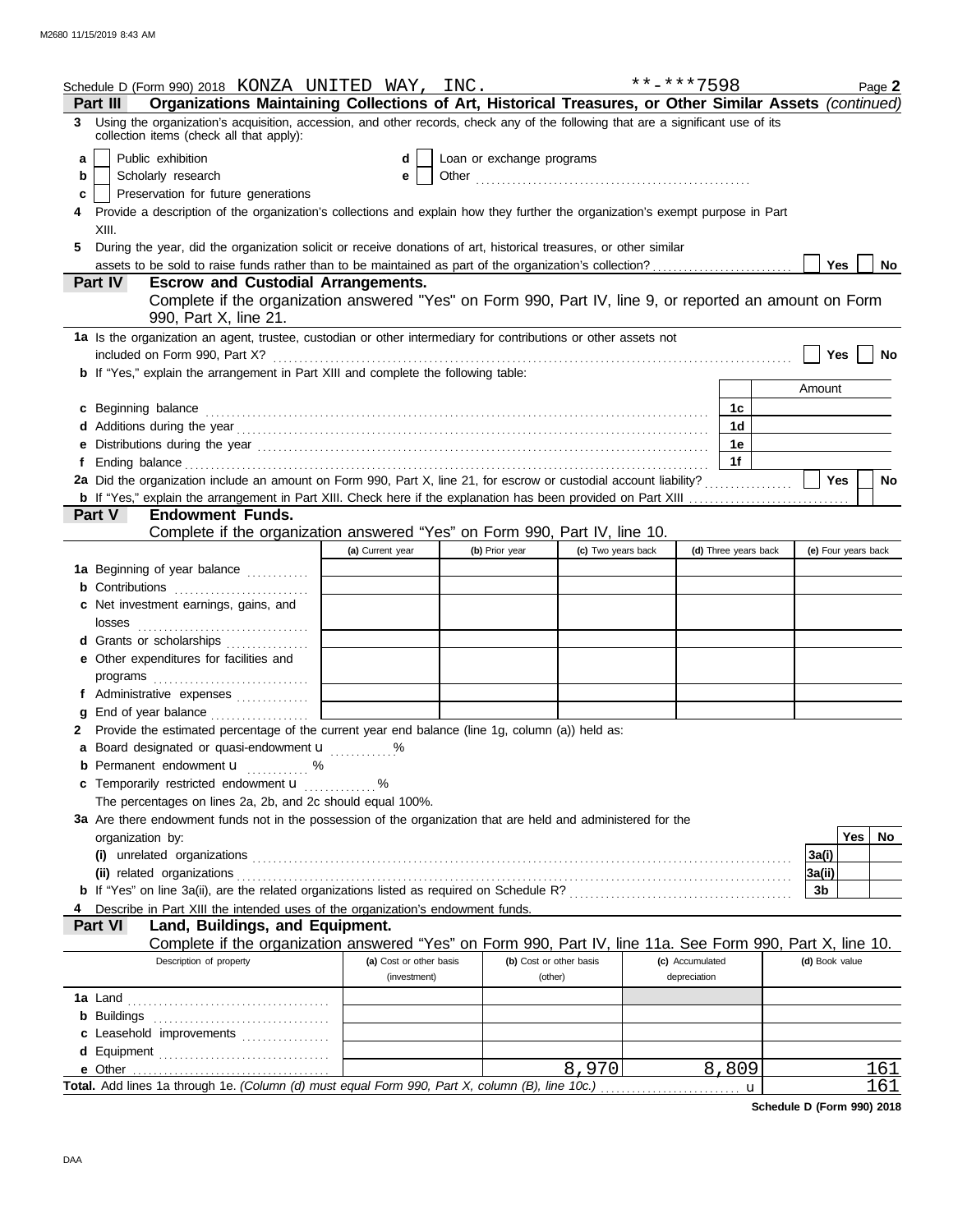| Complete if the organization answered "Yes" on Form 990, Part IV, line 11b. See Form 990, Part X, line 12. |
|------------------------------------------------------------------------------------------------------------|
| (c) Method of valuation:<br>Cost or end-of-year market value                                               |
|                                                                                                            |
|                                                                                                            |
|                                                                                                            |
|                                                                                                            |
|                                                                                                            |
|                                                                                                            |

## **Total.** *(Column (b) must equal Form 990, Part X, col. (B) line 12.)* u **Part VIII Investments—Program Related.**

. . . . . . . . . . . . . . . . . . . . . . . . . . . . . . . . . . . . . . . . . . . . . . . . . . . . . . . . . . . . . . . . . . . . . . . . . . . . (G)

(H) . . . . . . . . . . . . . . . . . . . . . . . . . . . . . . . . . . . . . . . . . . . . . . . . . . . . . . . . . . . . . . . . . . . . . . . . . . . .

## Complete if the organization answered "Yes" on Form 990, Part IV, line 11c. See Form 990, Part X, line 13.

| (a) Description of investment                                                         | (b) Book value | (c) Method of valuation:         |
|---------------------------------------------------------------------------------------|----------------|----------------------------------|
|                                                                                       |                | Cost or end-of-year market value |
| (1)                                                                                   |                |                                  |
| (2)                                                                                   |                |                                  |
| (3)                                                                                   |                |                                  |
| (4)                                                                                   |                |                                  |
| (5)                                                                                   |                |                                  |
| (6)                                                                                   |                |                                  |
| (7)                                                                                   |                |                                  |
| (8)                                                                                   |                |                                  |
| (9)                                                                                   |                |                                  |
| <b>Total</b> (Column (b) must equal Form 000, Dart Y, cal (B) line 12 \ $\rightarrow$ |                |                                  |

## **Total.** *(Column (b) must equal Form 990, Part X, col. (B) line 13.)* u

### **Other Assets. Part IX**

Complete if the organization answered "Yes" on Form 990, Part IV, line 11d. See Form 990, Part X, line 15.

|                  | (a) Description                      | (b) Book value |
|------------------|--------------------------------------|----------------|
| (1)              | MANHATTAN COMMUNITY FOUND<br>GREATER | 134,386        |
| (2)              | INVESTMENTS                          | 18,312         |
| (3)              |                                      |                |
| $\left(4\right)$ |                                      |                |
| (5)              |                                      |                |
| (6)              |                                      |                |
| (7)              |                                      |                |
| (8)              |                                      |                |
| (9)              |                                      |                |
|                  |                                      | 152,698        |

### **Part X Other Liabilities.**

Complete if the organization answered "Yes" on Form 990, Part IV, line 11e or 11f. See Form 990, Part X, line 25.

| 1.  | (a) Description of liability                                                           | (b) Book value |
|-----|----------------------------------------------------------------------------------------|----------------|
| (1) | Federal income taxes                                                                   |                |
| (2) |                                                                                        |                |
| (3) |                                                                                        |                |
| (4) |                                                                                        |                |
| (5) |                                                                                        |                |
| (6) |                                                                                        |                |
| (7) |                                                                                        |                |
| (8) |                                                                                        |                |
| (9) |                                                                                        |                |
|     | <b>Total.</b> (Column (b) must equal Form 990, Part X, col. (B) line 25.) $\mathbf{u}$ |                |

Liability for uncertain tax positions. In Part XIII, provide the text of the footnote to the organization's financial statements that reports the **2.** organization's liability for uncertain tax positions under FIN 48 (ASC 740). Check here if the text of the footnote has been provided in Part XIII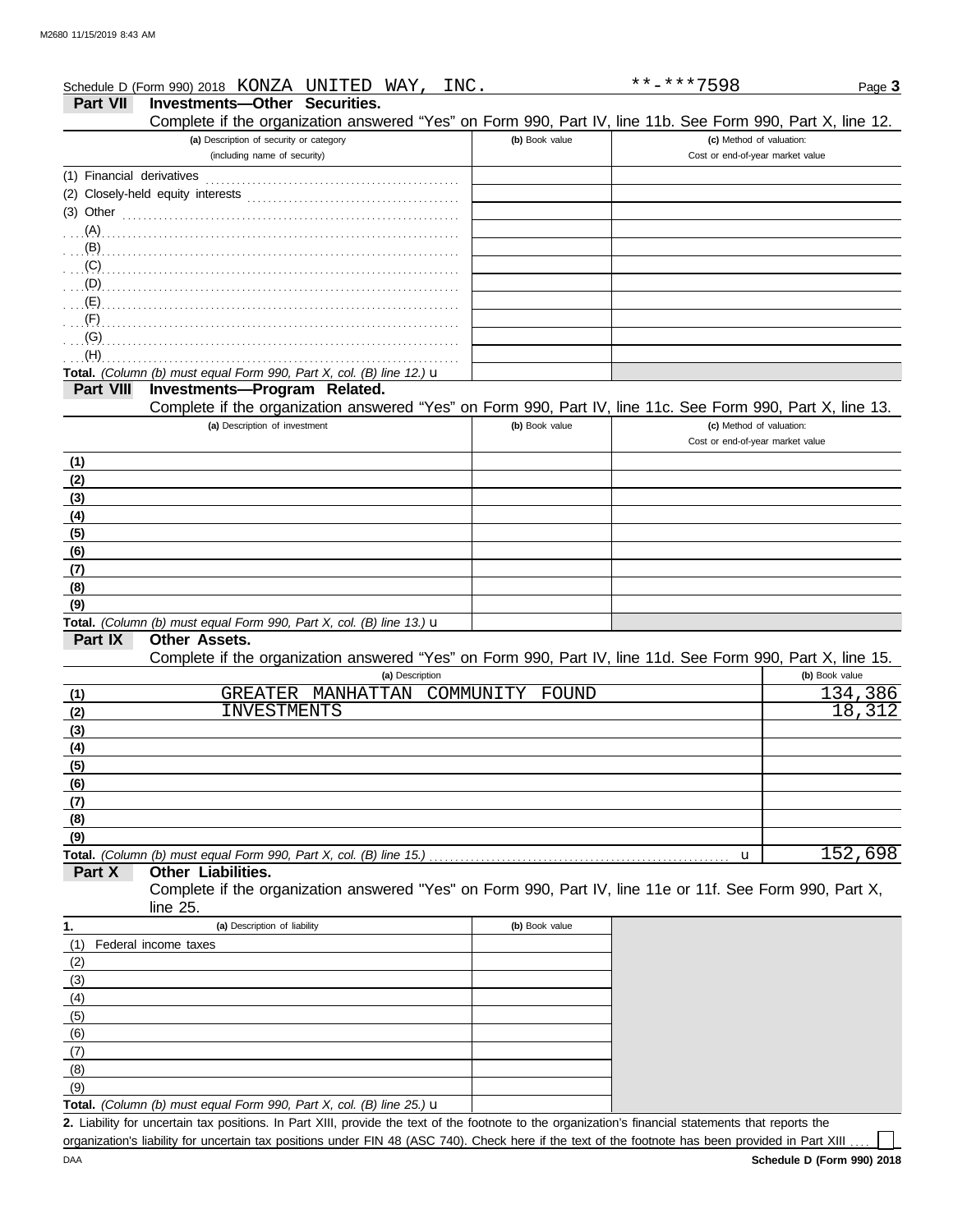|   | Schedule D (Form 990) 2018 KONZA UNITED WAY, INC.                                                                                                                                                                              |                      | **-***7598 |           | Page 4  |
|---|--------------------------------------------------------------------------------------------------------------------------------------------------------------------------------------------------------------------------------|----------------------|------------|-----------|---------|
|   | Reconciliation of Revenue per Audited Financial Statements With Revenue per Return.<br><b>Part XI</b>                                                                                                                          |                      |            |           |         |
|   | Complete if the organization answered "Yes" on Form 990, Part IV, line 12a.                                                                                                                                                    |                      |            |           |         |
| 1 |                                                                                                                                                                                                                                |                      |            | 1         | 442,953 |
| 2 | Amounts included on line 1 but not on Form 990, Part VIII, line 12:                                                                                                                                                            |                      |            |           |         |
|   |                                                                                                                                                                                                                                | 2a                   |            |           |         |
|   |                                                                                                                                                                                                                                | 2 <sub>b</sub>       |            |           |         |
|   | Recoveries of prior year grants [11] recovering the contract of prior year grants [11] recovering the contract of the contract of the contract of the contract of the contract of the contract of the contract of the contract | 2c                   |            |           |         |
|   |                                                                                                                                                                                                                                | <b>2d</b>            |            |           |         |
| е |                                                                                                                                                                                                                                |                      |            | <b>2e</b> |         |
| 3 |                                                                                                                                                                                                                                |                      |            | 3         | 442,953 |
|   | Amounts included on Form 990, Part VIII, line 12, but not on line 1:                                                                                                                                                           |                      |            |           |         |
| a | Investment expenses not included on Form 990, Part VIII, line 7b                                                                                                                                                               | 4a                   |            |           |         |
|   |                                                                                                                                                                                                                                | 4 <sub>b</sub>       |            |           |         |
|   | Add lines 4a and 4b                                                                                                                                                                                                            |                      |            | 4с<br>5   |         |
|   |                                                                                                                                                                                                                                |                      |            |           | 442,953 |
|   | Reconciliation of Expenses per Audited Financial Statements With Expenses per Return.<br><b>Part XII</b>                                                                                                                       |                      |            |           |         |
|   | Complete if the organization answered "Yes" on Form 990, Part IV, line 12a.                                                                                                                                                    |                      |            | 1         |         |
| 1 | Total expenses and losses per audited financial statements                                                                                                                                                                     |                      |            |           | 484,319 |
| 2 | Amounts included on line 1 but not on Form 990, Part IX, line 25:                                                                                                                                                              |                      |            |           |         |
| a |                                                                                                                                                                                                                                | 2a<br>2 <sub>b</sub> |            |           |         |
|   |                                                                                                                                                                                                                                | 2c                   |            |           |         |
|   |                                                                                                                                                                                                                                | 2d                   |            |           |         |
| е |                                                                                                                                                                                                                                |                      |            | 2e        |         |
| З |                                                                                                                                                                                                                                |                      |            | 3         | 484,319 |
|   | Amounts included on Form 990, Part IX, line 25, but not on line 1:                                                                                                                                                             |                      |            |           |         |
|   |                                                                                                                                                                                                                                | 4a                   |            |           |         |
|   |                                                                                                                                                                                                                                |                      |            |           |         |
| a | Investment expenses not included on Form 990, Part VIII, line 7b                                                                                                                                                               |                      |            |           |         |
| b |                                                                                                                                                                                                                                | 4 <sub>b</sub>       |            |           |         |
|   | c Add lines 4a and 4b                                                                                                                                                                                                          |                      |            | 4c<br>5   |         |
|   |                                                                                                                                                                                                                                |                      |            |           | 484,319 |
|   | Part XIII Supplemental Information.<br>Provide the descriptions required for Part II, lines 3, 5, and 9; Part III, lines 1a and 4; Part IV, lines 1b and 2b; Part V, line 4; Part X, line                                      |                      |            |           |         |
|   | 2; Part XI, lines 2d and 4b; and Part XII, lines 2d and 4b. Also complete this part to provide any additional information.                                                                                                     |                      |            |           |         |
|   |                                                                                                                                                                                                                                |                      |            |           |         |
|   |                                                                                                                                                                                                                                |                      |            |           |         |
|   |                                                                                                                                                                                                                                |                      |            |           |         |
|   |                                                                                                                                                                                                                                |                      |            |           |         |
|   |                                                                                                                                                                                                                                |                      |            |           |         |
|   |                                                                                                                                                                                                                                |                      |            |           |         |
|   |                                                                                                                                                                                                                                |                      |            |           |         |
|   |                                                                                                                                                                                                                                |                      |            |           |         |
|   |                                                                                                                                                                                                                                |                      |            |           |         |
|   |                                                                                                                                                                                                                                |                      |            |           |         |
|   |                                                                                                                                                                                                                                |                      |            |           |         |
|   |                                                                                                                                                                                                                                |                      |            |           |         |
|   |                                                                                                                                                                                                                                |                      |            |           |         |
|   |                                                                                                                                                                                                                                |                      |            |           |         |
|   |                                                                                                                                                                                                                                |                      |            |           |         |
|   |                                                                                                                                                                                                                                |                      |            |           |         |
|   |                                                                                                                                                                                                                                |                      |            |           |         |
|   |                                                                                                                                                                                                                                |                      |            |           |         |
|   |                                                                                                                                                                                                                                |                      |            |           |         |
|   |                                                                                                                                                                                                                                |                      |            |           |         |
|   |                                                                                                                                                                                                                                |                      |            |           |         |
|   |                                                                                                                                                                                                                                |                      |            |           |         |
|   |                                                                                                                                                                                                                                |                      |            |           |         |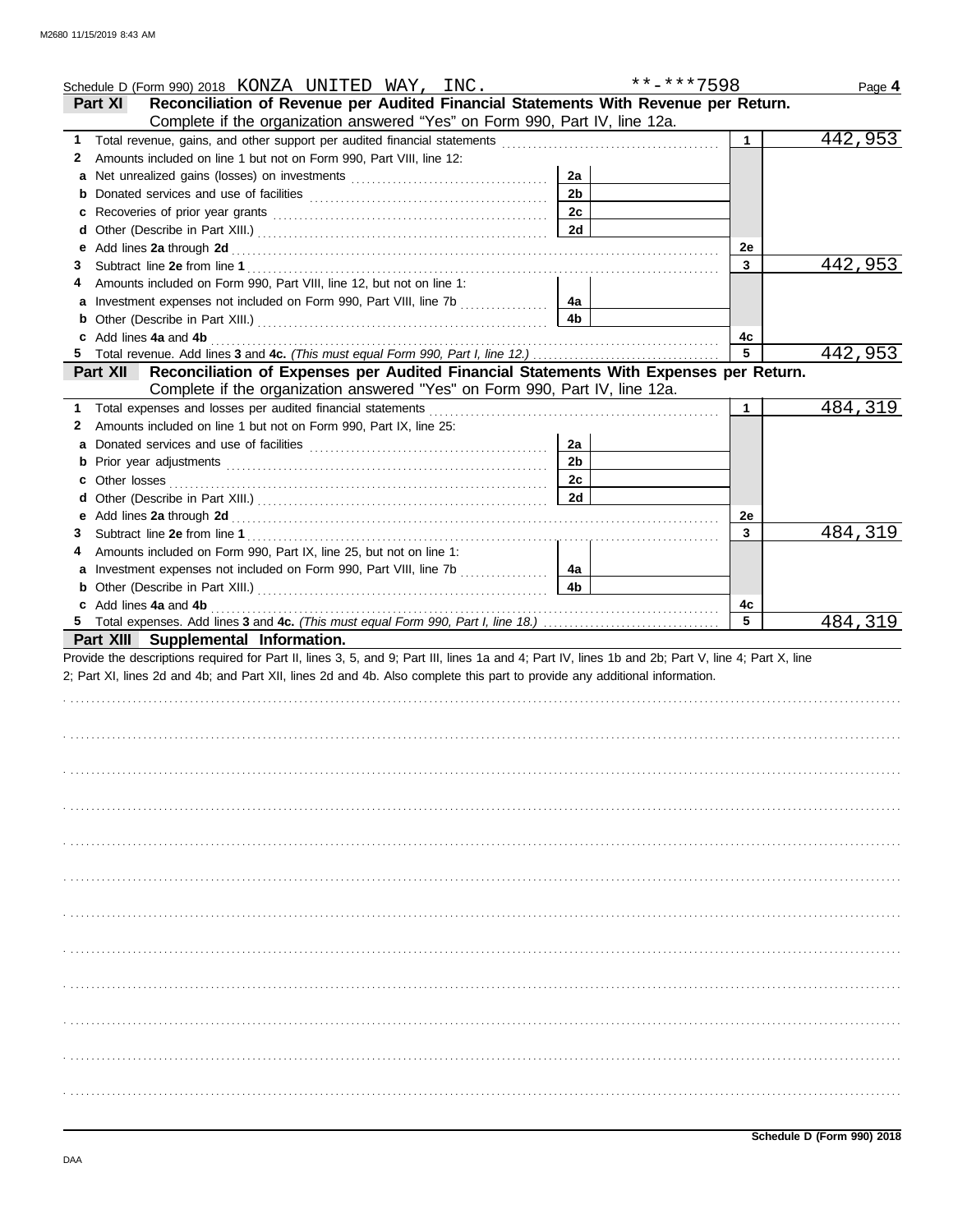|                                                                                                     |  |  |  | **-***7598 | Page 5 |
|-----------------------------------------------------------------------------------------------------|--|--|--|------------|--------|
| Schedule D (Form 990) 2018 KONZA UNITED WAY, INC.<br>Part XIII Supplemental Information (continued) |  |  |  |            |        |
|                                                                                                     |  |  |  |            |        |
|                                                                                                     |  |  |  |            |        |
|                                                                                                     |  |  |  |            |        |
|                                                                                                     |  |  |  |            |        |
|                                                                                                     |  |  |  |            |        |
|                                                                                                     |  |  |  |            |        |
|                                                                                                     |  |  |  |            |        |
|                                                                                                     |  |  |  |            |        |
|                                                                                                     |  |  |  |            |        |
|                                                                                                     |  |  |  |            |        |
|                                                                                                     |  |  |  |            |        |
|                                                                                                     |  |  |  |            |        |
|                                                                                                     |  |  |  |            |        |
|                                                                                                     |  |  |  |            |        |
|                                                                                                     |  |  |  |            |        |
|                                                                                                     |  |  |  |            |        |
|                                                                                                     |  |  |  |            |        |
|                                                                                                     |  |  |  |            |        |
|                                                                                                     |  |  |  |            |        |
|                                                                                                     |  |  |  |            |        |
|                                                                                                     |  |  |  |            |        |
|                                                                                                     |  |  |  |            |        |
|                                                                                                     |  |  |  |            |        |
|                                                                                                     |  |  |  |            |        |
|                                                                                                     |  |  |  |            |        |
|                                                                                                     |  |  |  |            |        |
|                                                                                                     |  |  |  |            |        |
|                                                                                                     |  |  |  |            |        |
|                                                                                                     |  |  |  |            |        |
|                                                                                                     |  |  |  |            |        |
|                                                                                                     |  |  |  |            |        |
|                                                                                                     |  |  |  |            |        |
|                                                                                                     |  |  |  |            |        |
|                                                                                                     |  |  |  |            |        |
|                                                                                                     |  |  |  |            |        |
|                                                                                                     |  |  |  |            |        |
|                                                                                                     |  |  |  |            |        |
|                                                                                                     |  |  |  |            |        |
|                                                                                                     |  |  |  |            |        |
|                                                                                                     |  |  |  |            |        |
|                                                                                                     |  |  |  |            |        |
|                                                                                                     |  |  |  |            |        |
|                                                                                                     |  |  |  |            |        |
|                                                                                                     |  |  |  |            |        |
|                                                                                                     |  |  |  |            |        |
|                                                                                                     |  |  |  |            |        |
|                                                                                                     |  |  |  |            |        |
|                                                                                                     |  |  |  |            |        |
|                                                                                                     |  |  |  |            |        |
|                                                                                                     |  |  |  |            |        |
|                                                                                                     |  |  |  |            |        |
|                                                                                                     |  |  |  |            |        |
|                                                                                                     |  |  |  |            |        |
|                                                                                                     |  |  |  |            |        |
|                                                                                                     |  |  |  |            |        |
|                                                                                                     |  |  |  |            |        |
|                                                                                                     |  |  |  |            |        |
|                                                                                                     |  |  |  |            |        |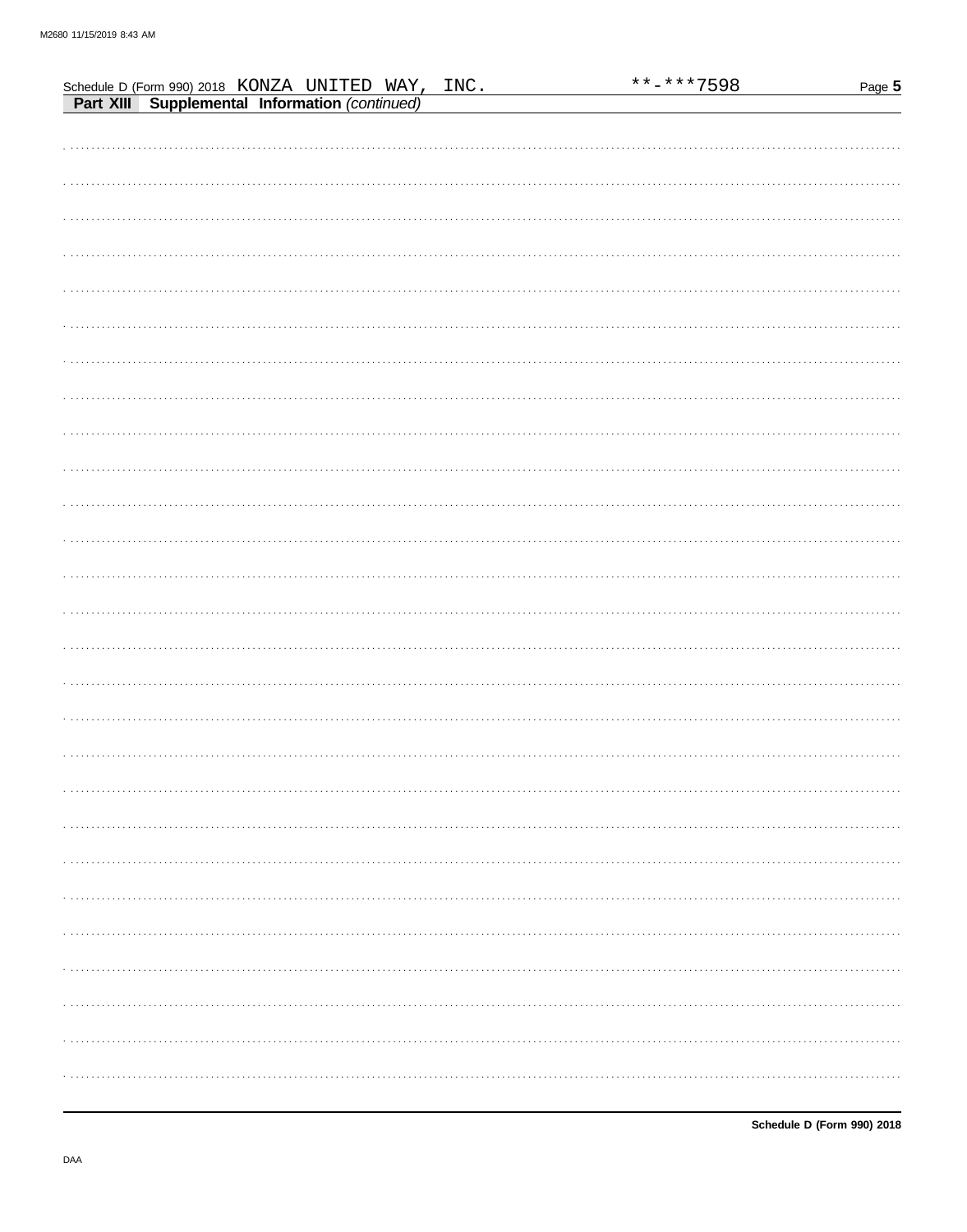| <b>SCHEDULE I</b>                                      |                                                                                                                                                                                                                                                                               |                   |                | Grants and Other Assistance to Organizations,                                    |                                       |                                                             |                                          |                                | OMB No. 1545-0047                     |
|--------------------------------------------------------|-------------------------------------------------------------------------------------------------------------------------------------------------------------------------------------------------------------------------------------------------------------------------------|-------------------|----------------|----------------------------------------------------------------------------------|---------------------------------------|-------------------------------------------------------------|------------------------------------------|--------------------------------|---------------------------------------|
| (Form 990)                                             | Governments, and Individuals in the United States<br>Complete if the organization answered "Yes" on Form 990, Part IV, line 21 or 22.                                                                                                                                         |                   |                |                                                                                  |                                       |                                                             |                                          |                                |                                       |
| Department of the Treasury<br>Internal Revenue Service |                                                                                                                                                                                                                                                                               |                   |                | u Attach to Form 990.<br>u Go to www.irs.gov/Form990 for the latest information. |                                       |                                                             |                                          |                                | <b>Open to Public</b><br>Inspection   |
| Name of the organization                               |                                                                                                                                                                                                                                                                               |                   |                |                                                                                  |                                       |                                                             |                                          | Employer identification number |                                       |
|                                                        | KONZA UNITED WAY, INC.                                                                                                                                                                                                                                                        |                   |                |                                                                                  |                                       |                                                             |                                          | **-***7598                     |                                       |
| Part I                                                 | <b>General Information on Grants and Assistance</b>                                                                                                                                                                                                                           |                   |                |                                                                                  |                                       |                                                             |                                          |                                |                                       |
| $\mathbf{1}$                                           | Does the organization maintain records to substantiate the amount of the grants or assistance, the grantees' eligibility for the grants or assistance, and<br>2 Describe in Part IV the organization's procedures for monitoring the use of grant funds in the United States. |                   |                |                                                                                  |                                       |                                                             |                                          |                                | $\boxed{\text{X}}$ No<br>Yes          |
| Part II                                                | Grants and Other Assistance to Domestic Organizations and Domestic Governments. Complete if the organization answered "Yes" on Form 990,                                                                                                                                      |                   |                |                                                                                  |                                       |                                                             |                                          |                                |                                       |
|                                                        | Part IV, line 21, for any recipient that received more than \$5,000. Part II can be duplicated if additional space is needed.                                                                                                                                                 |                   | $(c)$ IRC      |                                                                                  |                                       |                                                             |                                          |                                |                                       |
| -1                                                     | (a) Name and address of organization<br>or government                                                                                                                                                                                                                         | $(b)$ EIN         | section        | (d) Amount of cash<br>grant                                                      | (e) Amount of non-<br>cash assistance | (f) Method of valuation<br>(book, FMV, appraisal,<br>other) | (q) Description of<br>noncash assistance |                                | (h) Purpose of grant<br>or assistance |
| (1) BIG BROTHERS BIG SISTERS                           |                                                                                                                                                                                                                                                                               |                   | if applicable) |                                                                                  |                                       |                                                             |                                          |                                |                                       |
| 519 PIERRE ST#1                                        |                                                                                                                                                                                                                                                                               |                   |                |                                                                                  |                                       |                                                             |                                          |                                | CLIENT SERVICES                       |
| MANHATTAN                                              | KS 66502                                                                                                                                                                                                                                                                      | $**-***6557$   3  |                | 35,000                                                                           |                                       |                                                             |                                          |                                |                                       |
| (2) CRISIS CENTER                                      |                                                                                                                                                                                                                                                                               |                   |                |                                                                                  |                                       |                                                             |                                          |                                |                                       |
| 205 S FOURTH ST                                        |                                                                                                                                                                                                                                                                               |                   |                |                                                                                  |                                       |                                                             |                                          |                                | CLIENT SERVICES                       |
| MANHATTAN                                              | KS 66502                                                                                                                                                                                                                                                                      | $**-***2579$ 3    |                | 40,000                                                                           |                                       |                                                             |                                          |                                |                                       |
| (3) HOUSING CREDIT COUNSELING                          |                                                                                                                                                                                                                                                                               |                   |                |                                                                                  |                                       |                                                             |                                          |                                |                                       |
| 2601 ANDERSON AVE                                      |                                                                                                                                                                                                                                                                               |                   |                |                                                                                  |                                       |                                                             |                                          |                                | CLIENT SERVICES                       |
| MANHATTAN                                              | KS 66502                                                                                                                                                                                                                                                                      | $**-***2466$ 3    |                | 9,500                                                                            |                                       |                                                             |                                          |                                |                                       |
| (4) KANSAS LEGAL SERVICES                              |                                                                                                                                                                                                                                                                               |                   |                |                                                                                  |                                       |                                                             |                                          |                                |                                       |
| 104 B S. 4TH ST                                        |                                                                                                                                                                                                                                                                               |                   |                |                                                                                  |                                       |                                                             |                                          |                                | CLIENT SERVICES                       |
| MANHATTAN                                              | KS 66502                                                                                                                                                                                                                                                                      | $**-**2528$ 3     |                | 20,500                                                                           |                                       |                                                             |                                          |                                |                                       |
|                                                        | (5) MANHATTAN EMERGENCY SHELTER, INC.                                                                                                                                                                                                                                         |                   |                |                                                                                  |                                       |                                                             |                                          |                                |                                       |
| 416 S 4TH ST                                           |                                                                                                                                                                                                                                                                               |                   |                |                                                                                  |                                       |                                                             |                                          |                                | CLIENT SERVICES                       |
| MANHATTAN                                              | KS 66502                                                                                                                                                                                                                                                                      | $******3686$ 3    |                | 49,500                                                                           |                                       |                                                             |                                          |                                |                                       |
| (6) SHEPARDS CROSSING                                  |                                                                                                                                                                                                                                                                               |                   |                |                                                                                  |                                       |                                                             |                                          |                                |                                       |
| 621 HUMBOLDT AVENUE                                    |                                                                                                                                                                                                                                                                               | $**-***3420 3$    |                |                                                                                  |                                       |                                                             |                                          |                                | CLIENT SERVICES                       |
| MANHATTAN<br>(7) SUNFLOWER CASA PROJECT INC            | KS 66505                                                                                                                                                                                                                                                                      |                   |                | 16,000                                                                           |                                       |                                                             |                                          |                                |                                       |
| 115 N 4TH ST                                           |                                                                                                                                                                                                                                                                               |                   |                |                                                                                  |                                       |                                                             |                                          |                                | CLIENT SERVICIES                      |
| MANHATTAN                                              | KS 66502                                                                                                                                                                                                                                                                      | $***1447$         | 3              | 32,700                                                                           |                                       |                                                             |                                          |                                |                                       |
|                                                        | (8) FLINT HILLS AREA TRANSPORTATION                                                                                                                                                                                                                                           |                   |                |                                                                                  |                                       |                                                             |                                          |                                |                                       |
| 115 N 4TH ST                                           |                                                                                                                                                                                                                                                                               |                   |                |                                                                                  |                                       |                                                             |                                          |                                | CLIENT SERVICES                       |
| MANHATTAN                                              | KS 66502                                                                                                                                                                                                                                                                      | $***$ -*** 8214 3 |                | 29,000                                                                           |                                       |                                                             |                                          |                                |                                       |
| (9) COMMUNITY HEALTH MINISTRY                          |                                                                                                                                                                                                                                                                               |                   |                |                                                                                  |                                       |                                                             |                                          |                                |                                       |
| 407 ASH ST                                             |                                                                                                                                                                                                                                                                               |                   |                |                                                                                  |                                       |                                                             |                                          |                                | CLIENT SERVICES                       |
| WAMEGO                                                 | KS 66547                                                                                                                                                                                                                                                                      | **-***4854        | 3              | 40,000                                                                           |                                       |                                                             |                                          |                                |                                       |
|                                                        | 2 Enter total number of section 501(c)(3) and government organizations listed in the line 1 table                                                                                                                                                                             |                   |                |                                                                                  |                                       |                                                             |                                          | $\mathbf{u}$ 19                |                                       |
|                                                        | Enter total number of other organizations listed in the line 1 table                                                                                                                                                                                                          |                   |                |                                                                                  |                                       |                                                             |                                          | <b>u</b>                       |                                       |
|                                                        |                                                                                                                                                                                                                                                                               |                   |                |                                                                                  |                                       |                                                             |                                          |                                |                                       |

**For Paperwork Reduction Act Notice, see the Instructions for Form 990. Schedule I (Form 990) (2018)**

DAA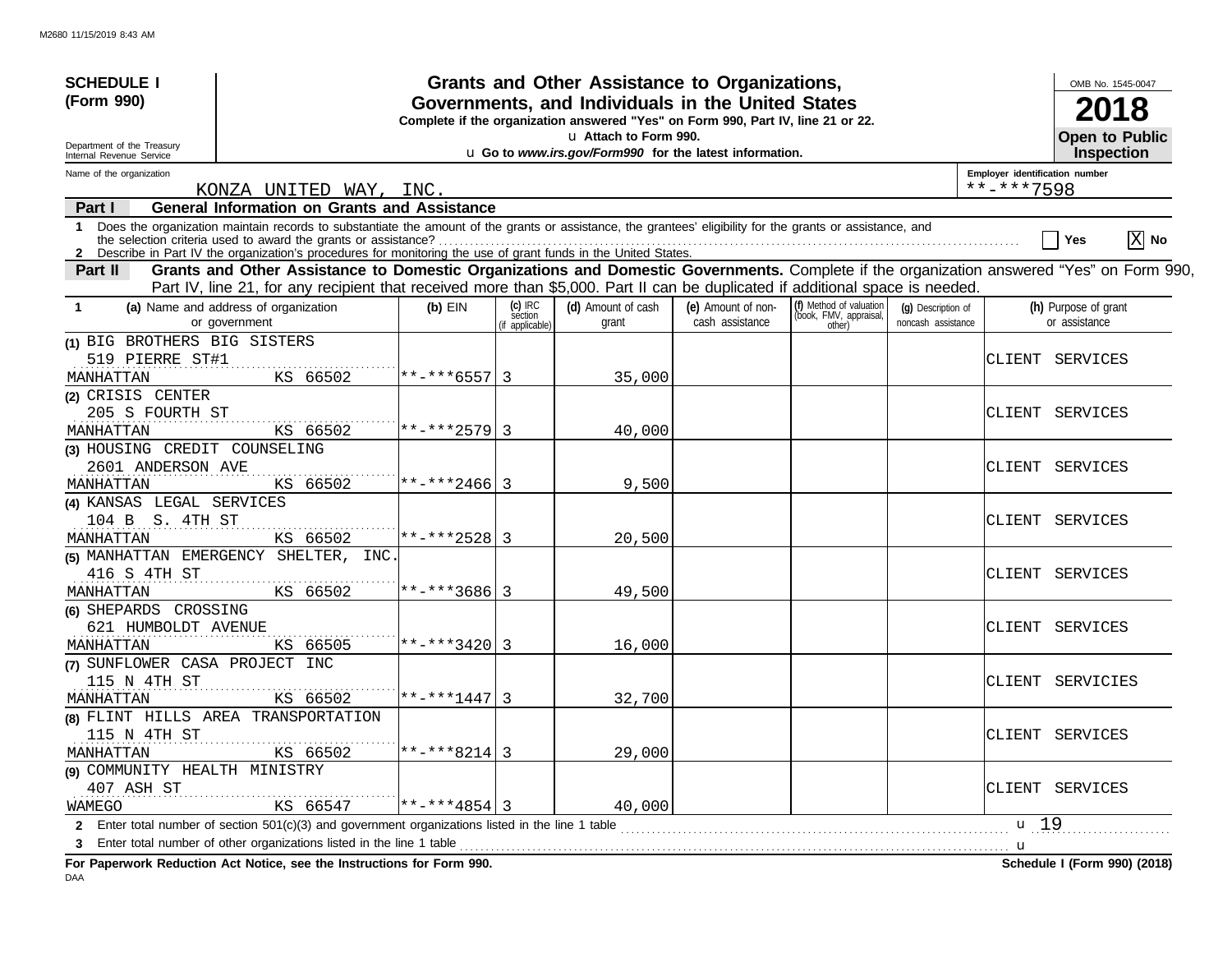| <b>SCHEDULE I</b>                                      |                                                                                                                                                                                                                                                                           |                   |                          | <b>Grants and Other Assistance to Organizations,</b>                                                                                  |                    |                                                   |                    |                                | OMB No. 1545-0047                          |
|--------------------------------------------------------|---------------------------------------------------------------------------------------------------------------------------------------------------------------------------------------------------------------------------------------------------------------------------|-------------------|--------------------------|---------------------------------------------------------------------------------------------------------------------------------------|--------------------|---------------------------------------------------|--------------------|--------------------------------|--------------------------------------------|
| (Form 990)                                             |                                                                                                                                                                                                                                                                           |                   |                          | Governments, and Individuals in the United States<br>Complete if the organization answered "Yes" on Form 990, Part IV, line 21 or 22. |                    |                                                   |                    |                                | 2018                                       |
| Department of the Treasury<br>Internal Revenue Service |                                                                                                                                                                                                                                                                           |                   |                          | u Attach to Form 990.<br>u Go to www.irs.gov/Form990 for the latest information.                                                      |                    |                                                   |                    |                                | <b>Open to Public</b><br><b>Inspection</b> |
| Name of the organization                               |                                                                                                                                                                                                                                                                           |                   |                          |                                                                                                                                       |                    |                                                   |                    | Employer identification number |                                            |
|                                                        | KONZA UNITED WAY, INC.                                                                                                                                                                                                                                                    |                   |                          |                                                                                                                                       |                    |                                                   |                    | **-***7598                     |                                            |
| Part I                                                 | <b>General Information on Grants and Assistance</b>                                                                                                                                                                                                                       |                   |                          |                                                                                                                                       |                    |                                                   |                    |                                |                                            |
|                                                        | 1 Does the organization maintain records to substantiate the amount of the grants or assistance, the grantees' eligibility for the grants or assistance, and                                                                                                              |                   |                          |                                                                                                                                       |                    |                                                   |                    |                                | No<br>Yes                                  |
|                                                        | 2 Describe in Part IV the organization's procedures for monitoring the use of grant funds in the United States.                                                                                                                                                           |                   |                          |                                                                                                                                       |                    |                                                   |                    |                                |                                            |
| Part II                                                | Grants and Other Assistance to Domestic Organizations and Domestic Governments. Complete if the organization answered "Yes" on Form 990,<br>Part IV, line 21, for any recipient that received more than \$5,000. Part II can be duplicated if additional space is needed. |                   |                          |                                                                                                                                       |                    |                                                   |                    |                                |                                            |
| -1                                                     | (a) Name and address of organization                                                                                                                                                                                                                                      | $(b)$ EIN         | $(c)$ IRC                | (d) Amount of cash                                                                                                                    | (e) Amount of non- | (f) Method of valuation<br>(book, FMV, appraisal, | (q) Description of |                                | (h) Purpose of grant                       |
|                                                        | or government                                                                                                                                                                                                                                                             |                   | section<br>f applicable) | grant                                                                                                                                 | cash assistance    | other)                                            | noncash assistance |                                | or assistance                              |
| (1) CATHOLIC CHARITIES                                 |                                                                                                                                                                                                                                                                           |                   |                          |                                                                                                                                       |                    |                                                   |                    |                                |                                            |
| 323 POYNTZ AVE #102                                    |                                                                                                                                                                                                                                                                           |                   |                          |                                                                                                                                       |                    |                                                   |                    |                                | CLIENT SERVICES                            |
| MANHATTAN                                              | KS 66502                                                                                                                                                                                                                                                                  |                   | 3                        | 10,000                                                                                                                                |                    |                                                   |                    |                                |                                            |
| (2) THRIVEL                                            |                                                                                                                                                                                                                                                                           |                   |                          |                                                                                                                                       |                    |                                                   |                    |                                |                                            |
| 612 POYNTZ AVE                                         |                                                                                                                                                                                                                                                                           |                   |                          |                                                                                                                                       |                    |                                                   |                    |                                | CLIENT SERVICES                            |
| MANHATTAN                                              | KS 66502                                                                                                                                                                                                                                                                  |                   | 3                        | 9,000                                                                                                                                 |                    |                                                   |                    |                                |                                            |
| (3) SALVATION ARMY RILEY COUNTY                        |                                                                                                                                                                                                                                                                           |                   |                          |                                                                                                                                       |                    |                                                   |                    |                                |                                            |
| 310 POYNTZ AVE<br>MANHATTAN                            | KS 66502                                                                                                                                                                                                                                                                  |                   | 3                        | 6,417                                                                                                                                 |                    |                                                   |                    |                                | CLIENT SERVICES                            |
|                                                        | (4) PONY EXPRESS PARTNERSHIP FOR CHILDR                                                                                                                                                                                                                                   |                   |                          |                                                                                                                                       |                    |                                                   |                    |                                |                                            |
| 405 N 4TH ST                                           |                                                                                                                                                                                                                                                                           |                   |                          |                                                                                                                                       |                    |                                                   |                    |                                | CLIENT SERVICES                            |
| MARYSVILLE                                             | KS 66508                                                                                                                                                                                                                                                                  | $***$ -*** 0976 3 |                          | 5,500                                                                                                                                 |                    |                                                   |                    |                                |                                            |
| (5) FLINT HILLS FOSTER TEEN CAMPS                      |                                                                                                                                                                                                                                                                           |                   |                          |                                                                                                                                       |                    |                                                   |                    |                                |                                            |
| 4122 LIVING WATER RD                                   |                                                                                                                                                                                                                                                                           |                   |                          |                                                                                                                                       |                    |                                                   |                    |                                | CLIENT SERVICES                            |
| OLSBURG                                                | KS 66520                                                                                                                                                                                                                                                                  |                   | 3                        | 11,800                                                                                                                                |                    |                                                   |                    |                                |                                            |
| (6) NO STONE UNTURNED                                  |                                                                                                                                                                                                                                                                           |                   |                          |                                                                                                                                       |                    |                                                   |                    |                                |                                            |
|                                                        | 1133 COLLEGE AVENUE, SUITE E230                                                                                                                                                                                                                                           |                   |                          |                                                                                                                                       |                    |                                                   |                    |                                | CLIENT SERVICES                            |
| MANHATTAN                                              | KS 66502                                                                                                                                                                                                                                                                  | $***+*1970$ 3     |                          | 5,042                                                                                                                                 |                    |                                                   |                    |                                |                                            |
| (7)                                                    |                                                                                                                                                                                                                                                                           |                   |                          |                                                                                                                                       |                    |                                                   |                    |                                |                                            |
|                                                        |                                                                                                                                                                                                                                                                           |                   |                          |                                                                                                                                       |                    |                                                   |                    |                                |                                            |
| (8)                                                    |                                                                                                                                                                                                                                                                           |                   |                          |                                                                                                                                       |                    |                                                   |                    |                                |                                            |
|                                                        |                                                                                                                                                                                                                                                                           |                   |                          |                                                                                                                                       |                    |                                                   |                    |                                |                                            |
|                                                        |                                                                                                                                                                                                                                                                           |                   |                          |                                                                                                                                       |                    |                                                   |                    |                                |                                            |
| (9)                                                    |                                                                                                                                                                                                                                                                           |                   |                          |                                                                                                                                       |                    |                                                   |                    |                                |                                            |
|                                                        |                                                                                                                                                                                                                                                                           |                   |                          |                                                                                                                                       |                    |                                                   |                    |                                |                                            |
| 2                                                      | Enter total number of section 501(c)(3) and government organizations listed in the line 1 table                                                                                                                                                                           |                   |                          |                                                                                                                                       |                    |                                                   |                    | u                              |                                            |
| з                                                      | Enter total number of other organizations listed in the line 1 table                                                                                                                                                                                                      |                   |                          |                                                                                                                                       |                    |                                                   |                    |                                |                                            |
|                                                        | For Paperwork Reduction Act Notice, see the Instructions for Form 990.                                                                                                                                                                                                    |                   |                          |                                                                                                                                       |                    |                                                   |                    |                                | Schedule I (Form 990) (2018)               |

DAA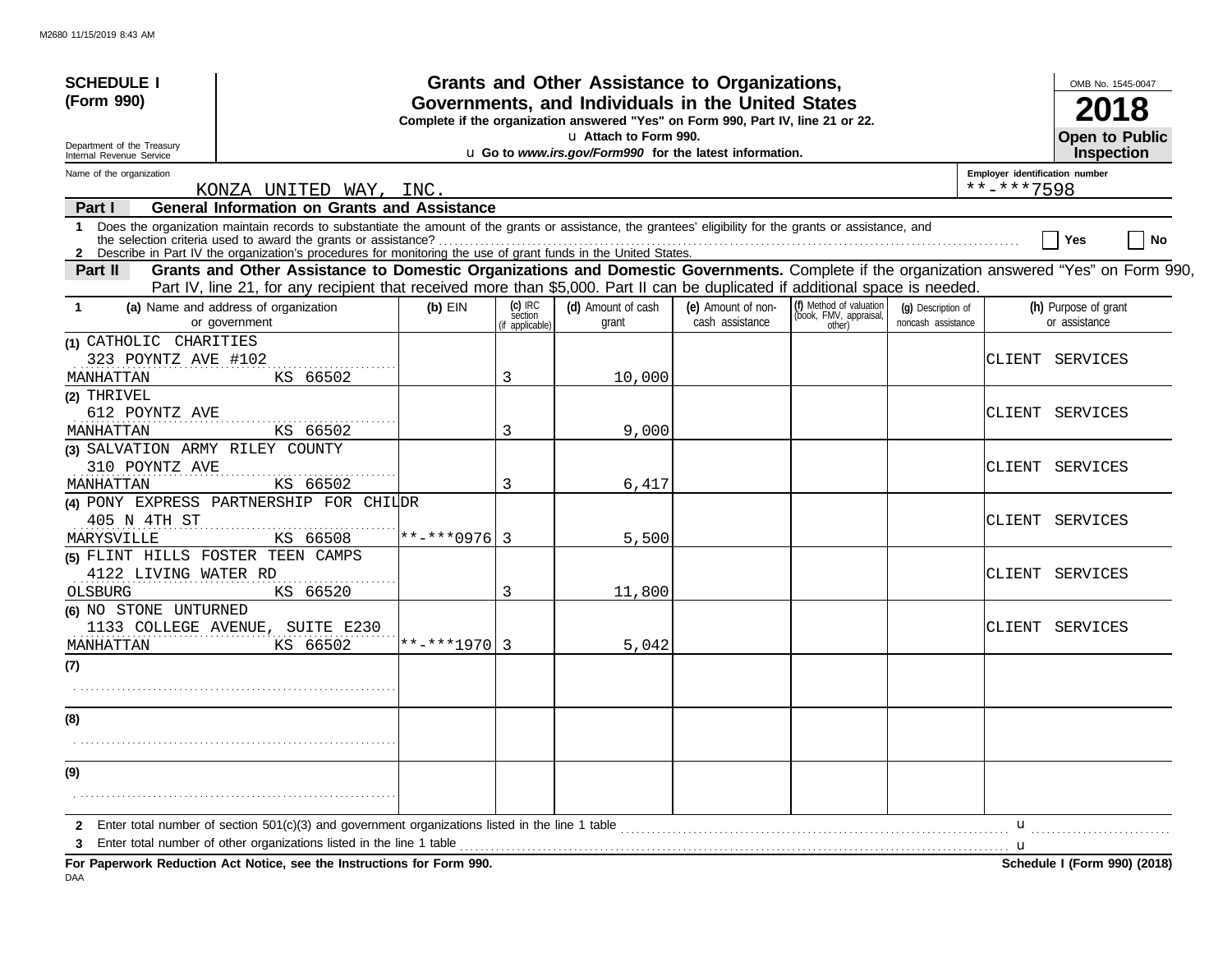|              | Schedule I (Form 990) (2018) KONZA UNITED WAY, INC.                                                                                       |                             |                             | **-***7598                          |                        | Page 2                                                               |
|--------------|-------------------------------------------------------------------------------------------------------------------------------------------|-----------------------------|-----------------------------|-------------------------------------|------------------------|----------------------------------------------------------------------|
| Part III     | Grants and Other Assistance to Domestic Individuals. Complete if the organization answered "Yes" on Form 990, Part IV, line 22.           |                             |                             |                                     |                        |                                                                      |
|              | Part III can be duplicated if additional space is needed.                                                                                 |                             |                             |                                     |                        |                                                                      |
|              | (a) Type of grant or assistance                                                                                                           | (b) Number of<br>recipients | (c) Amount of<br>cash grant | (d) Amount of<br>noncash assistance | FMV, appraisal, other) | (e) Method of valuation (book, (f) Description of noncash assistance |
|              |                                                                                                                                           |                             |                             |                                     |                        |                                                                      |
|              |                                                                                                                                           |                             |                             |                                     |                        |                                                                      |
| $\mathbf{3}$ |                                                                                                                                           |                             |                             |                                     |                        |                                                                      |
|              |                                                                                                                                           |                             |                             |                                     |                        |                                                                      |
| 5            |                                                                                                                                           |                             |                             |                                     |                        |                                                                      |
| 6            |                                                                                                                                           |                             |                             |                                     |                        |                                                                      |
|              |                                                                                                                                           |                             |                             |                                     |                        |                                                                      |
| Part IV      | Supplemental Information. Provide the information required in Part I, line 2; Part III, column (b); and any other additional information. |                             |                             |                                     |                        |                                                                      |
|              | PART I, LINE 2 - PROCEDURES FOR MONITORING THE USE OF GRANT FUNDS                                                                         |                             |                             |                                     |                        |                                                                      |
|              | REVIEW OF THEIR AUDIT OR REVIEW AND FORM 990 EACH YEAR.                                                                                   |                             |                             |                                     |                        |                                                                      |
|              |                                                                                                                                           |                             |                             |                                     |                        |                                                                      |
|              |                                                                                                                                           |                             |                             |                                     |                        |                                                                      |
|              |                                                                                                                                           |                             |                             |                                     |                        |                                                                      |
|              |                                                                                                                                           |                             |                             |                                     |                        |                                                                      |
|              |                                                                                                                                           |                             |                             |                                     |                        |                                                                      |
|              |                                                                                                                                           |                             |                             |                                     |                        |                                                                      |
|              |                                                                                                                                           |                             |                             |                                     |                        |                                                                      |
|              |                                                                                                                                           |                             |                             |                                     |                        |                                                                      |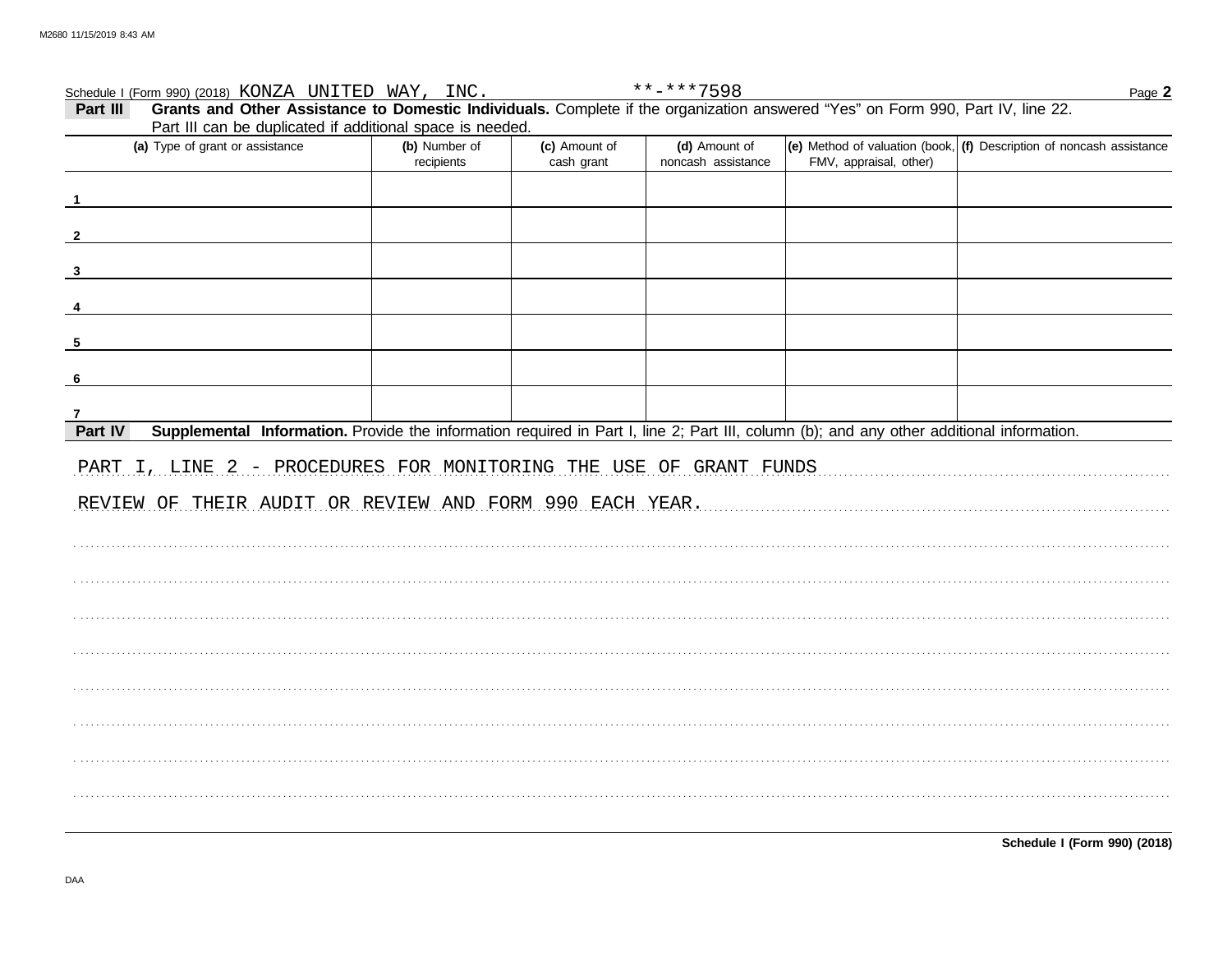| <b>SCHEDULE O</b>                                    | Supplemental Information to Form 990 or 990-EZ                                                                                         |                                | OMB No. 1545-0047     |  |  |
|------------------------------------------------------|----------------------------------------------------------------------------------------------------------------------------------------|--------------------------------|-----------------------|--|--|
| (Form 990 or 990-EZ)                                 | Complete to provide information for responses to specific questions on<br>Form 990 or 990-EZ or to provide any additional information. |                                | 2018                  |  |  |
| Department of the Treasury                           | u Attach to Form 990 or 990-EZ.                                                                                                        |                                | <b>Open to Public</b> |  |  |
| Internal Revenue Service<br>Name of the organization | u Go to www.irs.gov/Form990 for the latest information.                                                                                | Employer identification number | <b>Inspection</b>     |  |  |
|                                                      | KONZA<br>UNITED<br>WAY,<br>INC.                                                                                                        | **-***7598                     |                       |  |  |
| FORM 990, PART VI, LINE                              | 11B<br>- ORGANIZATION'S PROCESS                                                                                                        | TО<br>REVIEW                   | FORM 990              |  |  |
| EXECUTIVE BOARD                                      | INCLUDING TREASUER REVIEW RETURN AND                                                                                                   | PRESENT                        | TO FULL BOARD         |  |  |
| FOR APPROVAL.                                        |                                                                                                                                        |                                |                       |  |  |
|                                                      |                                                                                                                                        |                                |                       |  |  |
|                                                      | FORM 990, PART VI, LINE 12C - ENFORCEMENT OF CONFLICTS POLICY                                                                          |                                |                       |  |  |
| PRESIDENT AND                                        | EXECUTIVE DIRECTOR HAVE COPIES                                                                                                         | OF DISCLOSED CONFLICTS AND     |                       |  |  |
|                                                      | BOARD MEMBERS WILL ABSTAIN FROM VOTING WHEN CONFLICT ARISES.                                                                           |                                |                       |  |  |
|                                                      |                                                                                                                                        |                                |                       |  |  |
|                                                      | FORM 990, PART VI, LINE 15A - COMPENSATION PROCESS FOR TOP OFFICIAL                                                                    |                                |                       |  |  |
|                                                      |                                                                                                                                        |                                |                       |  |  |
|                                                      | COMPENSATION OF EXECUTIVE DIRECTOR DETERMINED BY BOARD OF DIRECTORS USING                                                              |                                |                       |  |  |
|                                                      | OTHER SIMILAR SALARY POSITIONS IN OUR COMMUNITY.                                                                                       |                                |                       |  |  |
|                                                      |                                                                                                                                        |                                |                       |  |  |
| FORM 990,                                            | LINE<br>19 - GOVERNING DOCUMENTS<br>PART VI,                                                                                           | DISCLOSURE EXPLANATION         |                       |  |  |
| <b>DOCUMENTS</b>                                     | COPIES<br>AVAILABLE FOR REVIEW AND<br>DURING                                                                                           | REGULAR BUSINESS HOURS.        |                       |  |  |
|                                                      |                                                                                                                                        |                                |                       |  |  |
|                                                      |                                                                                                                                        |                                |                       |  |  |
|                                                      |                                                                                                                                        |                                |                       |  |  |
|                                                      |                                                                                                                                        |                                |                       |  |  |
|                                                      |                                                                                                                                        |                                |                       |  |  |
|                                                      |                                                                                                                                        |                                |                       |  |  |
|                                                      |                                                                                                                                        |                                |                       |  |  |
|                                                      |                                                                                                                                        |                                |                       |  |  |
|                                                      |                                                                                                                                        |                                |                       |  |  |
|                                                      |                                                                                                                                        |                                |                       |  |  |
|                                                      |                                                                                                                                        |                                |                       |  |  |
|                                                      |                                                                                                                                        |                                |                       |  |  |
|                                                      |                                                                                                                                        |                                |                       |  |  |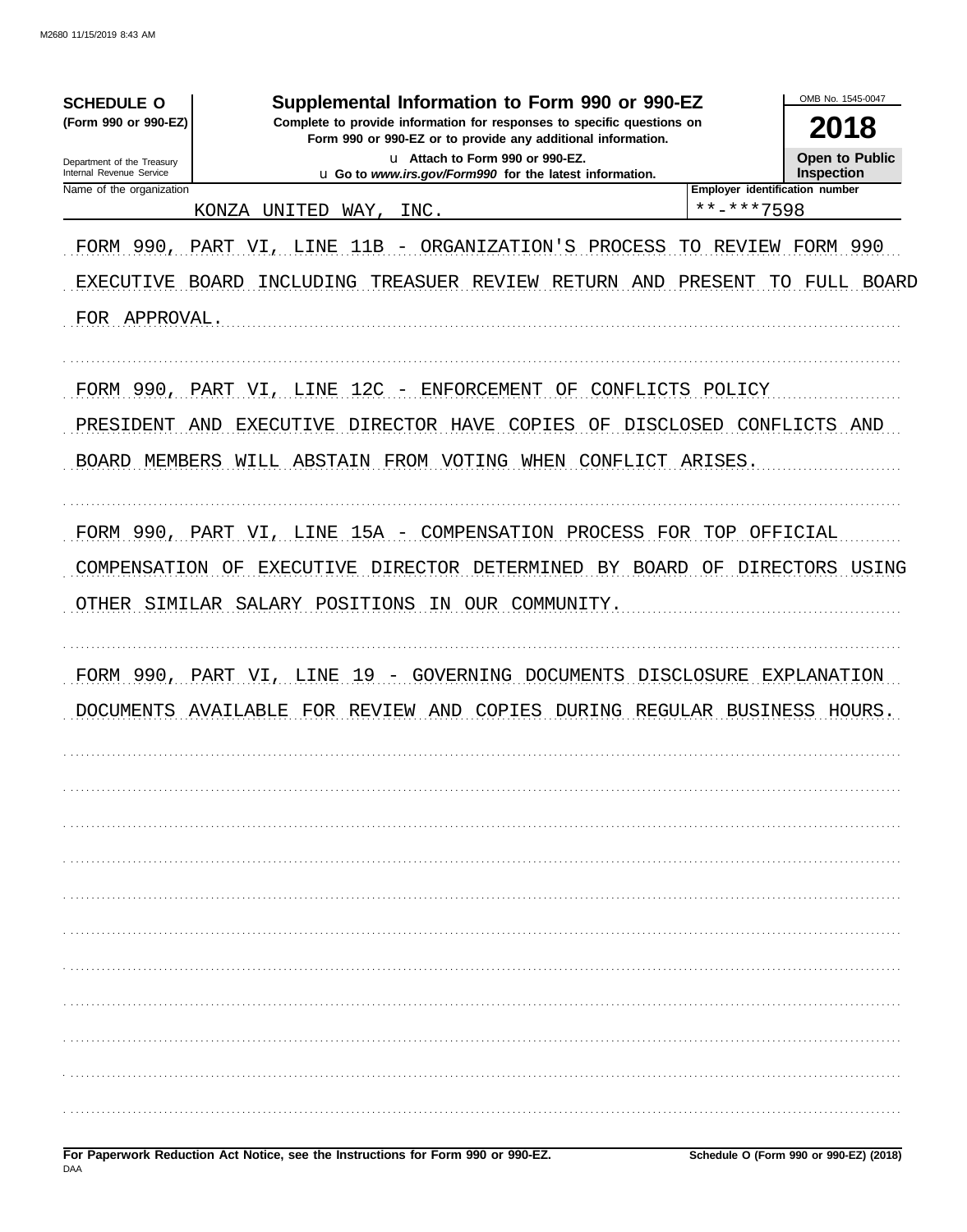|          | Form 4562<br>Department of the Treasury                                                                                                                                                                   |                             |                        | <b>Depreciation and Amortization</b><br>(Including Information on Listed Property)<br>u Attach to your tax return.                           |                              |                        |                  | OMB No. 1545-0172  |                                                                                                          |  |
|----------|-----------------------------------------------------------------------------------------------------------------------------------------------------------------------------------------------------------|-----------------------------|------------------------|----------------------------------------------------------------------------------------------------------------------------------------------|------------------------------|------------------------|------------------|--------------------|----------------------------------------------------------------------------------------------------------|--|
|          | (99)<br>Internal Revenue Service                                                                                                                                                                          |                             |                        | u Go to www.irs.gov/Form4562 for instructions and the latest information.                                                                    |                              |                        |                  |                    | Attachment<br>179<br>Sequence No.                                                                        |  |
|          | Name(s) shown on return                                                                                                                                                                                   |                             |                        |                                                                                                                                              |                              |                        |                  | Identifying number |                                                                                                          |  |
|          |                                                                                                                                                                                                           |                             | KONZA UNITED WAY, INC. |                                                                                                                                              |                              |                        |                  |                    | **-***7598                                                                                               |  |
|          | Business or activity to which this form relates                                                                                                                                                           |                             |                        |                                                                                                                                              |                              |                        |                  |                    |                                                                                                          |  |
|          | INDIRECT DEPRECIATION                                                                                                                                                                                     |                             |                        |                                                                                                                                              |                              |                        |                  |                    |                                                                                                          |  |
|          | Part I                                                                                                                                                                                                    |                             |                        | Election To Expense Certain Property Under Section 179<br>Note: If you have any listed property, complete Part V before you complete Part I. |                              |                        |                  |                    |                                                                                                          |  |
| 1        | Maximum amount (see instructions)                                                                                                                                                                         |                             |                        |                                                                                                                                              |                              |                        |                  | 1                  | 1,000,000                                                                                                |  |
| 2        |                                                                                                                                                                                                           |                             |                        |                                                                                                                                              |                              |                        |                  | $\mathbf{2}$       |                                                                                                          |  |
| 3        |                                                                                                                                                                                                           |                             |                        |                                                                                                                                              |                              |                        |                  | 3                  | 2,500,000                                                                                                |  |
| 4        | Reduction in limitation. Subtract line 3 from line 2. If zero or less, enter -0-                                                                                                                          |                             |                        |                                                                                                                                              |                              |                        |                  | 4                  |                                                                                                          |  |
| 5        | Dollar limitation for tax year. Subtract line 4 from line 1. If zero or less, enter -0-. If married filing separately, see instructions                                                                   |                             |                        |                                                                                                                                              |                              |                        |                  | 5                  |                                                                                                          |  |
| 6        |                                                                                                                                                                                                           | (a) Description of property |                        |                                                                                                                                              | (b) Cost (business use only) |                        | (c) Elected cost |                    |                                                                                                          |  |
|          |                                                                                                                                                                                                           |                             |                        |                                                                                                                                              |                              |                        |                  |                    |                                                                                                          |  |
|          |                                                                                                                                                                                                           |                             |                        |                                                                                                                                              |                              |                        |                  |                    |                                                                                                          |  |
| 7        | Listed property. Enter the amount from line 29                                                                                                                                                            |                             |                        |                                                                                                                                              |                              | $\overline{7}$         |                  |                    |                                                                                                          |  |
| 8        | Total elected cost of section 179 property. Add amounts in column (c), lines 6 and 7 [[[[[[[[[[[[[[[[[[[[[[[[                                                                                             |                             |                        |                                                                                                                                              |                              |                        |                  | 8                  |                                                                                                          |  |
| 9        | Tentative deduction. Enter the smaller of line 5 or line 8                                                                                                                                                |                             |                        |                                                                                                                                              |                              |                        |                  | 9                  |                                                                                                          |  |
| 10       | Carryover of disallowed deduction from line 13 of your 2017 Form 4562                                                                                                                                     |                             |                        |                                                                                                                                              |                              |                        |                  | 10<br>11           |                                                                                                          |  |
| 11<br>12 | Business income limitation. Enter the smaller of business income (not less than zero) or line 5. See instructions<br>Section 179 expense deduction. Add lines 9 and 10, but don't enter more than line 11 |                             |                        |                                                                                                                                              |                              |                        |                  | 12                 |                                                                                                          |  |
| 13       | Carryover of disallowed deduction to 2019. Add lines 9 and 10, less line 12                                                                                                                               |                             |                        |                                                                                                                                              |                              | 13                     |                  |                    |                                                                                                          |  |
|          | Note: Don't use Part II or Part III below for listed property. Instead, use Part V.                                                                                                                       |                             |                        |                                                                                                                                              |                              |                        |                  |                    |                                                                                                          |  |
|          | <b>Part II</b>                                                                                                                                                                                            |                             |                        |                                                                                                                                              |                              |                        |                  |                    | Special Depreciation Allowance and Other Depreciation (Don't include listed property. See instructions.) |  |
| 14       | Special depreciation allowance for qualified property (other than listed property) placed in service                                                                                                      |                             |                        |                                                                                                                                              |                              |                        |                  |                    |                                                                                                          |  |
|          | during the tax year. See instructions                                                                                                                                                                     |                             |                        |                                                                                                                                              |                              |                        |                  | 14                 |                                                                                                          |  |
| 15       |                                                                                                                                                                                                           |                             |                        |                                                                                                                                              |                              |                        |                  | 15                 |                                                                                                          |  |
| 16       |                                                                                                                                                                                                           |                             |                        |                                                                                                                                              |                              |                        |                  | 16                 | 56                                                                                                       |  |
|          | Part III                                                                                                                                                                                                  |                             |                        | MACRS Depreciation (Don't include listed property. See instructions.)                                                                        |                              |                        |                  |                    |                                                                                                          |  |
|          |                                                                                                                                                                                                           |                             |                        | <b>Section A</b>                                                                                                                             |                              |                        |                  |                    |                                                                                                          |  |
| 17       | MACRS deductions for assets placed in service in tax years beginning before 2018                                                                                                                          |                             |                        |                                                                                                                                              |                              |                        |                  | 17                 | 108                                                                                                      |  |
| 18       | If you are electing to group any assets placed in service during the tax year into one or more general asset accounts, check here                                                                         |                             |                        | Section B-Assets Placed in Service During 2018 Tax Year Using the General Depreciation System                                                |                              |                        | $\mathbf{u}$     |                    |                                                                                                          |  |
|          |                                                                                                                                                                                                           |                             | (b) Month and year     | (c) Basis for depreciation                                                                                                                   | (d) Recovery                 |                        |                  |                    |                                                                                                          |  |
|          | (a) Classification of property                                                                                                                                                                            |                             | placed in<br>service   | (business/investment use<br>only-see instructions)                                                                                           | period                       | (e) Convention         | (f) Method       |                    | (g) Depreciation deduction                                                                               |  |
| 19a      | 3-year property                                                                                                                                                                                           |                             |                        |                                                                                                                                              |                              |                        |                  |                    |                                                                                                          |  |
| b        | 5-year property                                                                                                                                                                                           |                             |                        |                                                                                                                                              |                              |                        |                  |                    |                                                                                                          |  |
| c        | 7-year property                                                                                                                                                                                           |                             |                        |                                                                                                                                              |                              |                        |                  |                    |                                                                                                          |  |
| d        | 10-year property                                                                                                                                                                                          |                             |                        |                                                                                                                                              |                              |                        |                  |                    |                                                                                                          |  |
| е        | 15-year property                                                                                                                                                                                          |                             |                        |                                                                                                                                              |                              |                        |                  |                    |                                                                                                          |  |
|          | 20-year property                                                                                                                                                                                          |                             |                        |                                                                                                                                              |                              |                        |                  |                    |                                                                                                          |  |
|          | g 25-year property                                                                                                                                                                                        |                             |                        |                                                                                                                                              | 25 yrs.                      |                        | S/L              |                    |                                                                                                          |  |
|          | <b>h</b> Residential rental                                                                                                                                                                               |                             |                        |                                                                                                                                              | 27.5 yrs.                    | <b>MM</b>              | S/L              |                    |                                                                                                          |  |
|          | property                                                                                                                                                                                                  |                             |                        |                                                                                                                                              | 27.5 yrs.                    | <b>MM</b>              | S/L              |                    |                                                                                                          |  |
| Ť.       | Nonresidential real<br>property                                                                                                                                                                           |                             |                        |                                                                                                                                              | 39 yrs.                      | <b>MM</b><br><b>MM</b> | S/L<br>S/L       |                    |                                                                                                          |  |
|          |                                                                                                                                                                                                           |                             |                        | Section C-Assets Placed in Service During 2018 Tax Year Using the Alternative Depreciation System                                            |                              |                        |                  |                    |                                                                                                          |  |
| 20a      | Class life                                                                                                                                                                                                |                             |                        |                                                                                                                                              |                              |                        | S/L              |                    |                                                                                                          |  |
| b        | 12-year                                                                                                                                                                                                   |                             |                        |                                                                                                                                              | 12 yrs.                      |                        | S/L              |                    |                                                                                                          |  |
|          | c 30-year                                                                                                                                                                                                 |                             |                        |                                                                                                                                              | 30 yrs.                      | <b>MM</b>              | S/L              |                    |                                                                                                          |  |
|          | d 40-year                                                                                                                                                                                                 |                             |                        |                                                                                                                                              | 40 yrs.                      | МM                     | S/L              |                    |                                                                                                          |  |
|          | Part IV<br><b>Summary</b> (See instructions.)                                                                                                                                                             |                             |                        |                                                                                                                                              |                              |                        |                  |                    |                                                                                                          |  |
| 21       | Listed property. Enter amount from line 28                                                                                                                                                                |                             |                        |                                                                                                                                              |                              |                        |                  | 21                 |                                                                                                          |  |
| 22       | Total. Add amounts from line 12, lines 14 through 17, lines 19 and 20 in column (g), and line 21. Enter                                                                                                   |                             |                        |                                                                                                                                              |                              |                        |                  |                    |                                                                                                          |  |
|          | here and on the appropriate lines of your return. Partnerships and S corporations—see instructions                                                                                                        |                             |                        |                                                                                                                                              |                              |                        |                  | 22                 | 164                                                                                                      |  |
| 23       | For assets shown above and placed in service during the current year, enter the                                                                                                                           |                             |                        |                                                                                                                                              |                              | 23                     |                  |                    |                                                                                                          |  |
|          | For Paperwork Reduction Act Notice, see separate instructions.                                                                                                                                            |                             |                        |                                                                                                                                              |                              |                        |                  |                    | Form 4562 (2018)                                                                                         |  |
| DAA      |                                                                                                                                                                                                           |                             |                        |                                                                                                                                              |                              |                        |                  |                    | THERE ARE NO AMOUNTS FOR PAGE                                                                            |  |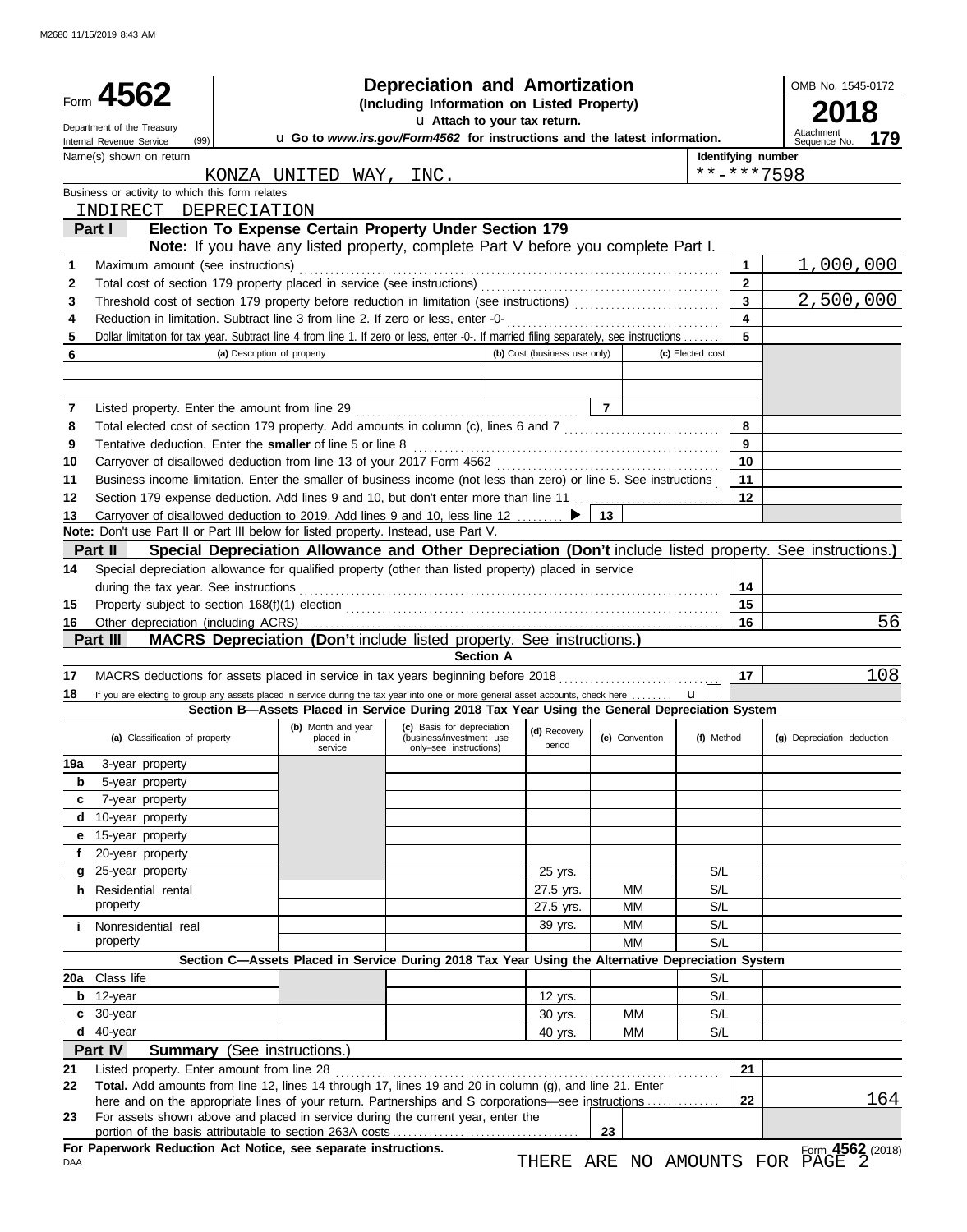# Federal Asset Report<br>Form 990, Page 1

FYE: 12/31/2018 Mth: 12/31/2018

| Asset                                                                                                                   | Description                                                                                                                                                                                                                                       | Date<br>In Service                                                                         | Cost                                                              | $\%$ | Bus Sec<br>179 Bonus | <b>Basis</b><br>for Depr                                          | Per Conv Meth                                                                                      | Prior                                                             | Current                                                                                                                                  |
|-------------------------------------------------------------------------------------------------------------------------|---------------------------------------------------------------------------------------------------------------------------------------------------------------------------------------------------------------------------------------------------|--------------------------------------------------------------------------------------------|-------------------------------------------------------------------|------|----------------------|-------------------------------------------------------------------|----------------------------------------------------------------------------------------------------|-------------------------------------------------------------------|------------------------------------------------------------------------------------------------------------------------------------------|
| 3<br>4<br>5<br>14<br>15                                                                                                 | <b>Prior MACRS:</b><br>File Cabinet and Typewriter Stand<br>Phone System<br>Large Banner 3' x 27'<br>6 Red Chairs<br>HP 250 G4 Notebook Computer                                                                                                  | 10/31/90<br>7/16/02<br>10/29/03<br>3/15/90<br>3/09/16                                      | 312<br>1,066<br>614<br>199<br>1,119<br>3,310                      |      | X<br>X<br>X          | 312<br>746<br>307<br>199<br>560<br>2,124                          | <b>HY 200DB</b><br>7 HY 200DB<br>5 HY 200DB<br>7 MQ200DB<br>5 HY 200DB                             | 312<br>1,066<br>614<br>199<br>850<br>3,041                        | $\mathbf{0}$<br>$\overline{0}$<br>$\overline{0}$<br>$\theta$<br>108<br>108                                                               |
| 6<br>8<br>9<br>10<br>11<br>12<br>13                                                                                     | <b>Other Depreciation:</b><br>HP DV6661SE Notebook PC<br>Microsoft Office Home/Stdn<br>Computer<br>External Hard Drive<br>Computer<br>20" HP Monitor and Computer<br><b>HP</b> Proliant Server<br>Phone System<br><b>Total Other Depreciation</b> | 11/01/07<br>11/01/07<br>12/08/08<br>12/08/08<br>10/16/08<br>1/03/10<br>1/15/10<br>11/14/11 | 900<br>130<br>909<br>158<br>541<br>1,037<br>1,594<br>391<br>5,660 |      |                      | 900<br>130<br>909<br>158<br>541<br>1,037<br>1,594<br>391<br>5,660 | 5 MO S/L<br>MO S/L<br>5.<br>MO S/L<br>MO S/L<br>5.<br>5 MO S/L<br>5 MO S/L<br>5 MO S/L<br>7 MO S/L | 900<br>130<br>909<br>158<br>541<br>1,037<br>1,594<br>335<br>5,604 | $\mathbf{0}$<br>$\overline{0}$<br>$\overline{0}$<br>$\boldsymbol{0}$<br>$\boldsymbol{0}$<br>$\overline{0}$<br>$\overline{0}$<br>56<br>56 |
|                                                                                                                         | <b>Total ACRS and Other Depreciation</b>                                                                                                                                                                                                          |                                                                                            |                                                                   |      |                      | 5,660                                                             |                                                                                                    | 5,604                                                             | 56                                                                                                                                       |
| <b>Grand Totals</b><br><b>Less: Dispositions and Transfers</b><br>Less: Start-up/Org Expense<br><b>Net Grand Totals</b> |                                                                                                                                                                                                                                                   |                                                                                            | 8,970<br>$\theta$<br>0<br>8,970                                   |      |                      | 7,784<br>$\theta$<br>7,784                                        |                                                                                                    | 8,645<br>0<br>$\Omega$<br>8,645                                   | 164<br>$\Omega$<br>$\overline{0}$<br>164                                                                                                 |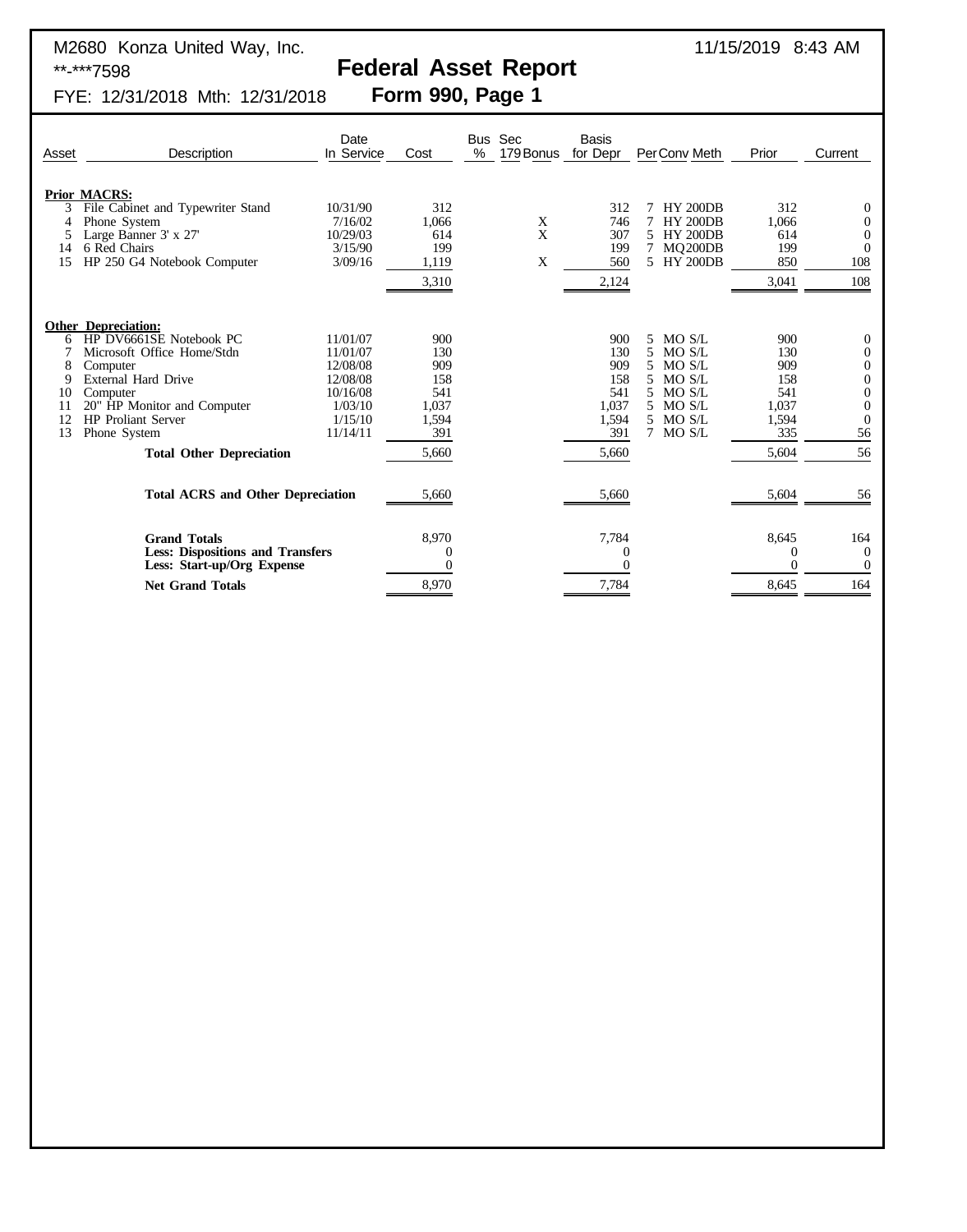M2680 Konza United Way, Inc. 6. 2012 12:30:30 11/15/2019 8:43 AM \*\*-\*\*\*7598 **AMT Asset Report**<br>FYE: 12/31/2018 Mth: 12/31/2018 **Form 990, Page 1** 

**Prior MACRS:**

FYE: 12/31/2018 Mth: 12/31/2018 Date Bus Sec Basis Asset Description In Service Cost % 179Bonus for Depr PerConv Meth Prior Current 3 File Cabinet and Typewriter Stand<br>
3 File Cabinet and Typewriter Stand<br>
4 Phone System<br>
5 Large Banner 3' x 27' 10/29/03 614<br>
3 September 3' x 27' 10/29/03 614<br>
3 September 3' x 27' 10/29/03 614<br>
3 September 3' x 200DB 6 4 Phone System  $7/16/02$  1,066 X 746 7 HY 200DB 1,066 0 5 Large Banner 3' x 27' 10/29/03 614 X 307 5 HY 200DB 614 0

| 14<br>15 | Large Danner $J \Lambda ZI$<br>6 Red Chairs<br>HP 250 G4 Notebook Computer | 10/27/03<br>3/15/90<br>3/09/16 | ∪⊥+<br>199<br>1,119 | $\Lambda$<br>X | JU 1<br>199<br>560 | <b>ILL ZUUDD</b><br>$MQ$ <sub>200</sub> DB<br>5 HY 200DB | V14<br>199<br>850 | v<br>$\theta$<br>108 |
|----------|----------------------------------------------------------------------------|--------------------------------|---------------------|----------------|--------------------|----------------------------------------------------------|-------------------|----------------------|
|          |                                                                            |                                | 3,310               |                | 2,124              |                                                          | 3,041             | 108                  |
|          | <b>Other Depreciation:</b>                                                 |                                |                     |                |                    |                                                          |                   |                      |
| 6        | HP DV6661SE Notebook PC                                                    | 11/01/07                       | 0                   |                | 0                  | HY<br>0                                                  |                   | $\theta$             |
|          | Microsoft Office Home/Stdn                                                 | 11/01/07                       |                     |                |                    | HY                                                       |                   | 0                    |
|          | Computer<br>External Hard Drive                                            | 12/08/08<br>12/08/08           |                     |                |                    | <b>HY</b><br><b>HY</b>                                   |                   | 0                    |
| 10       | Computer                                                                   | 10/16/08                       |                     |                | $\Omega$           | HY                                                       |                   |                      |
|          | 20" HP Monitor and Computer                                                | 1/03/10                        | 1,037               |                | 1,037              | 5 MO S/L                                                 | 1,037             |                      |
|          | <b>HP</b> Proliant Server                                                  | 1/15/10                        |                     |                | 0                  | HY<br>0                                                  |                   |                      |
| 13       | Phone System                                                               | 11/14/11                       |                     |                | $\theta$           | HY<br>$\Omega$                                           |                   |                      |
|          | <b>Total Other Depreciation</b>                                            |                                | 1,037               |                | 1,037              |                                                          | 1,037             | $\overline{0}$       |
|          | <b>Total ACRS and Other Depreciation</b>                                   |                                |                     |                | 1,037              |                                                          | 1,037             |                      |
|          |                                                                            |                                | 1,037               |                |                    |                                                          |                   |                      |
|          | <b>Grand Totals</b>                                                        |                                | 4,347               |                | 3,161              |                                                          | 4,078             | 108                  |
|          | <b>Less: Dispositions and Transfers</b>                                    |                                |                     |                |                    |                                                          |                   | $\Omega$             |
|          | <b>Net Grand Totals</b>                                                    |                                | 4,347               |                | 3,161              |                                                          | 4,078             | 108                  |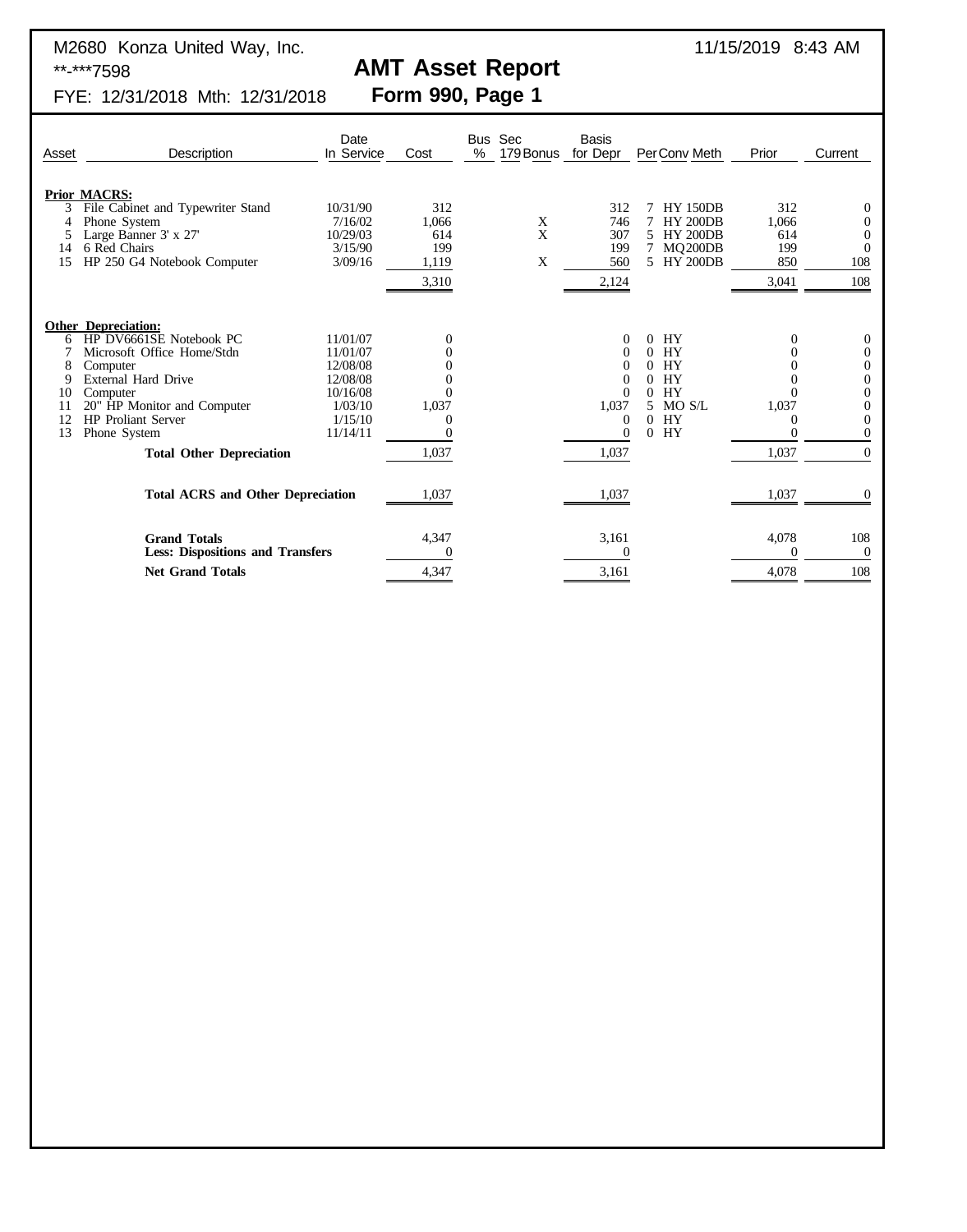| M2680 Konza United Way, Inc.<br>**-***7598<br>FYE: 12/31/2018 Mth: 12/31/2018 | <b>Bonus Depreciation Report</b> | Form 990, Page 1      |                   |                                                          |                                                          | 11/15/2019 8:43 AM    |                         |
|-------------------------------------------------------------------------------|----------------------------------|-----------------------|-------------------|----------------------------------------------------------|----------------------------------------------------------|-----------------------|-------------------------|
| Property Description<br>Asset                                                 | Date In<br>Service               | Tax<br>Cost           | <b>Bus</b><br>Pct | Tax Sec<br>179 Exp                                       | Current<br><b>Bonus</b>                                  | Prior<br><b>Bonus</b> | Tax - Basis<br>for Depr |
| 4 Phone System<br>5 Large Banner 3' x 27'<br>15 HP 250 G4 Notebook Computer   | 7/16/02<br>10/29/03<br>3/09/16   | 1,066<br>614<br>1,119 |                   | $\boldsymbol{0}$<br>$\boldsymbol{0}$<br>$\boldsymbol{0}$ | $\boldsymbol{0}$<br>$\boldsymbol{0}$<br>$\boldsymbol{0}$ | 320<br>307<br>559     | 746<br>307<br>560       |
|                                                                               | <b>Grand Total</b>               | 2,799                 |                   | $\boldsymbol{0}$                                         | $\boldsymbol{0}$                                         | 1,186                 | 1,613                   |
|                                                                               |                                  |                       |                   |                                                          |                                                          |                       |                         |
|                                                                               |                                  |                       |                   |                                                          |                                                          |                       |                         |
|                                                                               |                                  |                       |                   |                                                          |                                                          |                       |                         |
|                                                                               |                                  |                       |                   |                                                          |                                                          |                       |                         |
|                                                                               |                                  |                       |                   |                                                          |                                                          |                       |                         |
|                                                                               |                                  |                       |                   |                                                          |                                                          |                       |                         |
|                                                                               |                                  |                       |                   |                                                          |                                                          |                       |                         |
|                                                                               |                                  |                       |                   |                                                          |                                                          |                       |                         |
|                                                                               |                                  |                       |                   |                                                          |                                                          |                       |                         |
|                                                                               |                                  |                       |                   |                                                          |                                                          |                       |                         |
|                                                                               |                                  |                       |                   |                                                          |                                                          |                       |                         |
|                                                                               |                                  |                       |                   |                                                          |                                                          |                       |                         |
|                                                                               |                                  |                       |                   |                                                          |                                                          |                       |                         |
|                                                                               |                                  |                       |                   |                                                          |                                                          |                       |                         |
|                                                                               |                                  |                       |                   |                                                          |                                                          |                       |                         |
|                                                                               |                                  |                       |                   |                                                          |                                                          |                       |                         |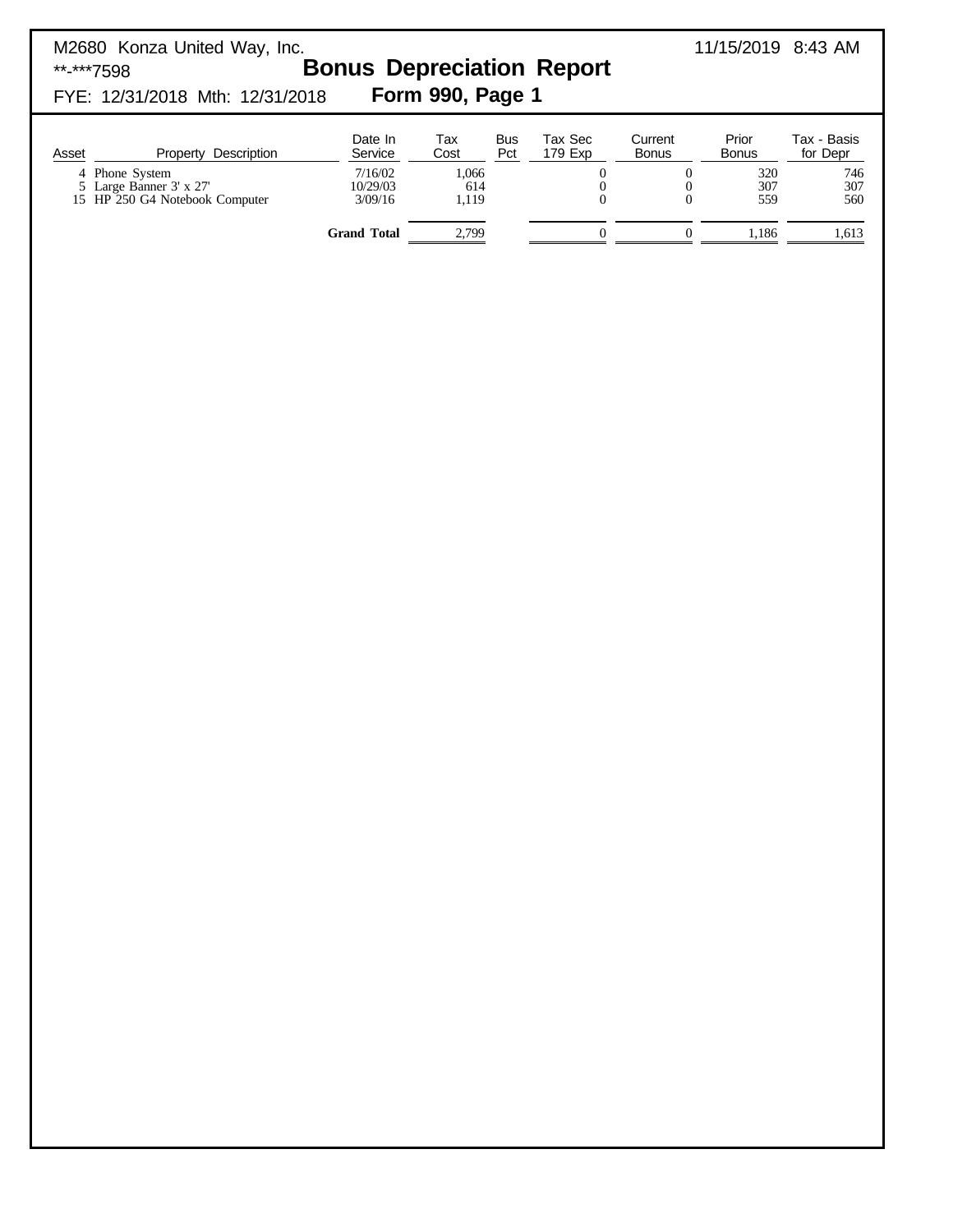| **-***7598                                                                                   | M2680 Konza United Way, Inc.<br><b>Depreciation Adjustment Report</b><br>FYE: 12/31/2018 Mth: 12/31/2018 All Business Activities |            |                      | 11/15/2019 8:43 AM                                                         |
|----------------------------------------------------------------------------------------------|----------------------------------------------------------------------------------------------------------------------------------|------------|----------------------|----------------------------------------------------------------------------|
| Unit<br>Form<br>Asset                                                                        | Description                                                                                                                      | Tax        | <b>AMT</b>           | AMT<br>Adjustments/<br><b>Preferences</b>                                  |
| <b>MACRS</b> Adjustments:<br>Page 1<br>Page 1<br>4<br>Page 1<br>14<br>Page 1<br>15<br>Page 1 | File Cabinet and Typewriter Stand<br>Phone System<br>Large Banner 3' x 27'<br>6 Red Chairs<br>HP 250 G4 Notebook Computer        | 108<br>108 | 0<br>C<br>108<br>108 | $\boldsymbol{0}$<br>$\boldsymbol{0}$<br>$\boldsymbol{0}$<br>$\overline{0}$ |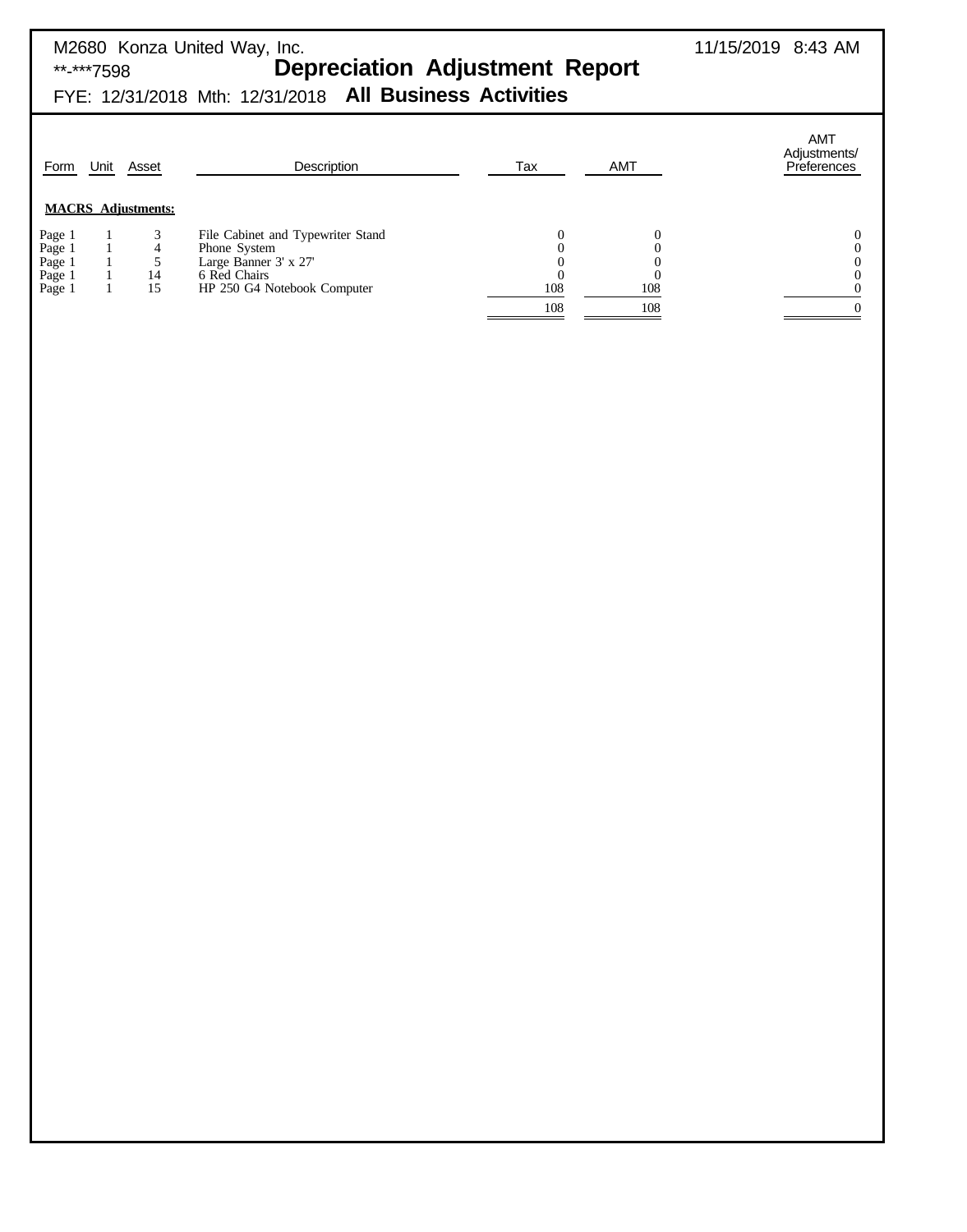\*\*-\*\*\*7598 **Future Depreciation Report FYE: 12/31/19**

FYE: 12/31/2018 Mth: 12/31/2018 **Form 990, Page 1**

| Asset                                    | Description                                                                                                                                                                                                         | Date In<br>Service                                                                         | Cost                                                              | Tax                                                                                                   | <b>AMT</b>                                                                                                          |
|------------------------------------------|---------------------------------------------------------------------------------------------------------------------------------------------------------------------------------------------------------------------|--------------------------------------------------------------------------------------------|-------------------------------------------------------------------|-------------------------------------------------------------------------------------------------------|---------------------------------------------------------------------------------------------------------------------|
|                                          | <b>Prior MACRS:</b>                                                                                                                                                                                                 |                                                                                            |                                                                   |                                                                                                       |                                                                                                                     |
| 3<br>4<br>5<br>14<br>15                  | File Cabinet and Typewriter Stand<br>Phone System<br>Large Banner 3' x 27'<br>6 Red Chairs<br>HP 250 G4 Notebook Computer                                                                                           | 10/31/90<br>7/16/02<br>10/29/03<br>3/15/90<br>3/09/16                                      | 312<br>1,066<br>614<br>199<br>1,119<br>3,310                      | $\overline{0}$<br>$\overline{0}$<br>0<br>0<br>64<br>64                                                | 0<br>0<br>$\boldsymbol{0}$<br>$\overline{0}$<br>64<br>64                                                            |
|                                          | <b>Other Depreciation:</b>                                                                                                                                                                                          |                                                                                            |                                                                   |                                                                                                       |                                                                                                                     |
| 6<br>7<br>8<br>9<br>10<br>11<br>12<br>13 | HP DV6661SE Notebook PC<br>Microsoft Office Home/Stdn<br>Computer<br>External Hard Drive<br>Computer<br>20" HP Monitor and Computer<br><b>HP</b> Proliant Server<br>Phone System<br><b>Total Other Depreciation</b> | 11/01/07<br>11/01/07<br>12/08/08<br>12/08/08<br>10/16/08<br>1/03/10<br>1/15/10<br>11/14/11 | 900<br>130<br>909<br>158<br>541<br>1,037<br>1,594<br>391<br>5,660 | $\overline{0}$<br>$\theta$<br>0<br>0<br>$\theta$<br>0<br>$\overline{0}$<br>$\theta$<br>$\overline{0}$ | $\overline{0}$<br>0<br>0<br>0<br>$\overline{0}$<br>$\overline{0}$<br>$\boldsymbol{0}$<br>$\overline{0}$<br>$\theta$ |
|                                          | <b>Total ACRS and Other Depreciation</b>                                                                                                                                                                            |                                                                                            | 5,660                                                             | $\overline{0}$                                                                                        | 0                                                                                                                   |
|                                          | <b>Grand Totals</b>                                                                                                                                                                                                 |                                                                                            | 8,970                                                             | 64                                                                                                    | 64                                                                                                                  |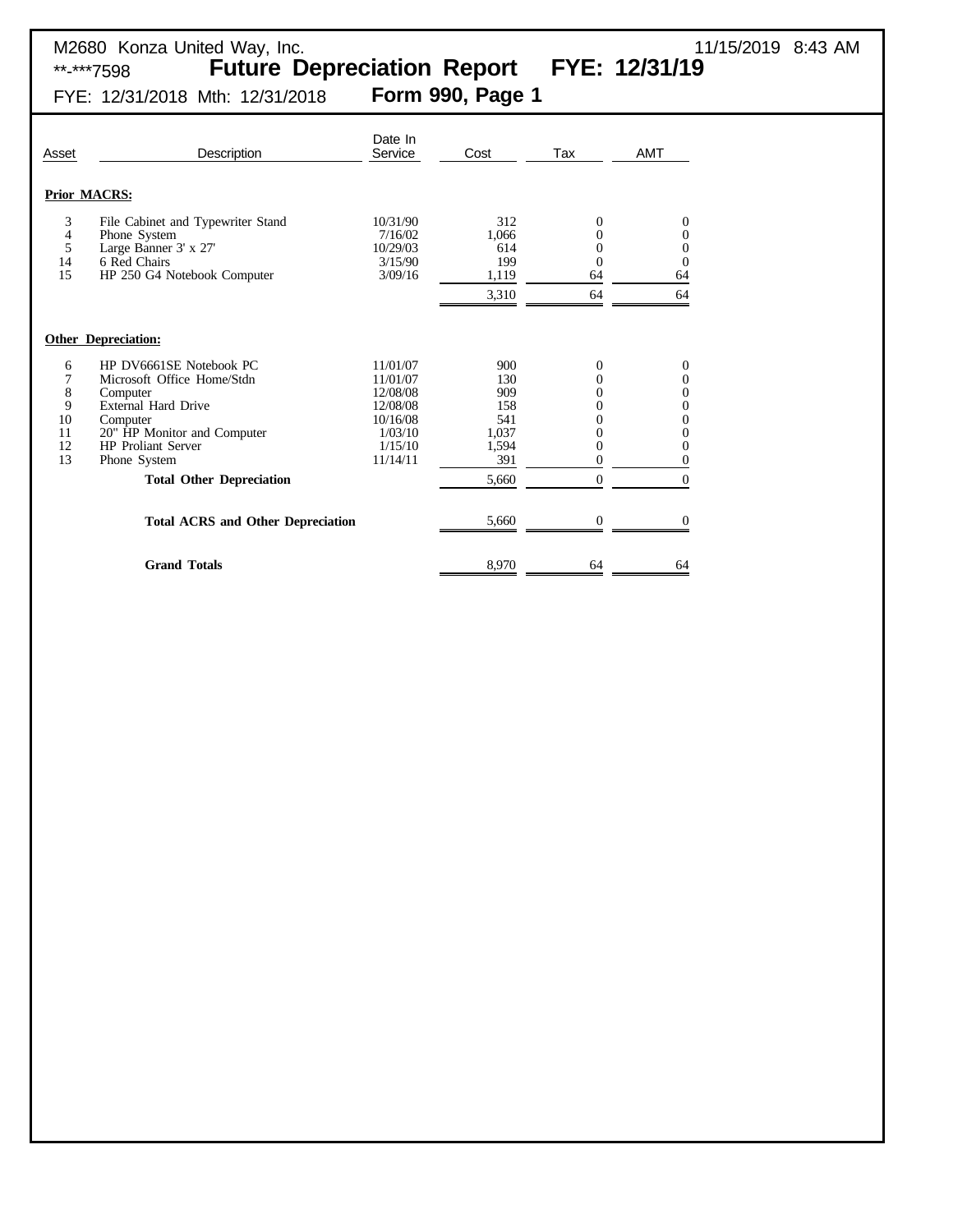|                   | Form 990                            |                                                                                                                                                                                                                                      |                | <b>Two Year Comparison Report</b> |           | 2017 & 2018                    |
|-------------------|-------------------------------------|--------------------------------------------------------------------------------------------------------------------------------------------------------------------------------------------------------------------------------------|----------------|-----------------------------------|-----------|--------------------------------|
|                   |                                     | For calendar year 2018, or tax year beginning                                                                                                                                                                                        |                |                                   | , endina  |                                |
| Name              |                                     |                                                                                                                                                                                                                                      |                |                                   |           | Taxpayer Identification Number |
|                   |                                     | KONZA UNITED WAY, INC.                                                                                                                                                                                                               |                |                                   |           | **-***7598                     |
|                   |                                     |                                                                                                                                                                                                                                      |                | 2017                              | 2018      | <b>Differences</b>             |
|                   |                                     |                                                                                                                                                                                                                                      | $\mathbf{1}$ . | 342,443                           | 439,689   | 97,246                         |
|                   |                                     |                                                                                                                                                                                                                                      | 2.             |                                   |           |                                |
|                   |                                     | 3. Government contributions and grants                                                                                                                                                                                               | 3.             |                                   |           |                                |
| Φ<br>$\mathbf{z}$ |                                     |                                                                                                                                                                                                                                      | 4.             |                                   |           |                                |
| $\mathbf{C}$      |                                     |                                                                                                                                                                                                                                      | 5 <sub>1</sub> | 17,883                            | 3, 264    | $-14,619$                      |
| >                 |                                     |                                                                                                                                                                                                                                      | 6.             |                                   |           |                                |
|                   |                                     | 7. Net gain or (loss) from sale of assets other than inventory                                                                                                                                                                       | 7.             |                                   |           |                                |
|                   |                                     | 8. Net income or (loss) from fundraising events                                                                                                                                                                                      | 8.             |                                   |           |                                |
|                   |                                     |                                                                                                                                                                                                                                      | 9.             |                                   |           |                                |
|                   |                                     | 10. Net gain or (loss) on sales of inventory                                                                                                                                                                                         | 10.            |                                   |           |                                |
|                   |                                     |                                                                                                                                                                                                                                      | 11.            | 464                               |           | -464                           |
|                   |                                     | 12. Total revenue. Add lines 1 through 11                                                                                                                                                                                            | 12.            | 360,790                           | 442,953   | 82,163                         |
|                   |                                     | 13. Grants and similar amounts paid                                                                                                                                                                                                  | 13.            | 342,177                           | 344,863   | 2,686                          |
|                   | 14. Benefits paid to or for members |                                                                                                                                                                                                                                      | 14.            |                                   |           |                                |
| ω                 |                                     | 15. Compensation of officers, directors, trustees, etc.                                                                                                                                                                              | 15.            |                                   |           |                                |
| S                 |                                     | 16. Salaries, other compensation, and employee benefits                                                                                                                                                                              | 16.            | 82,326                            | 72,575    | $-9,751$                       |
| ⊂<br>Φ            |                                     |                                                                                                                                                                                                                                      | 17.            |                                   |           |                                |
| ×                 |                                     |                                                                                                                                                                                                                                      | 18.            | 14,756                            | 18,294    | 3,538                          |
| ш                 |                                     | 19. Occupancy, rent, utilities, and maintenance <i>[[[[[[[[[[[[[[[[[[[[[[[]]]]</i> ]]                                                                                                                                                | 19.            | 2,745                             | 2,450     | $-295$                         |
|                   |                                     |                                                                                                                                                                                                                                      | 20.            | 235                               | 164       | $-71$                          |
|                   |                                     |                                                                                                                                                                                                                                      | 21.            | 39,406                            | 45,973    | 6,567                          |
|                   |                                     |                                                                                                                                                                                                                                      | 22.            | 481,645                           | 484,319   | 2,674                          |
|                   |                                     | 23. Excess or (Deficit). Subtract line 22 from line 12                                                                                                                                                                               | 23.            | $-120,855$                        | $-41,366$ | 79,489                         |
|                   |                                     |                                                                                                                                                                                                                                      | 24.            | 360,790                           | 442,953   | 82.163                         |
|                   |                                     |                                                                                                                                                                                                                                      | 25.            |                                   |           |                                |
|                   |                                     |                                                                                                                                                                                                                                      | 26.            | 18,347                            | 3,264     | $-15,083$                      |
|                   |                                     |                                                                                                                                                                                                                                      | 27.            | 534,212                           | 470,461   | $-63,751$                      |
| Information       |                                     | 28. Total liabilities <b>constant in the constant of the constant in the constant in the constant in the constant in the constant in the constant in the constant in the constant in the constant in the constant in the constan</b> | 28.            | 7,994                             | 1,335     | $-6,659$                       |
|                   |                                     |                                                                                                                                                                                                                                      | 29.            | 526, 218                          | 469, 126  | $-57,092$                      |
|                   |                                     | 30. Number of voting members of governing body                                                                                                                                                                                       | 30.            | 18                                | 16        |                                |
|                   |                                     | 31. Number of independent voting members of governing body                                                                                                                                                                           | 31.            | 18                                | 16        |                                |
|                   | 32. Number of employees             |                                                                                                                                                                                                                                      | 32.            | $\overline{2}$                    | 1         |                                |
|                   | 33. Number of volunteers            |                                                                                                                                                                                                                                      | 33.            |                                   |           |                                |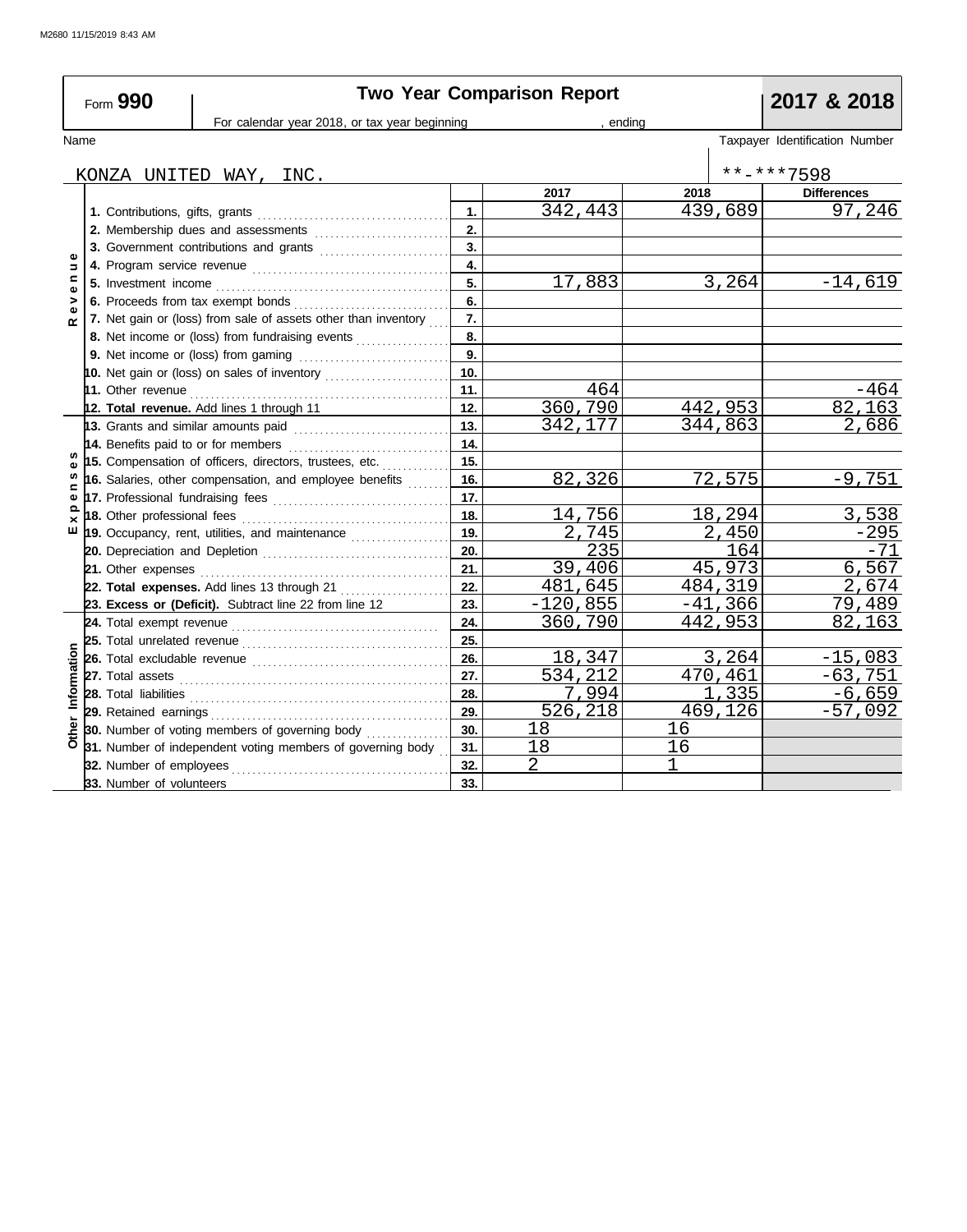| Form 990                                                                                                                                                                                                                             | <b>Tax Return History</b> |                        |            |           |            |           |                                                  |  |  |  |  |
|--------------------------------------------------------------------------------------------------------------------------------------------------------------------------------------------------------------------------------------|---------------------------|------------------------|------------|-----------|------------|-----------|--------------------------------------------------|--|--|--|--|
| Name                                                                                                                                                                                                                                 |                           | KONZA UNITED WAY, INC. |            |           |            |           | Employer Identification Number<br>$***$ -***7598 |  |  |  |  |
|                                                                                                                                                                                                                                      |                           | 2014                   | 2015       | 2016      | 2017       | 2018      | 2019                                             |  |  |  |  |
|                                                                                                                                                                                                                                      |                           | 580,576                | 333,402    | 475,241   | 342,443    | 439,689   |                                                  |  |  |  |  |
|                                                                                                                                                                                                                                      |                           |                        |            |           |            |           |                                                  |  |  |  |  |
| Program service revenue                                                                                                                                                                                                              |                           |                        |            |           |            |           |                                                  |  |  |  |  |
|                                                                                                                                                                                                                                      |                           |                        |            |           |            |           |                                                  |  |  |  |  |
|                                                                                                                                                                                                                                      |                           |                        | 1,311      | 5,431     | 17,883     | 3,264     |                                                  |  |  |  |  |
| Fundraising revenue (income/loss)                                                                                                                                                                                                    |                           |                        |            |           |            |           |                                                  |  |  |  |  |
| Gaming revenue (income/loss)  _________                                                                                                                                                                                              |                           |                        |            |           |            |           |                                                  |  |  |  |  |
|                                                                                                                                                                                                                                      |                           | 2,929                  | 1,521      | 20,845    | 464        |           |                                                  |  |  |  |  |
| Total revenue <b>contact and the contact of the contact of the contact of the contact of the contact of the contact of the contact of the contact of the contact of the contact of the contact of the contact of the contact of </b> |                           | 584,824                | 336,234    | 501,517   | 360,790    | 442,953   |                                                  |  |  |  |  |
|                                                                                                                                                                                                                                      |                           | 347,772                | 320,000    | 366,000   | 342,177    | 344,863   |                                                  |  |  |  |  |
| Benefits paid to or for members  _______                                                                                                                                                                                             |                           |                        |            |           |            |           |                                                  |  |  |  |  |
|                                                                                                                                                                                                                                      |                           |                        |            |           |            |           |                                                  |  |  |  |  |
|                                                                                                                                                                                                                                      |                           | 77,824                 | 101,812    | 94,502    | 82,326     | 72,575    |                                                  |  |  |  |  |
|                                                                                                                                                                                                                                      |                           | 13,707                 | 14,920     | 14,670    | 14,756     | 18,294    |                                                  |  |  |  |  |
|                                                                                                                                                                                                                                      |                           | 10,165                 | 6,143      | 5,705     | 2,745      | 2,450     |                                                  |  |  |  |  |
| Depreciation and depletion                                                                                                                                                                                                           |                           | 582                    | 490        | 727       | 235        | 164       |                                                  |  |  |  |  |
|                                                                                                                                                                                                                                      |                           | 42,201                 | 82,755     | 38,110    | 39,406     | 45,973    |                                                  |  |  |  |  |
|                                                                                                                                                                                                                                      |                           | 492,251                | 526,120    | 519,714   | 481,645    | 484,319   |                                                  |  |  |  |  |
| Excess or (Deficit) <b>Excess</b>                                                                                                                                                                                                    |                           | 92,573                 | $-189,886$ | $-18,197$ | $-120,855$ | $-41,366$ |                                                  |  |  |  |  |
|                                                                                                                                                                                                                                      |                           |                        |            |           |            |           |                                                  |  |  |  |  |
| Total exempt revenue  _______                                                                                                                                                                                                        |                           | 584,824                | 336,234    | 501,517   | 360,790    | 442,953   |                                                  |  |  |  |  |
|                                                                                                                                                                                                                                      |                           |                        |            |           |            |           |                                                  |  |  |  |  |
|                                                                                                                                                                                                                                      |                           | 4,248                  | 2,832      | 26,276    | 18,347     | 3,264     |                                                  |  |  |  |  |
|                                                                                                                                                                                                                                      |                           | 821,090                | 622, 315   | 647,073   | 534,212    | 470,461   |                                                  |  |  |  |  |
|                                                                                                                                                                                                                                      |                           | 331,934                | 323,045    | 366,000   | 7,994      | 1,335     |                                                  |  |  |  |  |
| Net Fund Balances                                                                                                                                                                                                                    |                           | 489,156                | 299,270    | 281,073   | 526,218    | 469,126   |                                                  |  |  |  |  |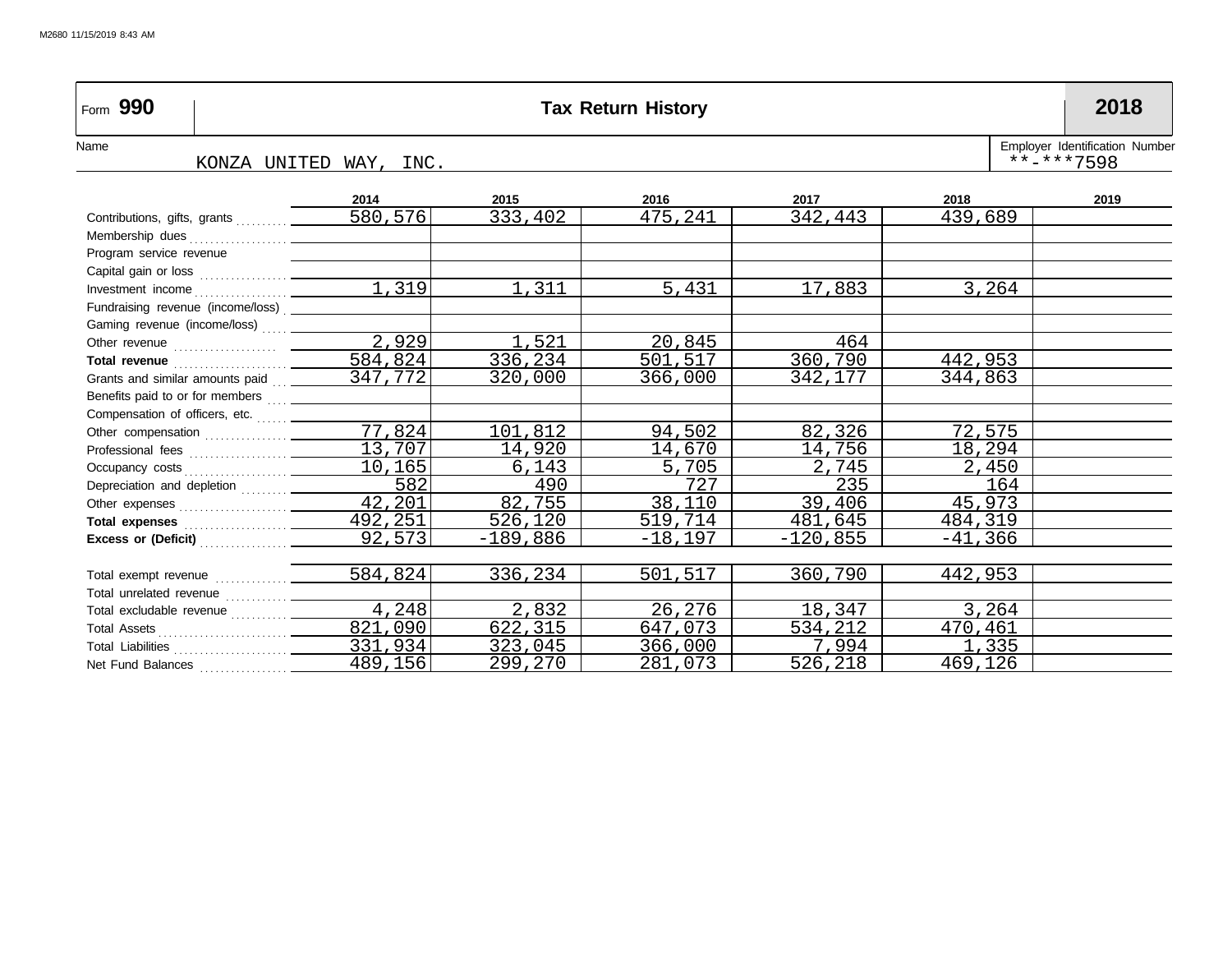## **Taxable Interest on Investments Description** Unrelated Exclusion Postal Acquired after US<br>Business Code Code 6/30/75 Obs (\$ or %) Amount Business Code Code INVESTMENT INCOME \$ 3,264 KS TOTAL  $$3,264$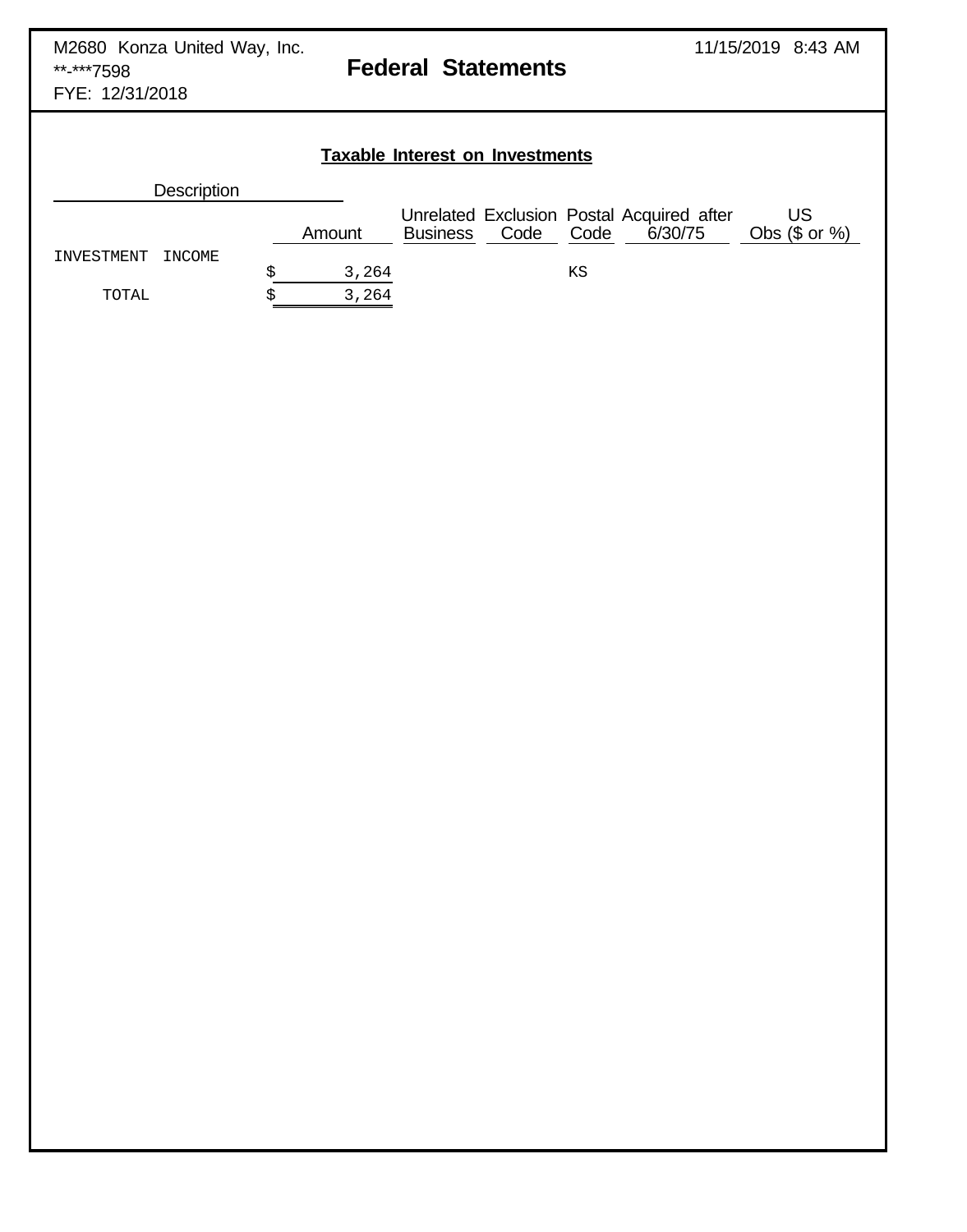# M2680 Konza United Way, Inc.<br> **Federal Statements** 11/15/2019 8:43 AM

# **Federal Statements**

FYE: 12/31/2018

|  | Form 990, Part IX, Line 24e - All Other Expenses |  |
|--|--------------------------------------------------|--|
|  |                                                  |  |

| <b>Description</b>                                     | Total<br><b>Expenses</b> | Program<br>Service    | Management &<br>General | Fund<br>Raising |
|--------------------------------------------------------|--------------------------|-----------------------|-------------------------|-----------------|
| GRANT AWARDS<br>TELEPHONE<br>PRINTING AND PUBLICATIONS | 2,199<br>1,976<br>1,732  | 2,199<br>988<br>1,732 | 988                     |                 |
| CREDIT CARD FEES<br>POSTAGE AND SHIPPIN                | 257<br>248               |                       | 257<br>223              | 25              |
| AUTO EXPENSE<br>REPAIR & MAINTENANCE                   | 103<br>50                | 41<br>50              | 41                      | 21              |
| TOTAL                                                  | 6,565                    | 5,010                 | 1,509                   | 46              |